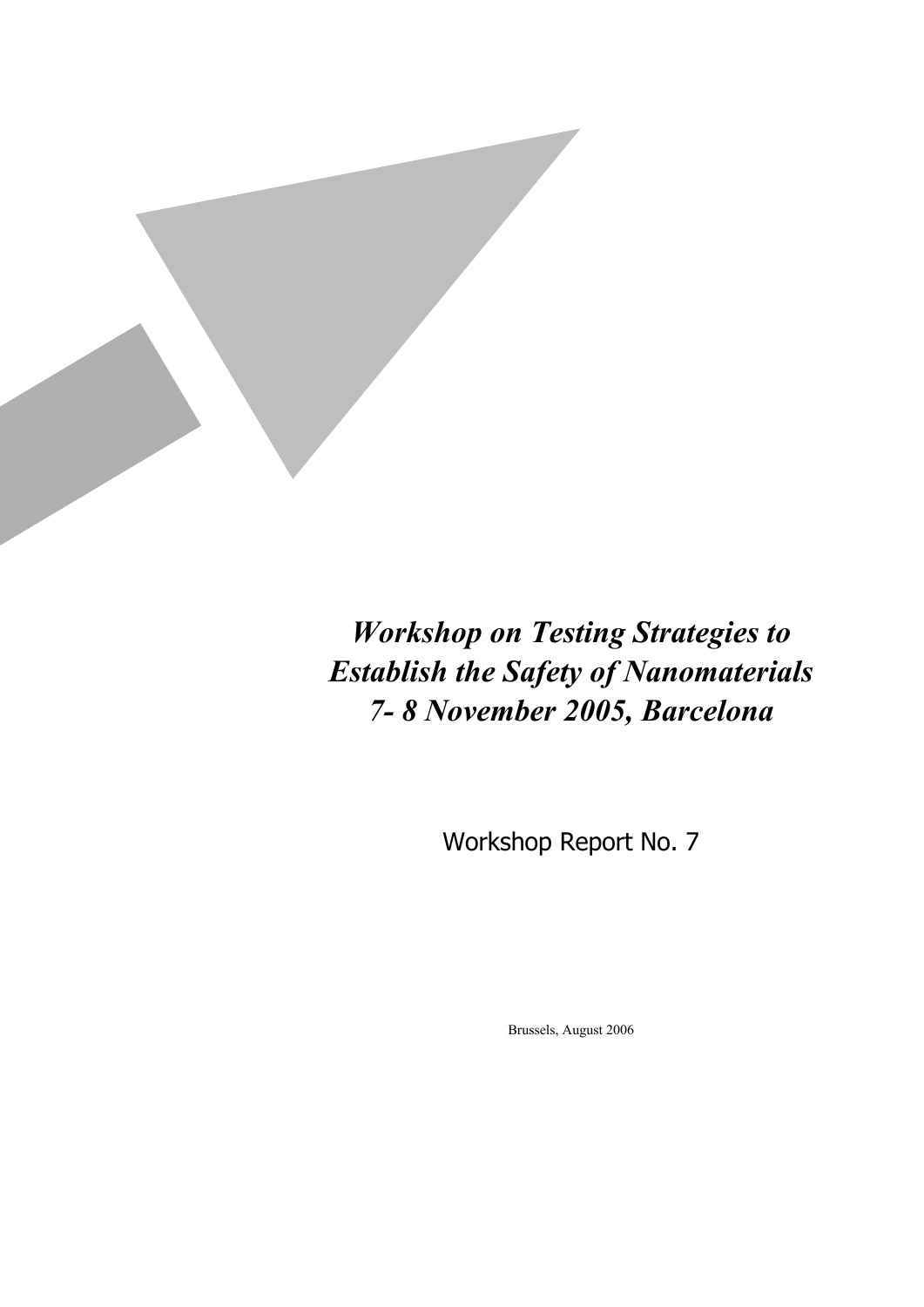# **ECETOC WORKSHOP REPORT No. 7**

## **© Copyright – ECETOC AISBL**

European Centre for Ecotoxicology and Toxicology of Chemicals 4 Avenue E. Van Nieuwenhuyse (Bte 6), B-1160 Brussels, Belgium.

All rights reserved. No part of this publication may be reproduced, copied, stored in a retrieval system or transmitted in any form or by any means, electronic, mechanical, photocopying, recording or otherwise without the prior written permission of the copyright holder. Applications to reproduce, store, copy or translate should be made to the Secretary General. ECETOC welcomes such applications. Reference to the document, its title and summary may be copied or abstracted in data retrieval systems without subsequent reference.

The content of this document has been prepared and reviewed by experts on behalf of ECETOC with all possible care and from the available scientific information. It is provided for information only. ECETOC cannot accept any responsibility or liability and does not provide a warranty for any use or interpretation of the material contained in the publication.

The workshop was co-sponsored by the

Cefic Long-range Research Initiative (LRI)

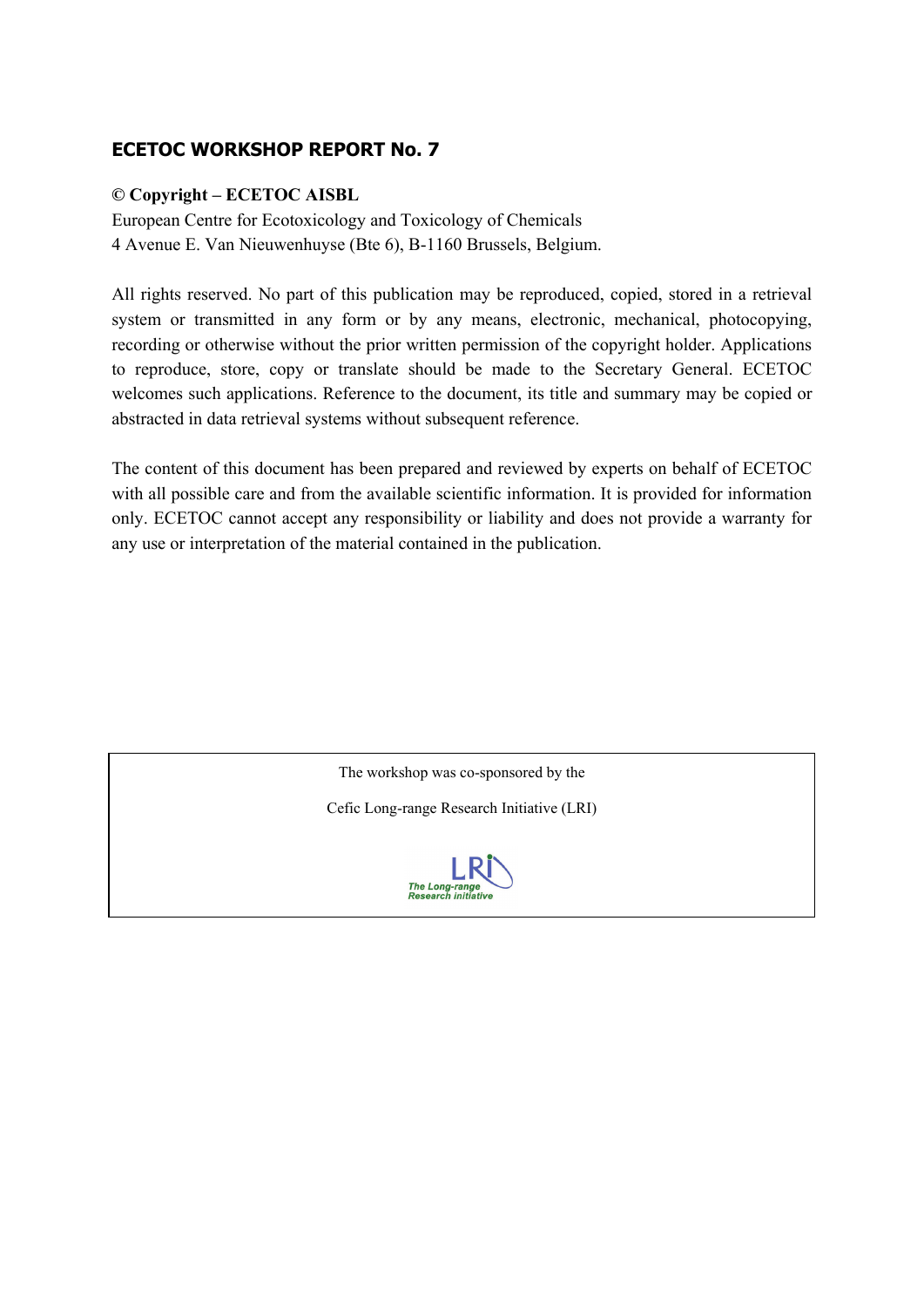# *Workshop on Testing Strategies to Establish the Safety of Nanomaterials*

| <b>CONTENTS</b>                                                                                                                                                                                                                                                                                   |                      |
|---------------------------------------------------------------------------------------------------------------------------------------------------------------------------------------------------------------------------------------------------------------------------------------------------|----------------------|
| <b>1. EXECUTIVE SUMMARY</b>                                                                                                                                                                                                                                                                       | 1                    |
| <b>2. INTRODUCTION</b>                                                                                                                                                                                                                                                                            | 3                    |
| <b>3. CHARACTERISATION OF NANOMATERIALS</b>                                                                                                                                                                                                                                                       | $\overline{4}$       |
| 3.1 Plenary lectures<br>3.2 Minimum characterisation of nanomaterials (plenary discussion)                                                                                                                                                                                                        | $\overline{4}$<br>5  |
| <b>4. EXPOSURE ASSESSMENT</b>                                                                                                                                                                                                                                                                     | 8                    |
| 4.1 Plenary lectures<br>4.2 Measuring exposure (plenary discussion)                                                                                                                                                                                                                               | 8<br>10              |
| <b>5. HAZARD POTENTIAL</b>                                                                                                                                                                                                                                                                        | 14                   |
| 5.1 Plenary lectures<br>5.2 Key safety issues related to inhaling nanomaterials (plenary discussion)<br>5.3 Testing strategies to establish dermal exposure and hazard potential (break-out group discussion)<br>5.4 Testing strategies concerning systemic exposure (break-out group discussion) | 14<br>15<br>18<br>20 |
| <b>6. EMERGING TOPICS</b>                                                                                                                                                                                                                                                                         | 22                   |
| 6.1 Plenary lectures                                                                                                                                                                                                                                                                              | 22                   |
| 7. SUMMARY AND CONCLUSIONS                                                                                                                                                                                                                                                                        | 26                   |
| <b>BIBLIOGRAPHY</b>                                                                                                                                                                                                                                                                               | 29                   |
| <b>ABBREVIATIONS</b>                                                                                                                                                                                                                                                                              | 29                   |
| <b>APPENDIX 1: WORKSHOP PROGRAMME</b>                                                                                                                                                                                                                                                             | 30                   |
| <b>APPENDIX 2: PRESENTATION ABSTRACTS</b>                                                                                                                                                                                                                                                         | 33                   |
| <b>APPENDIX 3: THOUGHT STARTER</b>                                                                                                                                                                                                                                                                | 46                   |
| <b>APPENDIX 4: LIST OF PARTICIPANTS</b>                                                                                                                                                                                                                                                           | 55                   |
| <b>APPENDIX 5: ORGANISING COMMITTEE</b>                                                                                                                                                                                                                                                           | 57                   |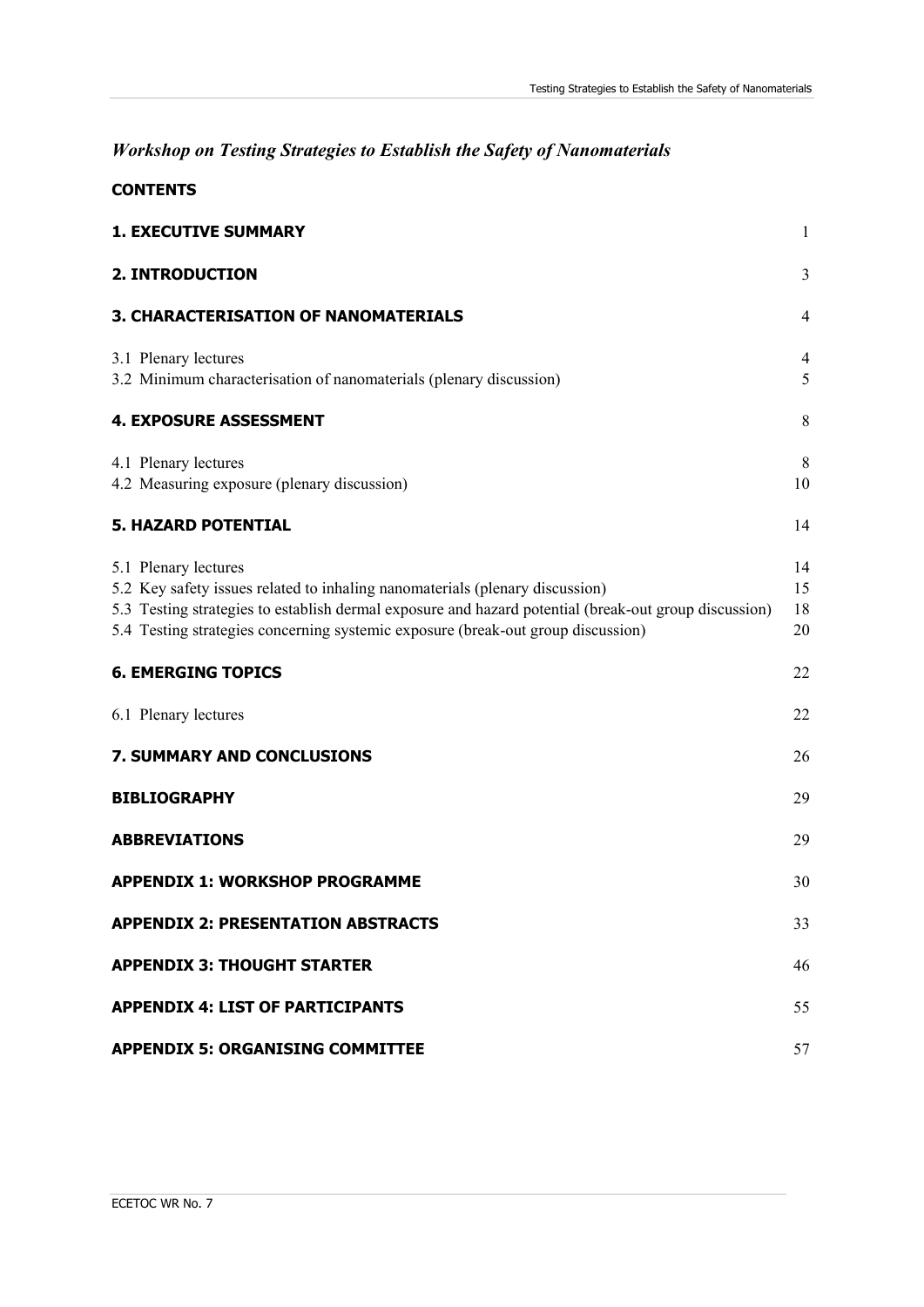# **1. EXECUTIVE SUMMARY**

Nanotechnology produces an increasing number of engineered nanoparticles. A better understanding of the tests available to assess exposure levels of nanoparticles in the occupational setting, to the consumer and to evaluate the potential health and environmental impact is necessary. It is also necessary to agree how thee tests should be applied and where new developments are needed.

A workshop was held to develop testing strategies to establish the safety of nanomaterials. It brought together about 70 scientific and clinical experts from industry, academia, governmental agencies and one environmental non-governmental organisation. The primary questions to be addressed were the following: What can we do today? And, what do we need for tomorrow? The three major themes of the workshop were: 1) the need for enhanced efforts in nanomaterial characterisation; 2) methodologies for the assessment of airborne and internal exposures to nanomaterials; and 3) evaluation of the hazard potential, primarily through pulmonary or dermal routes of exposures.

The major summary conclusions of the workshop included the following:

For the development of nanoparticle characterisation, the working definition of nanoparticles was agreed as  $< 100$  nm in one dimension. In addition, it was suggested by some that the criteria be expanded to < 1000 nm to include aggregates and agglomerates. Moreover, it was concluded that although many physical factors can influence the functional, toxicological and environmental characteristics of nanoparticles, their impact is largely determined by:

- composition;
- dissolution;
- surface area and other surface characteristics;
- size:
- size distribution (including aggregation and agglomeration state); and
- shape.

Most of the information on potential systemic effects has thus far been derived from combustiongenerated particles with a major focus on the cardiovascular system.

With respect to the assessment of external exposures and metrics appropriate for nanoparticles, the general view of the participants was that it is not currently possible to select one form of dose metric (i.e. mass, surface area or particle number) as the most appropriate. However, it was clear that the metric, namely surface area, was likely to be of interest and needed further development. Standardisation of methods for quantifying dose metrics will be necessary. In addition, there is a clear need to develop monitoring instruments which are smaller, more portable and less expensive than the state of the art instrumentation currently available.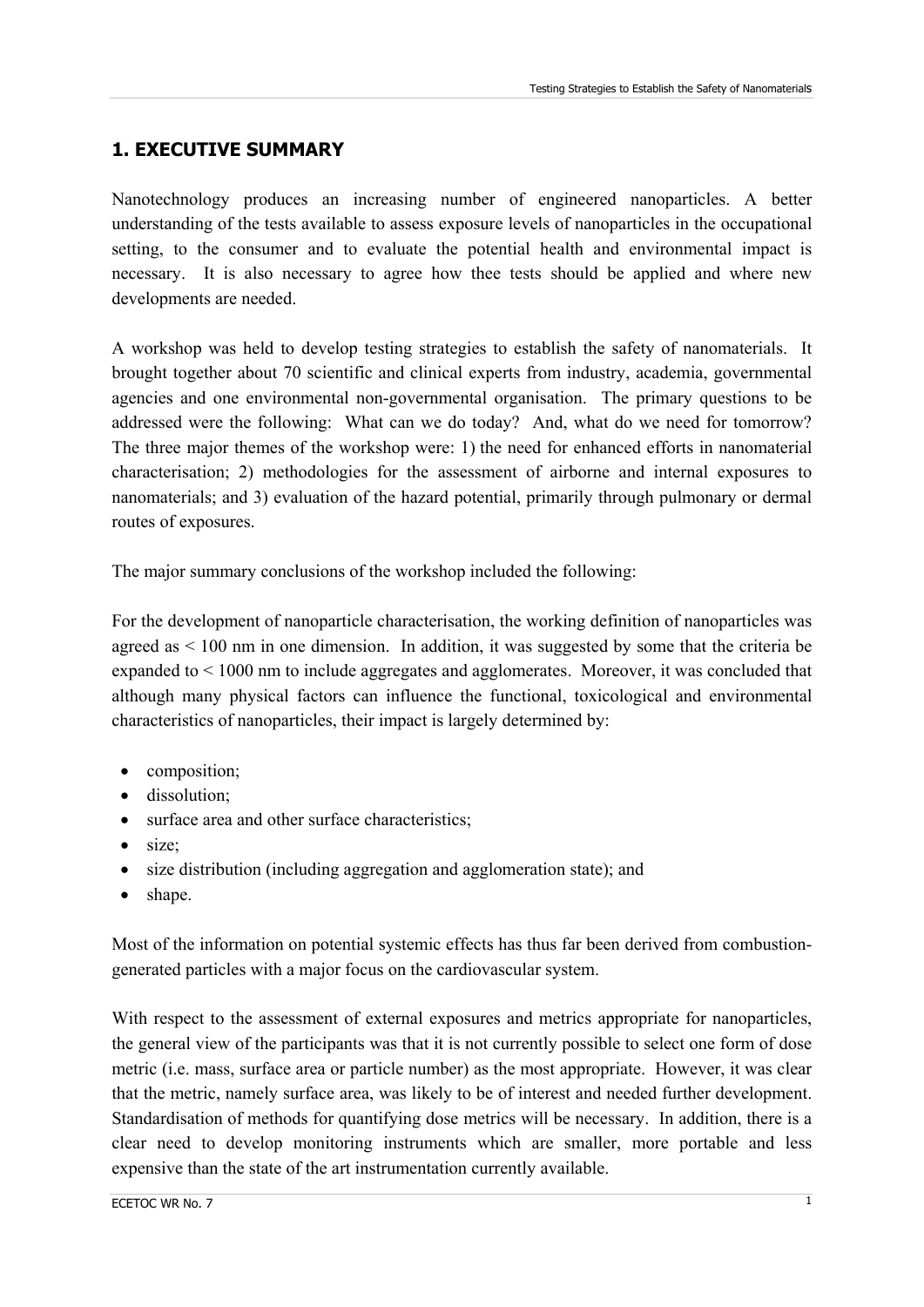Overall, few occupational exposure data are currently available. Since exposure and hazard data form the integral components of risk assessment processes, it will be necessary to develop the workplace exposure data in a systematic and reproducible fashion. Detailed characterisation of nanoparticle exposure methodologies should be documented and provided.

With regard to a general testing approach for human health hazard evaluation of nanoparticles the following was concluded:

- A first step would include a prioritisation-type *in vitro* screening strategy to assess the possible reactivity, biomarkers of inflammation and cellular uptake of nanoparticles. This strategy would determine likely potency but should ultimately be validated using *in vivo*  techniques.
- A Tier 1 *in vivo* testing strategy would include a short-term inhalation or alternate route such as intratracheal instillation of nanoparticles as the route of exposure in the lungs of rats or mice. The effects that should be assessed include endpoints of lung inflammation, cytotoxicity, oxidative stress as well as cell proliferation and histopathology of the respiratory tract and the major extra-pulmonary organs.
- For Tier 2 *in vivo* testing for hazard identification, a longer term inhalation study is recommended, and this would include more substantive mechanistic endpoints such as determination of particle deposition, translocation and disposition.

At present, there is little evidence that nanoparticle aggregates and agglomerates at a size exceeding 100 nm penetrate through the skin barrier into the living tissue. The penetration of nanoparticles at a size less than 100 nm should be a topic of further investigation.

When analysing the dermal exposure and the hazard potential of nanoparticles, it must be taken into consideration that the dermal uptake of nanoparticles will be an order of magnitude, or more, smaller than the uptake by inhalation or the oral route. For the evaluation of the health risk of nanoparticles, it has to be determined whether they are harmful to living cells and whether, under realistic and practical conditions, they penetrate through the *stratum corneum* of the skin into the living tissue. Cell culture experiments are broadly used for toxicological assessments. Three methods were mentioned that are available for the evaluation of skin penetration.

Environmental safety testing, applications of nanoparticles for medical purposes and pathways of inhaled nanoparticles to the central nervous system were also briefly addressed during this workshop. It has become clear that these topics should be subject of separate workshops.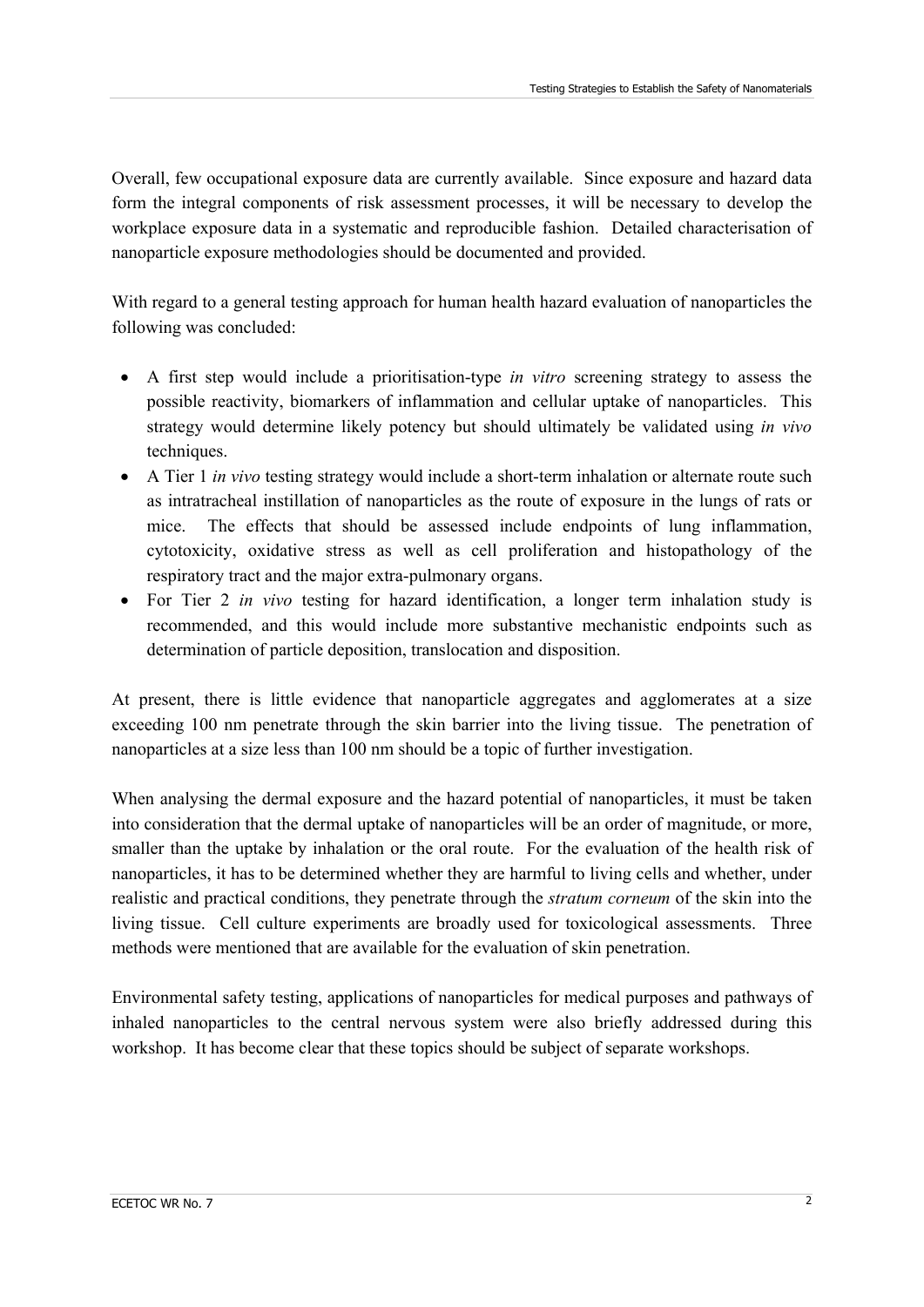# **2. INTRODUCTION**

Nanotechnology involves creating and using particles a few billionths of a metre in size. Evaluating the potential hazards of this technology and its products is an emerging area in toxicology and health risk assessment. The generation of a safety database and exposure assessments to nanoscale materials is evolving as new particles, materials and exposure methodologies are being researched and developed. Although similar in size, these engineered nanoscale materials may have different health impacts when compared to combustion-generated ultrafine particles. A related issue is the extent to which nanoparticle toxicity can be extrapolated from existing toxicology databases for macro- and micro-scale particle types and fibres. One of the aims of this workshop was to provide fundamental information to better understand the rapidly emerging field of testing strategies to establish the safety of nanomaterials. An appreciation of the chemistry and corresponding material science issues related to nanoscale particle composition as well as evolving airborne exposure assessment methodologies are absolute prerequisites to a better understanding of the health impacts of nanomaterials.

The workshop brought together approximately 70 scientific and clinical experts from industry, academia, government agencies and one non-governmental organisation, and focused on testing strategies to establish the safety of nanomaterials. What can we do today? What do we need for tomorrow?

This workshop was immediately followed by a one-day workshop when the majority of the participants were the same and discussed societal aspects of nanotechnology. This will be published as ECETOC Workshop Report No.8.

The workshop on testing strategies covered three major issues:

- nanomaterial characterisation;
- exposure, both airborne and internal (particle deposition in lungs and skin):
- assessment of hazard potential.

This report briefly presents the introductory lectures given by key researchers in this area of science. It summarises the plenary discussions and the outcome of the breakout groups and presents the conclusions and recommendations. In addition, for completeness and easy reference, summaries of earlier papers related to the subject have been included.

The outcomes of the discussions are general agreements reached during the workshop. They cannot be considered, though, as full consensus because the limited time available did not allow discussing every aspect in depth.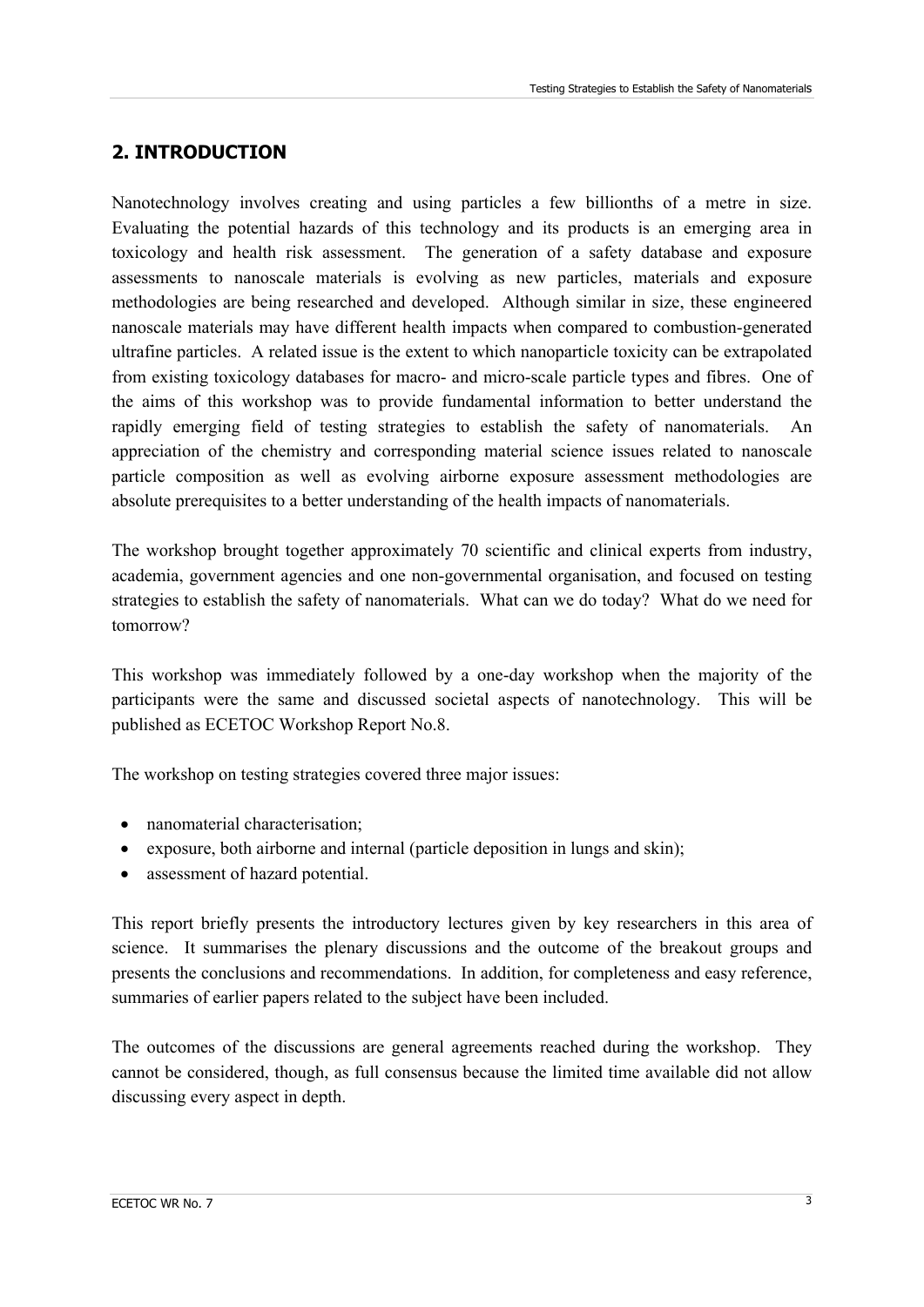# <span id="page-6-0"></span>**3. CHARACTERISATION OF NANOMATERIALS**

## *3.1 Plenary lectures*

#### **Characterisation from a physico-chemical perspective**

**Dr. Haubold** presented the possibilities that nanomaterials offer due to their reduced size. Most materials show a variation in chemical and physical behaviour when reduced to nanometre dimensions. Examples of semiconductors such as CdTe, gold and  $TiO<sub>2</sub>$  where shown. In the case of semiconductors, absorption and emission is strongly dependent on size. Gold nanoparticles change their colour from yellow to red and  $TiO<sub>2</sub>$  becomes photo-catalytically active. Dr. Haubold then presented different methods to produce nanoparticles, for example spray pyrolosis and wet chemical procedures. Following their production, a careful physico-chemical characterisation of the particles is needed. Among the methods used, X-ray diffraction, analytical ultra centrifugation, UV/VIS-spectroscopy and transmission electron microscopy are amongst the most important. It was also demonstrated that the applications to which the particles could be put to use strongly depended on their dispersibility in a resin-matrix. Therefore, it is crucial to design the particle surface such that it can fulfil its function for each specific application.

#### **Characterisation from a toxicological perspective**

**Professor Borm** addressed the sources of evidence for the toxicity of nanoparticles (NP), discriminating three classes of NP: bulk, combustion and engineered nanoparticles. The current discussion on engineered nanoparticles is mainly driven by data on combustion NP (diesel exhaust ultrafines) and a small set of bulk NP (carbon black,  $TiO<sub>2</sub>$ ). He stressed however that the current data-set on engineered NP is growing and that the qualitative effects (inflammation, atherosclerosis, oxidative stress, Ca-transport, etc.) are gradually being investigated with various products such as single wall nanotubes (SWNT). Some studies allow bridging of data, such as recent work (Radomksi *et al*, 2005)<sup>[1](#page-6-0)</sup> on platelet aggregation with different nanomaterials, but also including ambient particulate matter (PM) samples. Before gaining a conceptual understanding of nanomaterials, the following issues need careful consideration with respect to research programmes and regulatory action, since there is a plethora of outstanding toxicological questions.

When compared to ambient-derived ultrafine particles, some effects of nanomaterials are probably similar to the effects of engineered NP. This is not a priority for further research, but current testing on effects requires validation. There is a need to identify effects that are novel for (engineered) NP and that may occur in populations other than under occupational conditions. Almost no data are available on ecotoxicity or absorption, distribution, metabolism, excretion

 $\overline{a}$ <sup>1</sup> Radomski A, Jurasz P, Alonso-Escolano D, Drews M, Morandi M, Malinski T, Radomski MW. 2005. Nanoparticleinduced platelet aggregation and vascular thrombosis. *Brit J Pharmacol* 146:882-893.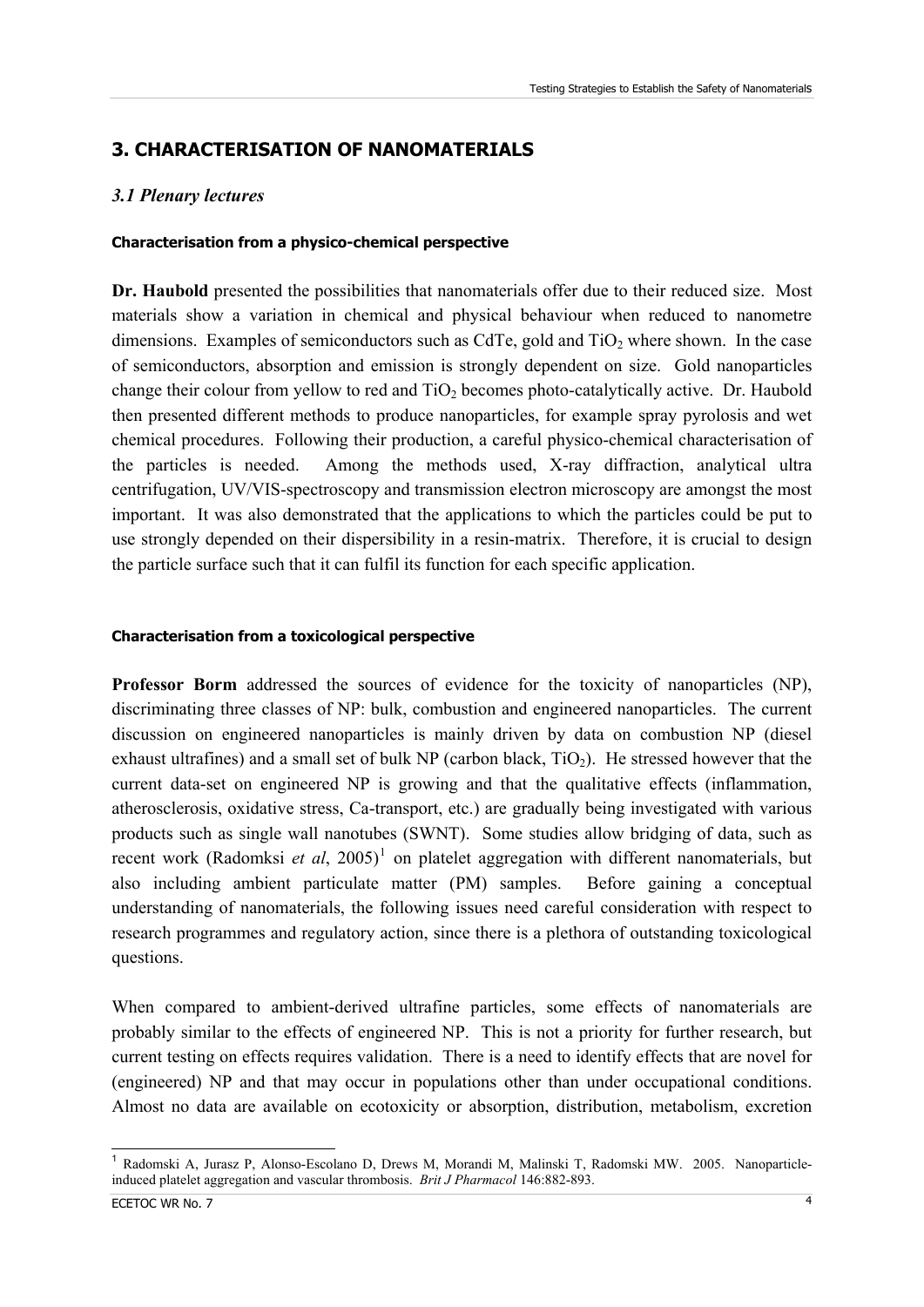(ADME) of NP and this area should receive research priority. When choices are to be made in testing and research they should be driven by the application of the nanostructured materials.

## *3.2 Minimum characterisation of nanomaterials (plenary discussion)*

## Chairman: **Dr. Pridöhl.**

Dr. Pridöhl introduced this session by stressing that an adequate physical and chemical characterisation of nanomaterials was necessary. For many materials it should be carried out more rigorously than it has been to date. An appropriate characterisation should be based on the current knowledge of potential toxicity, since there was a strong likelihood that physico-chemical parameters affect nanomaterial toxicology. He proposed to keep three basic questions in mind when discussing which physico-chemical parameters were needed to investigate toxicity to specific target organs:

- *Are quantum properties themselves relevant for toxicity?*
- *What parameters are crucial for translocation?*
- *Is electrical conductivity, e.g. of carbon nanotubes (CNT), a relevant parameter for toxicity?*

Several small breakout groups were formed, generally organised by target organs and for ecotoxicity. Each group was asked to identify a maximum of five most important physicochemical parameters with respect to a specific target organ. The following list was suggested for consideration:

- Specific surface area;
- particle size;
- particle size distribution;
- porosity;
- shape (top down, bottom up);
- state of aggregation (chemical covalent bonding);
- state of agglomeration (Van-der-Waals forces);
- chemical composition and defectivity;
- crystal phases and/or amorphous content;
- contaminations (like heavy metals in CNTs);
- surface modifications (chemistry and kind of attachment);
- hydrophobicity;
- surface charge;
- dissolution (rate) (remark: media of dissolution depend on the target organ considered);
- catalytic activity (e.g. attachment of proteins, oxidative activity);
- dustiness;
- magnetic properties.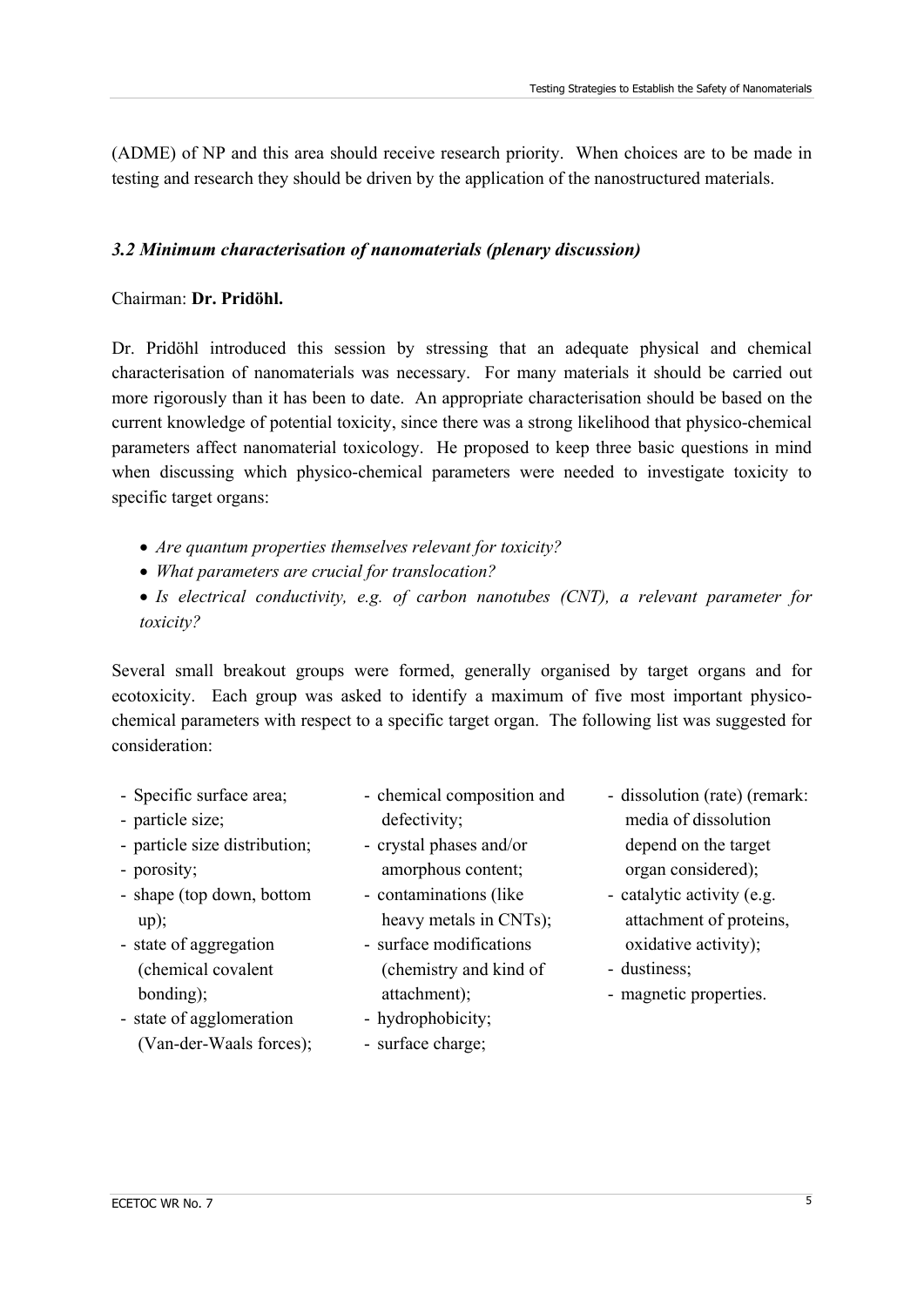| Lung                                                                                                                        | <b>Body distribution</b>                         |
|-----------------------------------------------------------------------------------------------------------------------------|--------------------------------------------------|
| 1. Size and size distribution                                                                                               | 1 Size                                           |
| 2. Specific surface area and surface modification,<br>adsorption, interference with lung                                    | 2. Surface properties                            |
| 3. Dissolution (most bulk materials have data available)                                                                    | 3 Dissolution rate                               |
| 4. Chemical composition and defectivity (closely related<br>to dissolution, only important if the particle is<br>dissolved) | 4. Chemical composition with emphasis on surface |
| 5. Shape                                                                                                                    | 5. Crystalline phase                             |

The parameters suggested by the breakout groups are listed below:

| Cardiovascular system   |                                                                    |  |
|-------------------------|--------------------------------------------------------------------|--|
| Group 1                 | Group 2                                                            |  |
| 1. Size                 | 1. Surface area                                                    |  |
| 2. Surface area         | 2. Size and size distribution                                      |  |
| 3. Solubility           | 3. Agglomeration/aggregation                                       |  |
| 4. Contaminations       | 4. Surface modification or chemistry (including<br>contaminations) |  |
| 5. Chemical composition | 5. Dissolution rate                                                |  |

| Skin                                                                      |                                                                                                                                                                                                       |  |
|---------------------------------------------------------------------------|-------------------------------------------------------------------------------------------------------------------------------------------------------------------------------------------------------|--|
| Group 1                                                                   | Group 2                                                                                                                                                                                               |  |
| 1. Dissolution                                                            | 1. Skin penetration and cytotoxicity/distribution                                                                                                                                                     |  |
| 2. Size                                                                   | 2. Size and size distribution                                                                                                                                                                         |  |
| 3. Partition coefficient (but probably not specific for<br>nanoparticles) | 3. Surface properties (including surface area, chemical<br>composition, hydrophobicity, surface modifications)                                                                                        |  |
|                                                                           | 4. Agglomeration                                                                                                                                                                                      |  |
|                                                                           | 5. Dissolution                                                                                                                                                                                        |  |
|                                                                           |                                                                                                                                                                                                       |  |
| <b>Brain</b>                                                              | Ecotoxicity                                                                                                                                                                                           |  |
| 1. Hydrophobicity and surface charge (potential to cross<br>barriers)     | 1. Particle size (distribution and uptake in organisms)                                                                                                                                               |  |
| 2. Size and shape                                                         | 2. Agglomeration state                                                                                                                                                                                |  |
| 3. Chemical composition                                                   | 3. Contaminations                                                                                                                                                                                     |  |
|                                                                           | 4. Hydrophobicity (waterborne/sediment/distribution in<br>soil), dissolution rate, persistence/stability (linked to<br>dissolution, biodegradation). On these parameters no<br>ranking was suggested. |  |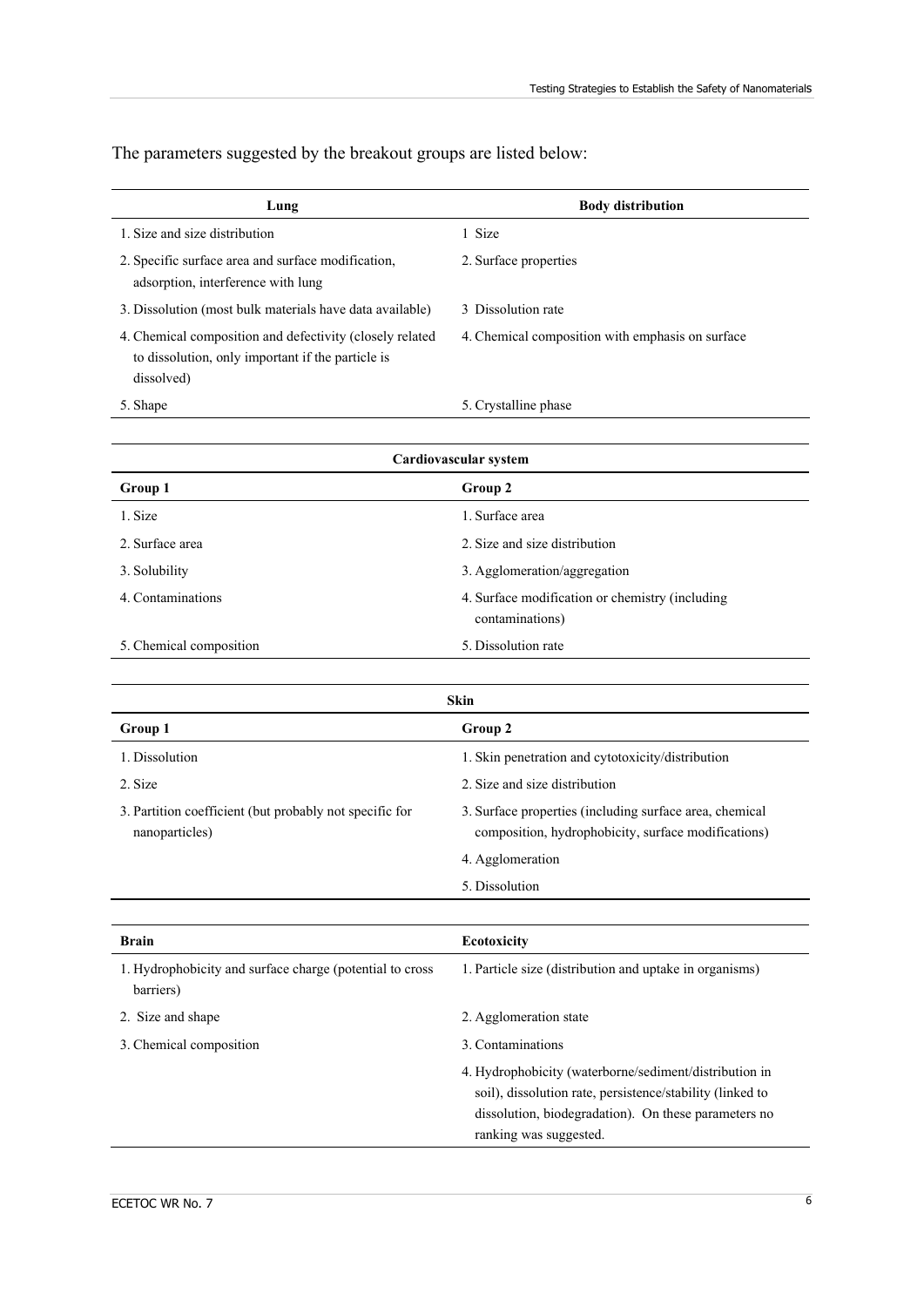In summary, it was concluded that nanoparticle

- composition,
- dissolution,
- surface area and other surface characteristics,
- size,
- size distribution (including aggregation and agglomeration state),
- shape,

are parameters needed for any target organ toxicity assessment. Depending on the type of toxicological study undertaken, other physico-chemical parameters would also be required.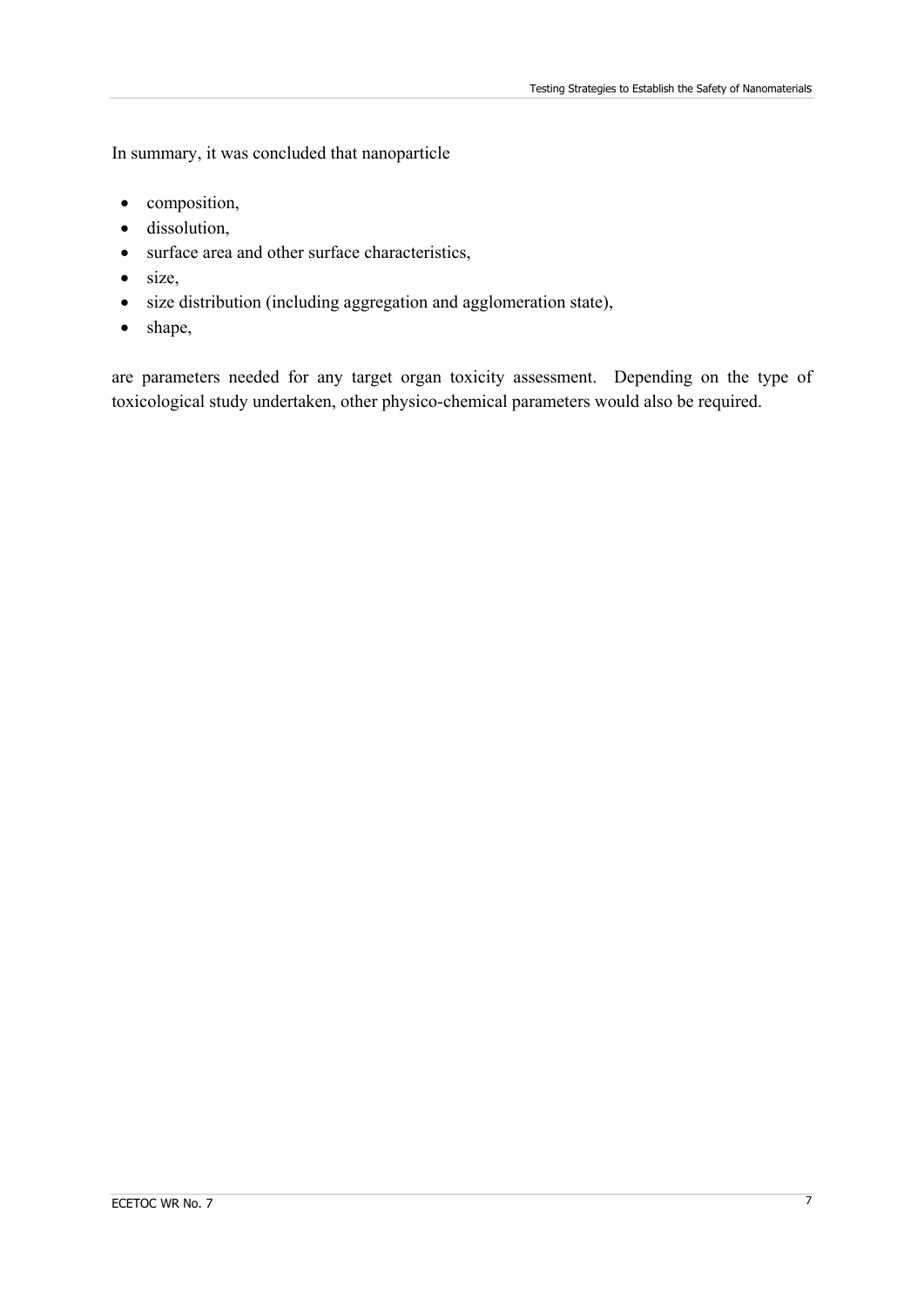# **4. EXPOSURE ASSESSMENT**

## *4.1 Plenary lectures*

#### **Measuring in the occupational setting**

**Dr. Maynard** talked about current measuring techniques for workplace exposure of nanomaterials and potential development needs. Since the widespread adoption of mass-based aerosol exposure limits around half a century ago, occupational aerosol exposures have generally been characterised using relatively simple techniques such as filter sampling and gravimetric analysis. However, the size, shape and structure-related properties of engineered nanomaterials are challenging conventional approaches to exposure measurement. Given the vast range of current and potential engineered nanomaterials, the task of selecting appropriate measures of exposure is daunting. Despite the many possible biologically relevant attributes of nanostructured aerosols, these will most likely be associated with relatively few physical metrics, including number, surface area and/or mass concentration.

A number of studies have demonstrated an association between aerosol surface area and biological response, suggesting this to be an important exposure metric. Although surface area measurement methods are currently limited, methods such as diffusion charging are being developed that may lead to viable occupational exposure monitors. However, there is still uncertainty over the general applicability of surface area concentration measurements, suggesting that viable number and mass concentration measurement methods also need to be considered.

Whichever metric is more relevant, measurement methods will need to be specific to particles within specific size ranges, depending on which regions of the body they are more likely to impact. In some cases, it may be sufficient to rely on current size-selective aerosol sampling standards. However, current research suggests that more sophisticated standards will be required for some materials. This is perhaps one of the greatest immediate challenges to developing new methods of monitoring nano-aerosol exposure.

#### **Experience from carbon black**

**Dr. Kuhlbusch** presented data from work area measurements at several plants producing carbon black. They showed that no ultrafine particles were emitted by the process and bagging during normal conditions. The main sources of ultrafine particles were either related to other combustion sources inside (e.g. forklifts, heaters) or outside (e.g. traffic) of the plants. In the case of maintenance and repair work, emission of ultrafine particles, most likely organic carbon, was observed as it was in another case where there was a leak in the production line.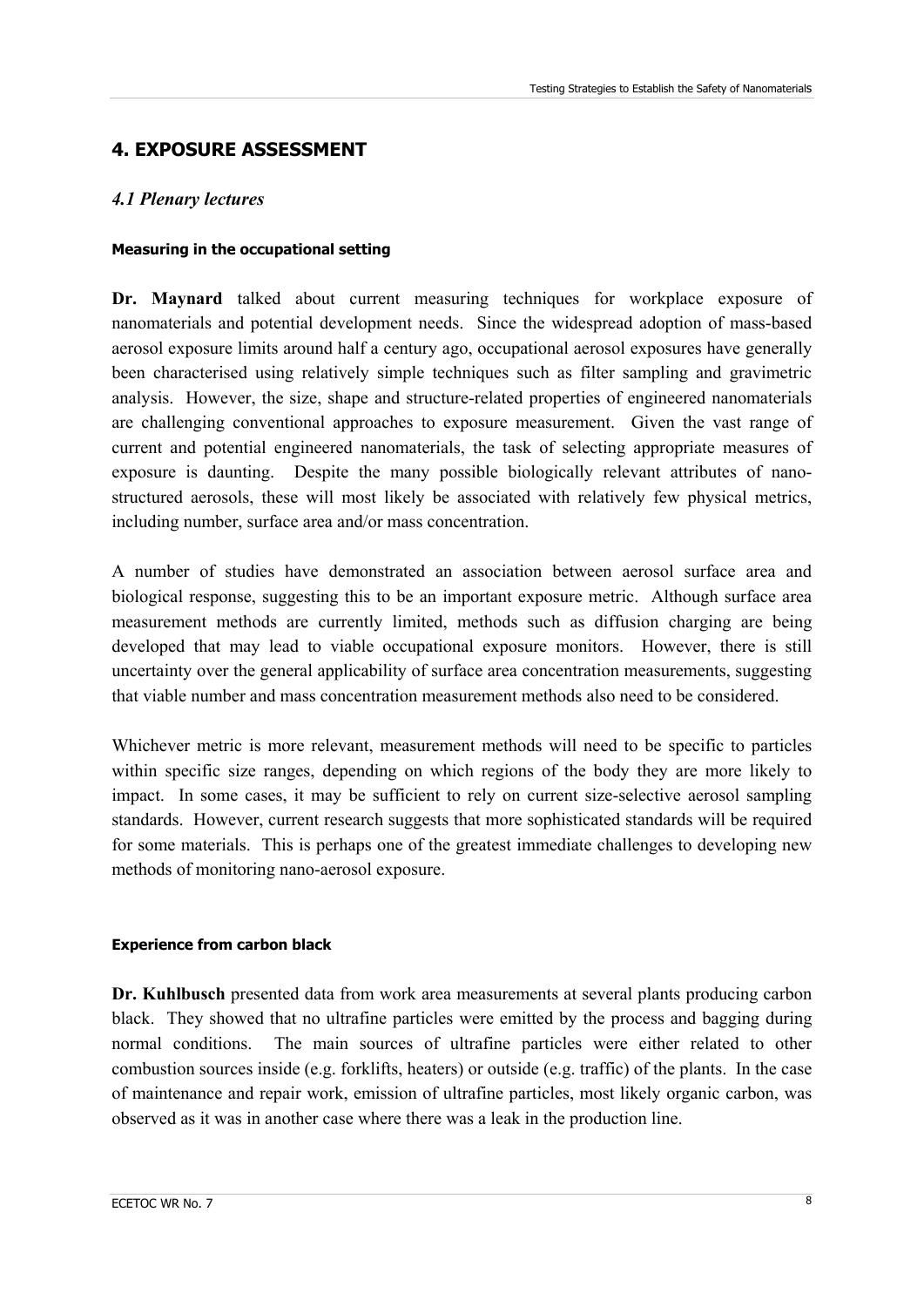These measurements demonstrate that care has to be taken when measuring ultrafine particles at nanoparticle workplaces with regard to the source. Adequate measurement strategies are needed. These strategies should also include some detailed information on the nanoparticles since the hazard potential may vary with, for example, particle size, morphology, solubility or chemical composition.

#### **Dermal exposure and hazard potential**

**Professor Lademann** gave a presentation on a non-invasive method for the investigation of penetration kinetics and penetration pathways of topically applied substances. In the past, it was assumed that the intracellular penetration inside the lipid layers around the corneocytes was the only penetration pathway for topically applied substances. However, recently it has been determined that follicular penetration also has to be taken into consideration.

Analysing the penetration of commercial products of  $TiO<sub>2</sub>$  with a size  $\geq 100$  nm, usually used in sunscreens, it was found that these particles are located only on the skin surface or in the uppermost layers of the *stratum corneum*. No particles could be found in the deeper parts of the *stratum corneum*, even after long-term application. In regard to skin biopsies, it was found that the nanoparticles can penetrate into the hair follicles; however, not all hair follicles contain nanoparticles. Therefore, concerning penetration, a distinction must be made between open and closed hair follicles. It could be shown that the closed hair follicles were covered with a mixture of corneocyte elements and dry sebum. In contrast, hair follicles are open for penetration if sebum production or hair growth can be observed. In all cases, the nanoparticles were located only in the hair follicles, but not in the surrounding living tissue. With time, the hair follicles became depleted by sebum production and hair growth. It can be expected that all nanoparticles which had penetrated into the hair follicles were subsequently transported back to the skin surface.

Analysing the penetration of fluorescent dyes in the nanoparticle-form and in the non-particleform, it was found that the nanoparticles penetrate much better into the hair follicles than the nonparticle-form, if massaging action is applied. Additionally, the residence time of the nanoparticles in the hair follicles was up to ten days, whilst the non-particle containing formulation could be detected in the hair follicles only up to four days. The reason for the better penetration of the nanoparticles into the hair follicles was found in the action of the moving hair. It seems that the moving hair acts as a geared pump if the size of the nanoparticles corresponds to the surface structure of the hairs. The moving hair pushes the nanoparticles deep into the follicles, whilst sebum and hair growth, in time, move the nanoparticles out of the hair follicles.

It was stated that, up to now, there has been no evidence that nanoparticle aggregates and agglomerates with a size  $\geq 100$  nm penetrate into living tissue under normal conditions. The results of the diffusion experiments published in the literature, which demonstrated that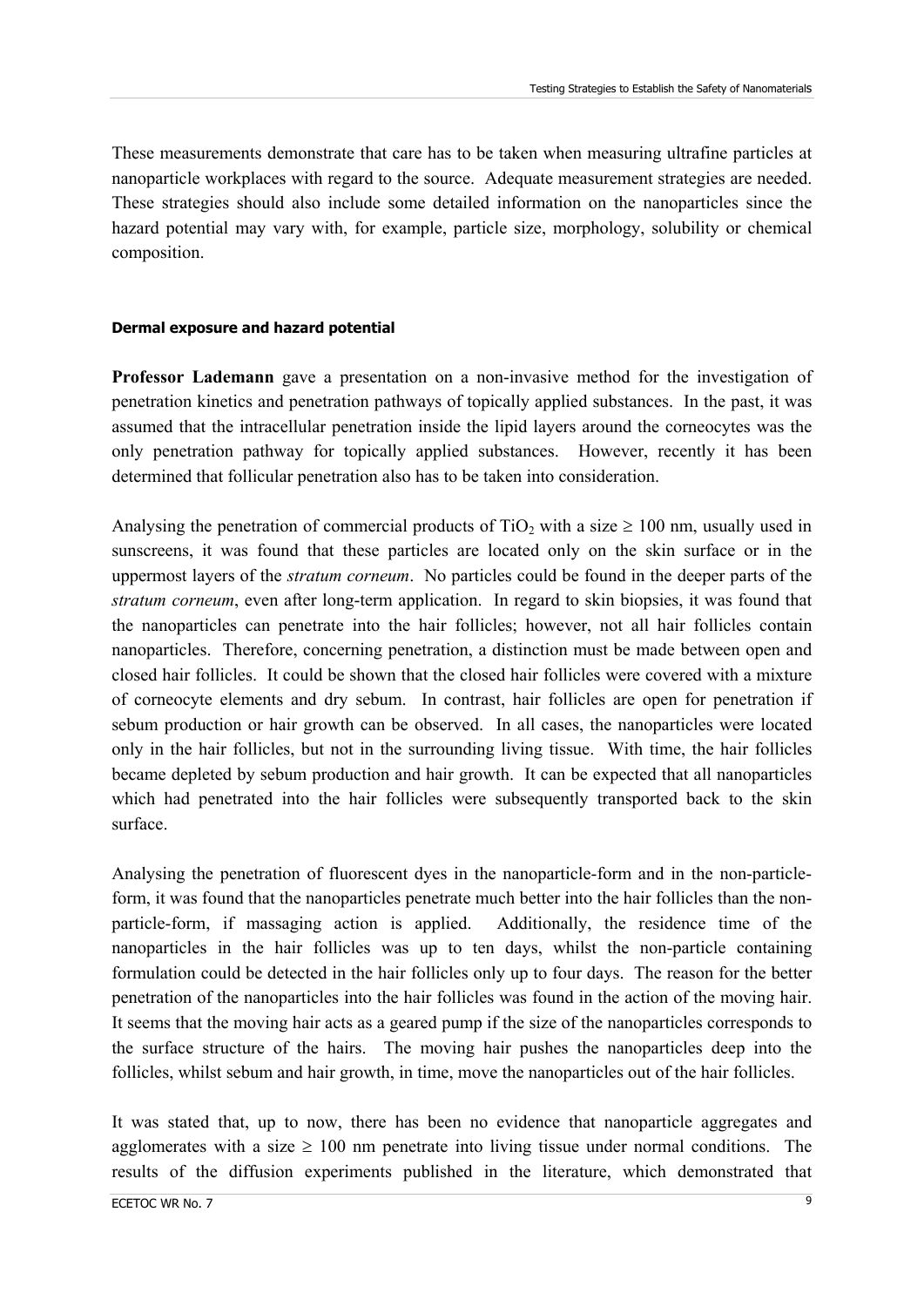nanoparticles could pass a skin membrane, should be discussed taking into consideration that the skin samples had a thickness of 500 nm. This means that the thickness of the membranes was less than the length of the hair follicles in the tissue. In this way, the membranes contained open channels, which can act as an efficient pathway for nanoparticles.

Summarising the results, it was stated that in contrast to the *stratum corneum*, hair follicles represent an efficient long-term reservoir for topically applied nanoparticles. The optimum size for the penetration into the hair follicles was 300 to 700 nm; the nanoparticles were removed out of the hair follicles by sebum flow and hair growth. However, no real evidence has been presented, to date, that nanoparticle aggregates and agglomerates at a size larger than 100 nm penetrate through the skin barrier into living tissue.

## *4.2 Measuring exposure (plenary discussion)*

## Chairmen: **Dr. Aitken** and **Professor Fissan**.

Professor Fissan began the session with a short presentation in which he outlined the main metrics (size, number, surface area and mass) which may be used to quantify exposure in the workplace. He also provided information on methods used to measure these metrics and the difficulties associated with measuring and comparing them. Due to lack of sensitivity, it is necessary to rather use number or surface concentrations instead of mass concentration. It is also necessary to take account of background concentrations and to subtract these from any measured concentration associated with a task or process.

Mass distributions at high concentration can be measured using low pressure impactor devices such as the electrical low pressure impactor, which can provide information on particle sizes ranging from nanometres to several micrometres. Number distributions can be assessed by various devices including the scanning mobility particle sizer and the fast mobility particle sizer. These devices are commercially available.

Techniques for the direct measurement of a surface area distribution or measurement of biological effects as a function of particle size, both of which are of interest in relation to nanomaterials, are not yet widely available. However, a recent development has been the implementation of the surface area monitor by a leading manufacturer of devices. It uses charge on particles to develop an estimate of total lung deposited surface area in different compartments of the lung.

All these devices are primarily static devices which are well suited for measurement of concentrations within a room for example. They are not, however, particularly well suited to measurements of personal exposure concentrations and may need to be developed towards personal samplers.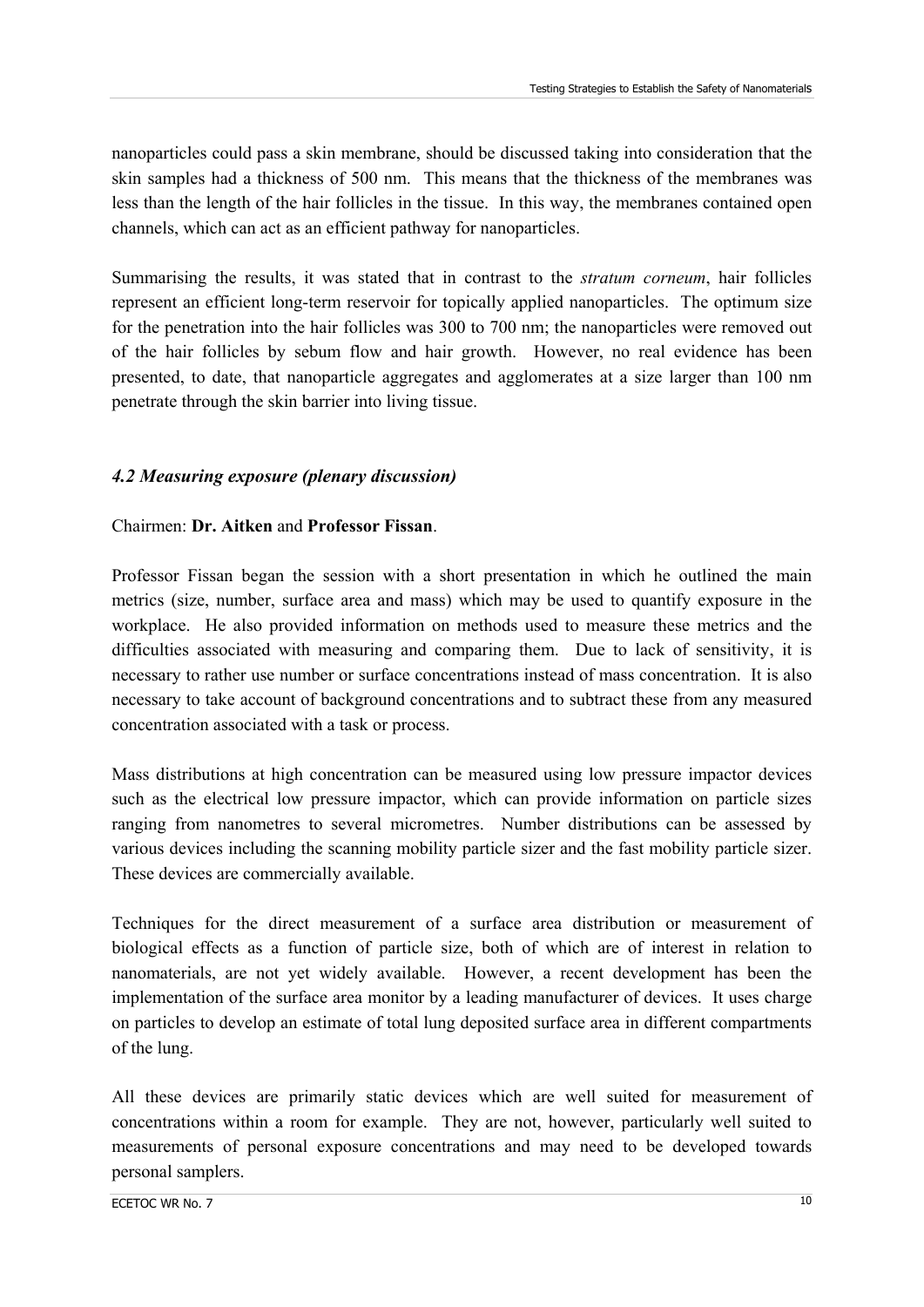Dr. Aitken then provided a series of questions for the group to consider. These were as follows:

- *What is the relative importance of inhalation, dermal, and ingestion exposure routes*?
- *What is the best choice of metric for each and why?* Is this appropriate for all *nanoparticles*?
- *What strategies (and instruments) are appropriate for demonstration of control for routine surveillance for collection of epidemiological data? What new methods and approaches might be developed*?
- *How can we better collect and share exposure information*?

The discussion broadly followed these questions.

## *What is the relative importance of inhalation, dermal, and ingestion exposure routes*?

It was generally considered that, based on current knowledge, the most important route of exposure was inhalation. Although relatively few studies have been reported, there was not much evidence to suggest that dermal exposure is likely to provide a route which results in a systemic dose. This is not to exclude the possibility that dermal exposure could result in local effects, such as dermatitis. It was noted that there is almost no information regarding ingestion as a significant route of exposure.

Most of the remaining discussion therefore focused on inhalation as the principal route of exposure. It was noted in the discussion that exposure did not occur only in the manufacturing of these products but also in handling, packaging, downstream use, etc. Exposure to nanoparticles also occurs in other processes such as welding where the nanoparticles are incidental by-products of the process. These have been monitored in industrial scenarios for many years. However, although incidental nanoparticles are clearly relevant, the focus of the discussion was on engineered nanoparticles rather than on the former.

## *What is the best choice of metric and why, and is this appropriate for all NPs*?

The earlier discussion had focused on some of the difficulties associated with the measurement of all these parameters. The general view of the meeting was that, at present, it was not possible, nor desirable, to select one single, preferred metric. Currently, the level of understanding of the toxicological issues does not provide clear guidance. In different circumstances, alternative measurements may be more appropriate. However, it was clear that the metric, namely surface area, was likely to be of interest, but was currently not well covered by existing approaches and needed further development.

A clear message from the meeting was the need for researchers and others to be very explicit about the way in which they have taken their measurements. Currently many people simply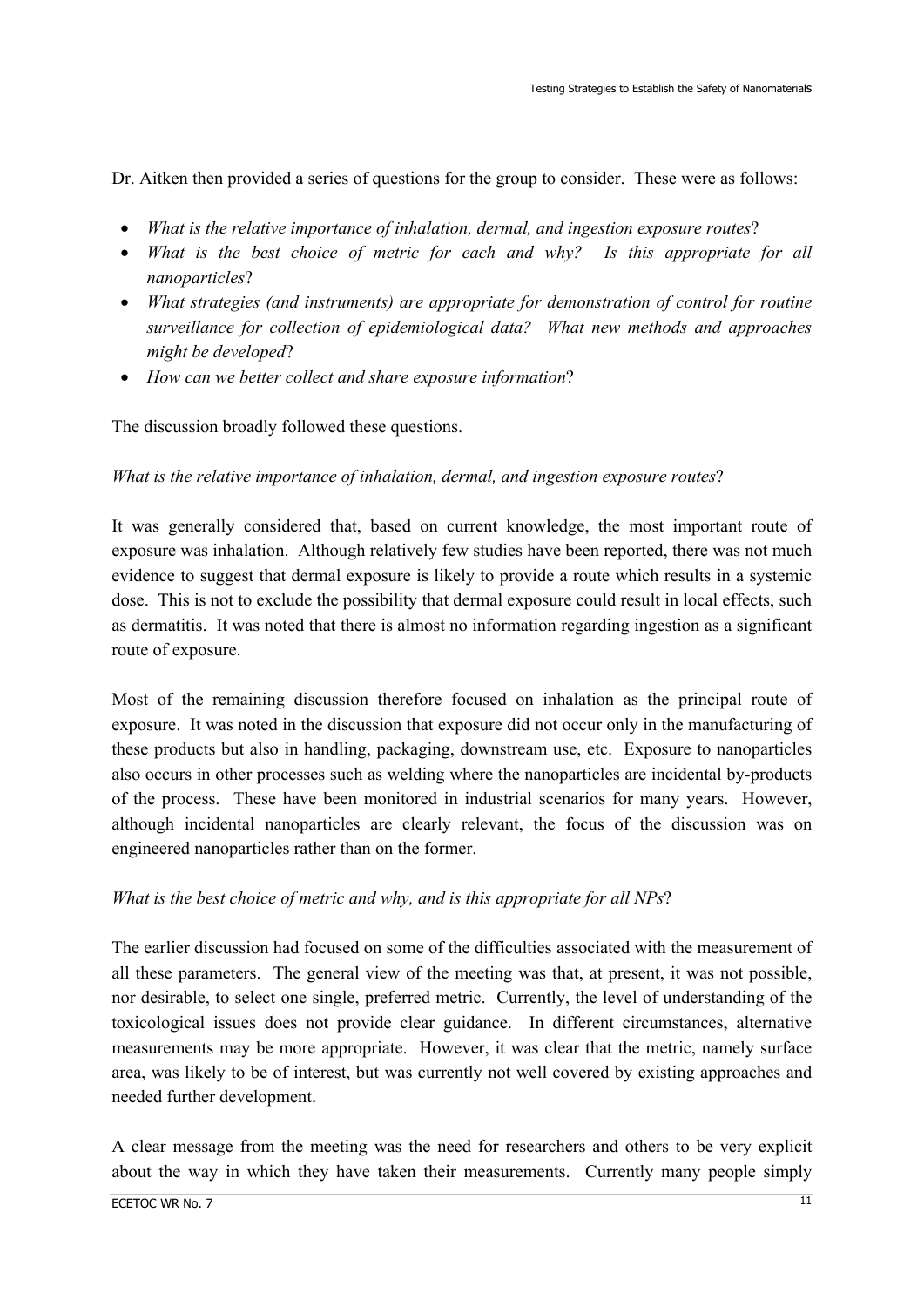<span id="page-14-0"></span>quote mean and/or standard deviation data. This is insufficient and additional information is required. For example, records should include details of the instruments used, the size range of the instrument, what assumptions had been made, which summary statistic had been used, the duration of exposure, whether background information had or had not been subtracted, etc.. In addition, more clarity should be provided when comparing different studies.

*What strategies (and instruments) are appropriate for demonstration of control, for routine surveillance, and for collection of epidemiological data*? *What new methods and approaches might be developed*?

Many of the instruments currently available are large, expensive and not easily placed in industrial locations. There is a clear need to develop smaller, more portable and less expensive instruments. Ideally, instruments which were suitable for the measurement of personal exposure would be the most useful. Although there are a number of potential technologies which may be used to develop such instruments, none are yet commercially available.

The development of the new surface area monitor was seen as a welcome step forward. However, it is likely that much validation work will be needed before a greater understanding of the information obtained from this instrument can be fully integrated and/or utilised. This is especially in relation to its limits of detection, upper and lower size boundaries, and the range of capability. General guidance is available, for example in EN 689 (ANSI, 1995)<sup>[2](#page-14-0)</sup>.

In the meantime, it is important to work with the instruments which are currently available and develop the best understanding of the advantages and limitations of these for the purposes described.

Other issues to be considered include agglomeration. Some instruments such as particle surface area monitors are likely to be more applicable in situations where agglomerates are present. Relying simply on, for example, particle counting systems where there is significant agglomeration will lead to an erroneous view of the nature of the aerosol. An important question is the following: Do agglomerates consisting of primary nanoparticles survive mechanical stress and humidity effects during handling and in the surfactant in the lung? If they do, the transport behaviour of the big agglomerates is likely to be very different from that of single primary particles.

## *How can we better collect and share exposure information?*

There are real difficulties in sharing exposure information given some of the discussion above. If the details of the methods used are not available, the simple count of particle concentration in two

-

<sup>&</sup>lt;sup>2</sup> ANSI. 1995. EN 689. Guidance for the assessment of exposure by inhalation to chemical agents for comparison with limit values and measurement strategy. *American National Standards Institute.*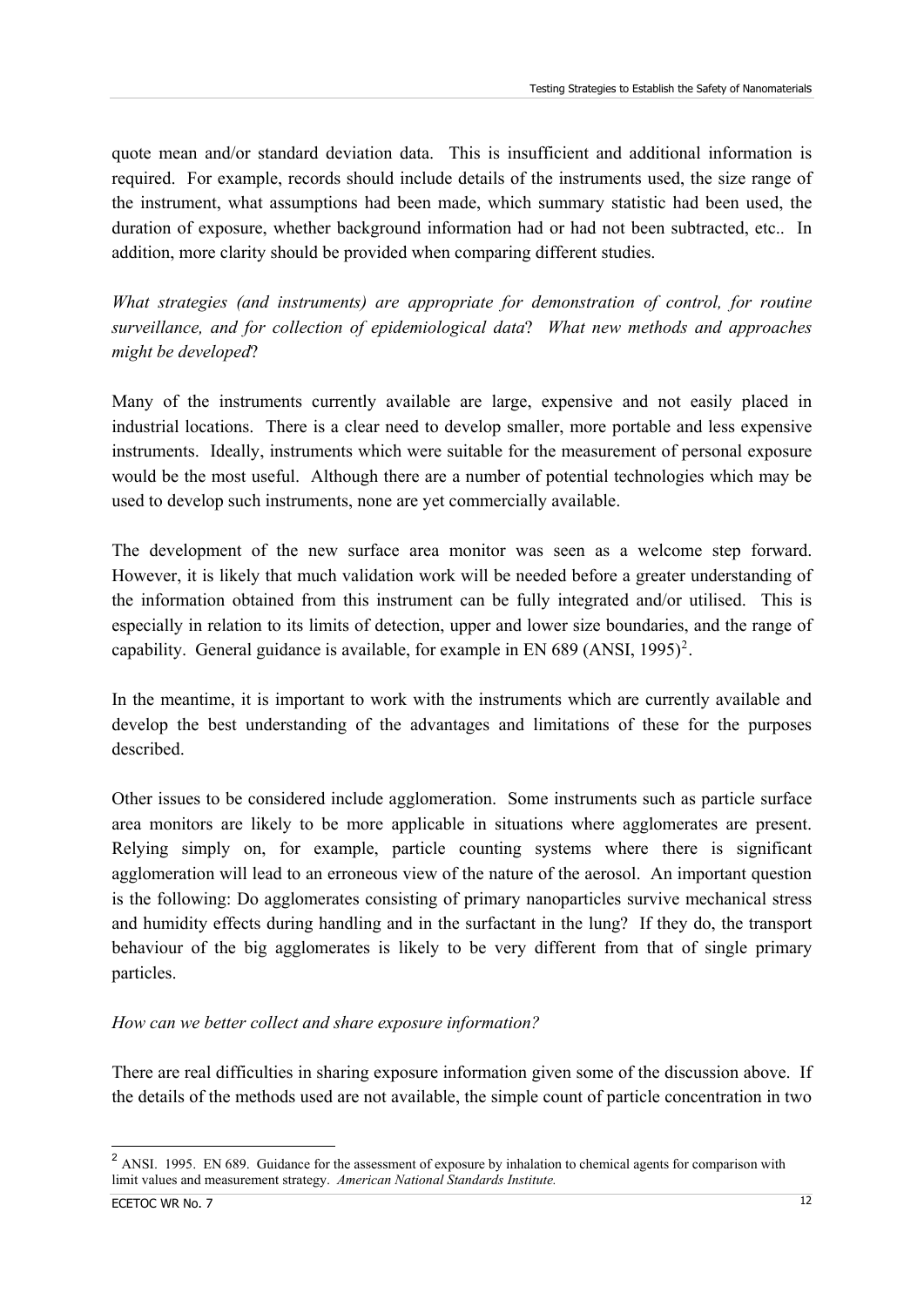very different scenarios is likely to be of limited benefit, as would comparing an industrial situation with an environmental one.

There was a view at the meeting that there might be some data sets which relate to exposures that are either not yet available or not yet in the public domain. Clearly if this is the case, then there are some advantages in making such data more widely available. It was recognised however that there may be commercial difficulties involved. However, there was a strong view at the meeting that sharing these data should be encouraged, even in anonymous form.

## *Other comments and issues*

One of the ways to help resolve the issue of the most appropriate metric is to investigate populations that are currently exposed to nanomaterials. An evaluation should be made of the various exposure metrics to see if it is possible, based on an epidemiological study, to associate exposure as assessed by the various metrics with some health effects.

In principle such a study would be possible, for example for a population of welders. Although welders have been studied for health effects, it would be important to attempt to utilise some of the emerging techniques for exposure assessment as well as the new instruments and the new approaches in these studies and thus to try to ascertain the validity of using these approaches.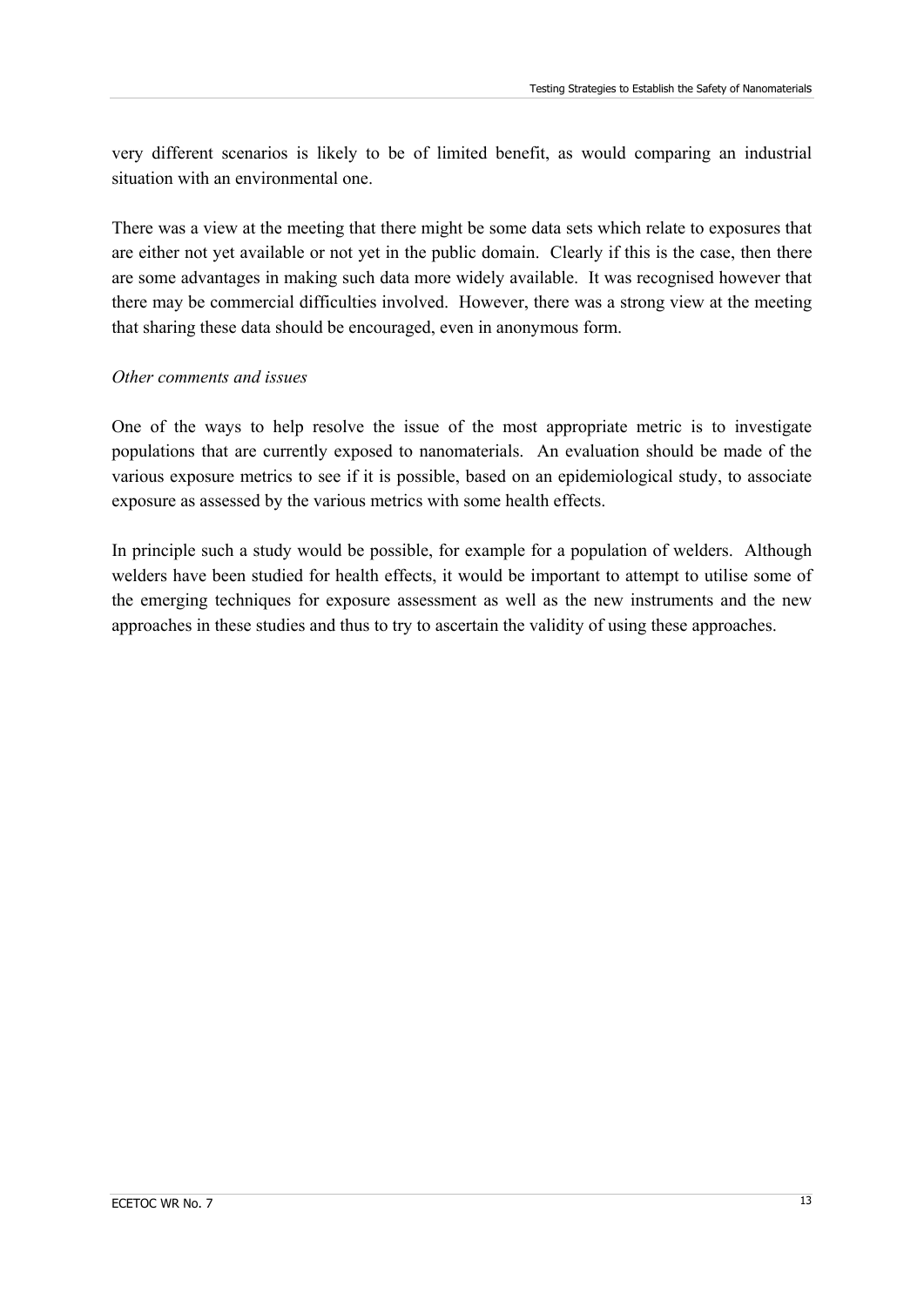# **5. HAZARD POTENTIAL**

## *5.1 Plenary lectures*

## **Tiered testing strategy for pulmonary exposure to nanomaterials**

**Dr. Warheit** explained that lung bioassay models can be useful for evaluating the pulmonary hazards related to exposures to nanoparticulate materials. A short-term pulmonary bioassay has been developed to assess the lung toxicity of inhaled particulates. These studies have been designed as hazard screens to determine whether engineered nanoparticle test substances impart significant toxicity in the lungs of rats by assessing numerous biomarkers and comparing the results with other positive and negative reference particle types. The combination of utilising bronchoalveolar lavage and lung tissue studies concomitant with an experimental design consisting of dose response, time course evaluations and the inclusion of reference particle types provides a powerful tool for assessing the acute pulmonary toxicity of the nanoparticle test material.

Key elements of a pulmonary toxicity screening strategy for engineered nanomaterials were outlined in the presentation. The proposed methodology is similar to the lung bioassay models that have been utilised in previous studies, but two important additions or enhancements have been suggested. First, the assessment of the physico-chemical properties of the nanoparticle test material must become more robust. Thus, in addition to identifying the composition of the nanoparticle, it is important to provide additional characteristics, including the average particle size, shape, surface area, crystal structure, aggregation status and other defining features – preferably in both the bulk starting material as well as in the dosing preparation utilised in the exposure phase of the study. Secondly, given that nanomaterials may have a greater tendency (relative to fine-sized particles) to translocate from alveolar regions in the lung to the interstitium or vasculature (and enter the systemic circulation), it will be important to assess the potential adverse effects of nanoparticle exposures on extra-pulmonary organs. Thus, histopathological evaluation of the major organs is recommended.

A tiered approach in rats is suggested for the assessment of hazards to nanoscale test materials. Tier 1 is viewed as a screening study and would include shorter-term exposures (either inhalation or intratracheal instillation) along with several biomarker evaluations for post-exposure periods extending to 3 months. Tier 2 evaluations could include longer-term pulmonary exposures, (including regulatory guideline studies) as well as *in vivo* mechanistic studies such as particle deposition, translocation, clearance/biopersistence studies and animal models of susceptibility.

In summary, the primary features of a lung bioassay study include in the experimental design, the following: 1) dose response characteristics; 2) time course assessments to evaluate the transient nature or persistence of any measured effects; and 3) the inclusion of appropriate positive and negative control reference materials (particularly for the instillation studies). Accordingly, the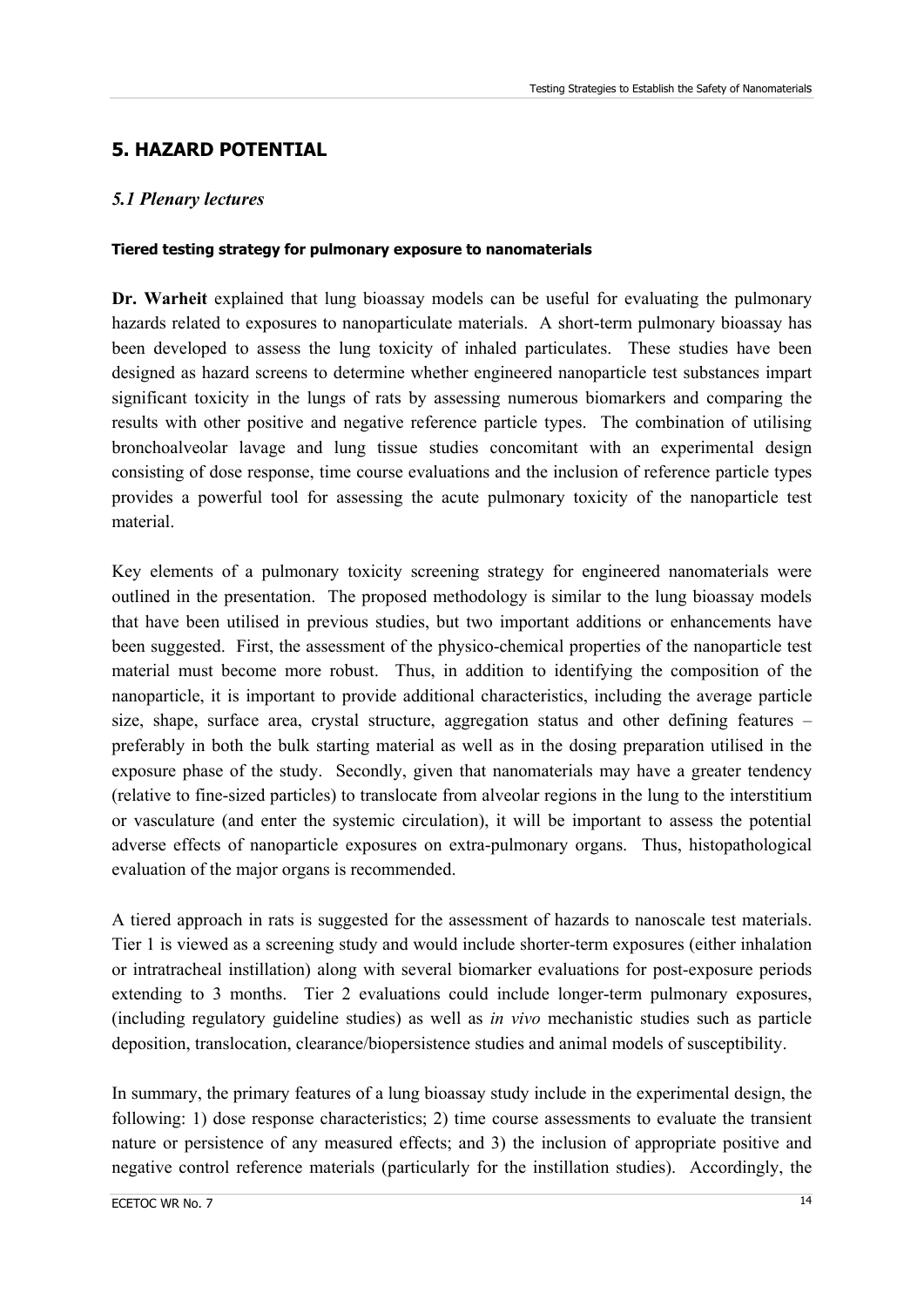major endpoints of the study should include: 1) extensive physico-chemical characterisation of the test material; 2) pulmonary inflammation and cytotoxicity indices as measured in bronchoalveolar lavage fluids; 3) cell proliferation and histopathological endpoints in lung tissues; and 4) histopathology screening evaluations in major extra-pulmonary organs.

#### **Complementary testing for mechanistic aspects**

**Professor Donaldson** talked about a number of short-term testing systems that are available to enhance our understanding of the potential toxicity of nanoparticles. Although different particle types may produce different mechanisms which result in adverse cellular effects, there are some common pathways and properties related to the interactions of cells and particles. The dominant hypothesis for the mechanism of the toxic, pro-inflammatory and mutagenic effects of nanoparticles (NP) is oxidative stress. A variety of methods are available to assess the oxidative stress potential of particle samples, such as electron paramagnetic resonance. Particle-derived oxidative stress leads to a number of pro-inflammatory effects in target cells such as cellular oxidative stress, calcium flux and signalling pathway activation. These can all be assessed in cells in culture over a few days. In addition, we need to consider the portals of entry in the selection of cells, i.e. the skin, lungs and gut. Because of translocation issues, a number of other potential target tissues also exist. These include endothelium, vessel wall, blood cells, liver, spleen, brain and foetus. No validated assays exist to measure translocation but there are potential strategies to develop ways to measure the movement of NP across cell membranes and monolayers and also within cells. The effects of NP on elements of the cardiovascular system can be studied *in vitro* using target endothelial cells, monocytes, platelets, the complement system, etc.. Direct effects on the brain and heart could be studied by exposing neurons and heart muscle cells respectively to NP and assessing relevant endpoints. Genotoxicity of NP samples can be assessed using a number of target cells and endpoints such as comet formation and chromosome aberrations.

## *5.2 Key safety issues related to inhaling nanomaterials (plenary discussion)*

#### Chairmen: **Professor Seaton** and **Dr. Mauderly.**

Professor Seaton and Dr. Mauderly co-chaired a session on inhalation toxicology of nanomaterials. In their introductory remarks they said that the range of relevant safety issues remains broad because, to date, individual research efforts form little more than an anecdotal database. An exception is the more systematic study of certain nanoparticles of pharmaceutical interest; however, much of that information is not broadly disseminated. Despite the title of the session, this summary makes no attempt to recite the litany of safety issues. There has been no shortage of meetings convened to explore safety questions and communicate current research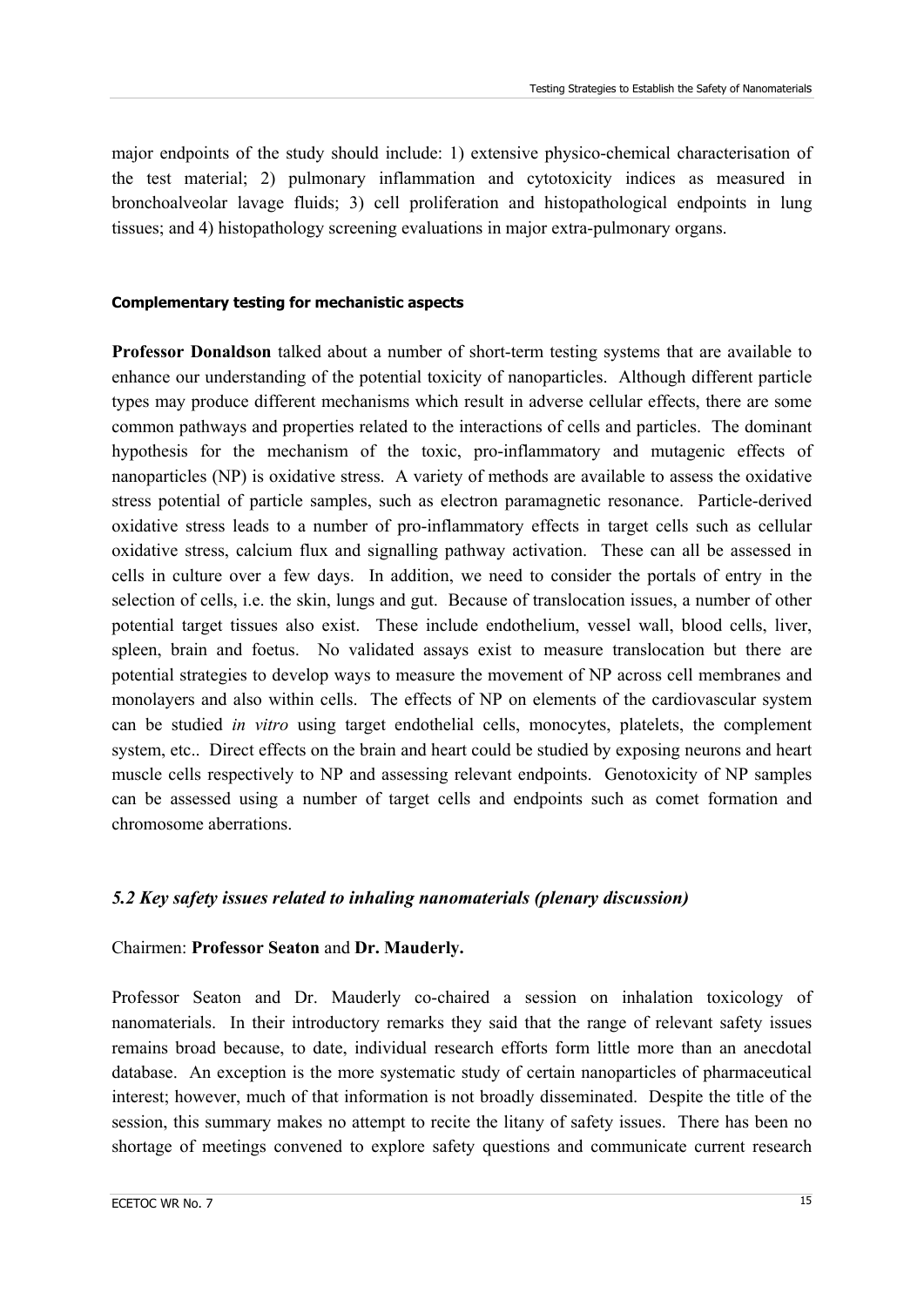approaches and findings. Rather, this summary (and the actual tenor of the discussion that occurred) deals largely with over-arching issues that are thought to be key to significant progress.

The fundamental safety issues are:

- the extent and nature of adverse health effects that could be caused by plausible exposures to NP;
- the types of NP associated with these hazards;
- the dose and dosing pattern required to induce effects that are sufficiently important to guard against.

Because the known range of physico-chemical species of NP is large and will only grow, the range of potential health hazards and risks can be expected to be similarly broad. There is at present little history of confirmed health problems associated with NP from which to build the knowledge base and research approach. However, there is no shortage of speculation. This circumstance could become a fortunate opportunity to do the research necessary to prevent serious harm, were it not for the fact that the development and broad use of NP-based technologies will undoubtedly outdistance the pace of safety research.

A broadly agreed taxonomy of NP is a much needed over-arching facilitator of progress in the field. Such taxonomy does not presently exist in any systematic or widely used form. Indeed, clinicians, occupational hygienists, and laboratory researchers are largely left with only particle size as a unifying classifier of NP, despite recognition by all that this is a woefully inadequate (although important) metric. An adequate framework for communication and development of research strategies requires a mutually-intelligible taxonomy that includes not only size, but also shape, composition (notably of the surface) and solubility. Going beyond these minimal descriptors to also address surface and internal structures and chemical moieties will be necessary to fully understand the biological fates and hazards of NPs. No single research group, federal agency, or nation could conduct the full range of NP studies that will be needed in coming years. Establishing a systematic framework for communication and tracking progress among agencies and researchers is absolutely necessary.

Accompanying the need for a systematic NP taxonomy is the need for a co-ordinated, universally-accessible repository of information. For greater value, the repository should catalogue, according to the taxonomy of both 'natural' and 'manufactured' NP types, information on where and how exposures may occur, routes of exposure and likely doses (or exposure concentrations), the range of physico-chemical composition within categories, biological disposition (see below) and known effects (from molecular to clinical). Great advantage would accrue if the database was to also include indexed listings of ongoing research and publications. This, of course, is a huge undertaking, and would require not only that producers of NP and researchers provide data, but also that a substantial infrastructure be established for database management.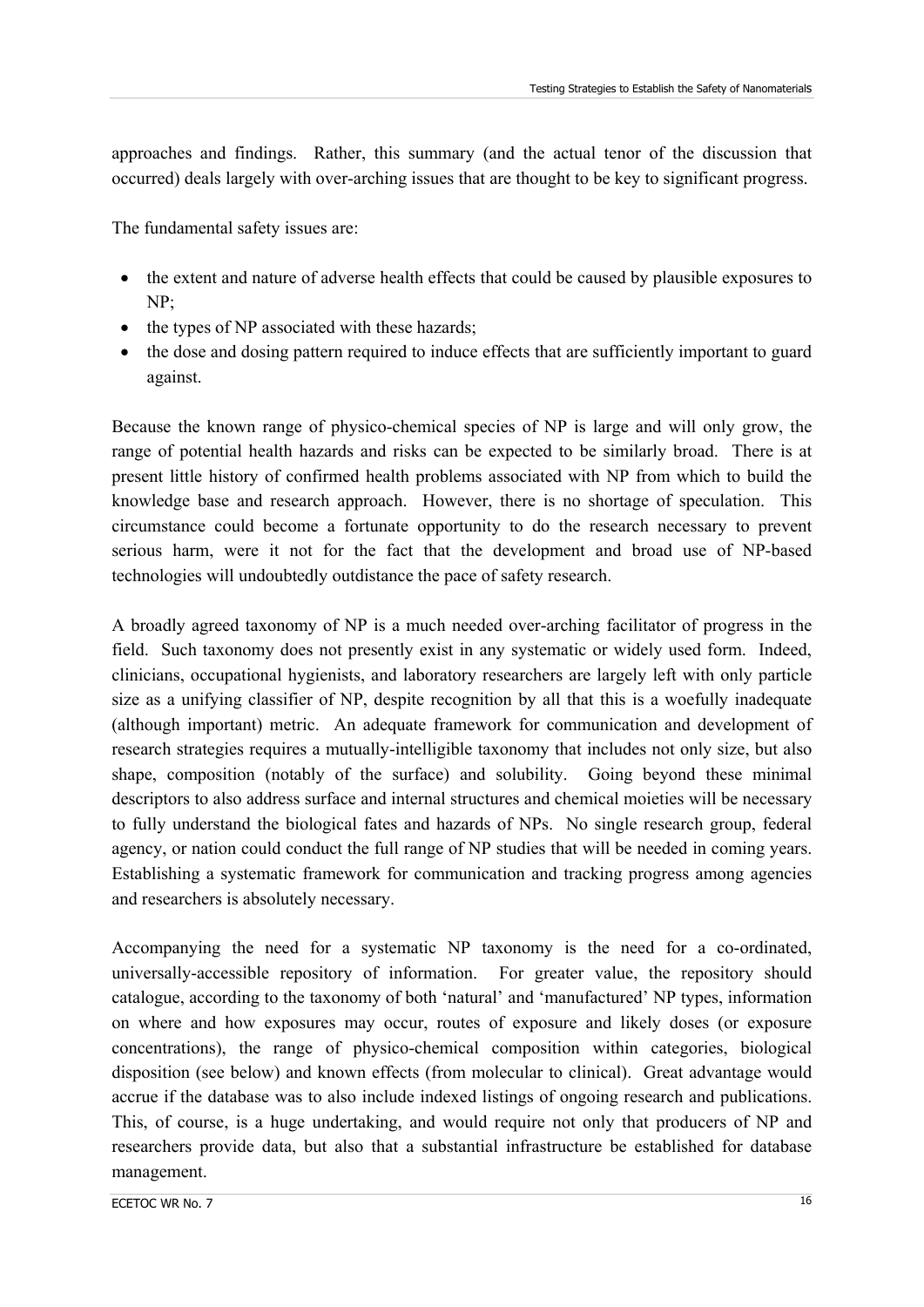The former two needs point to a third general issue and that is the identification of an entity to take the lead in ensuring that the taxonomy and database efforts are carried through from mere visions to functional realities. It is easy enough to state the needs; it is another thing to implement the actions. The truism that 'something that is everybody's business is nobody's business' is familiar to all. That is, unless some organised entity assumes responsibility for taking the co-ordinating and financial steps necessary to develop a NP taxonomy and database. Information will continue to exist only in effete, fragmented forms. The discussion did not conclusively identify the most appropriate entity; however, all (who spoke) ratified the call for one to be identified.

The fourth overarching need is one that flows from, and is facilitated by, the first three. It is the development and tending of a systematic research strategy that takes into account the types and exposures to NP likely to have the greatest health impact, tracks findings and ongoing research, and marshals research resources (or tracks resources marshalled by others) to ensure that important knowledge gaps are filled. Admittedly, an international research 'management' framework is implausible. The point to be taken, therefore, is not that such centralised management could (or should) occur, but that resolving health questions about such a broad range of materials as NP requires systematic research and research management perspectives. If a universal taxonomy and co-ordinated database of cumulative research and findings were established, individual federal agencies and research groups could pursue better research strategies within their particular realm of interest.

Having dealt with some very broad issues, a more specific need was voiced in this discussion. It was mentioned, but was also evident throughout the meeting. There is a general need for better information on the disposition of NP having entered the body via inhalation, ingestion or dermal penetration. In particular it is necessary to gain an improved understanding of the:

- fractions of NP that are taken up;
- pathways by which they are distributed in the body;
- transfer rates;
- retention time and accumulation rates in different anatomical sites;
- processes, pathways and rates of dissolution and excretion.

There are certainly many other important facets of biological interactions and mechanisms of adverse responses that need investigating. However, a better understanding of the disposition of different types of NP is 'enabling knowledge' that will greatly facilitate the other investigations.

Studies of the disposition of NP could be greatly facilitated by two advances. One is a greater availability of tracer species for quantitative assessment of amounts in tissues and fluids, and (ideally) which can be viewed by some form of imaging. The other is a greater availability of standardised NP species that are representative of different physico-chemical types. The purpose of the latter, of course, is so that identical NP can be used in repeated studies and by different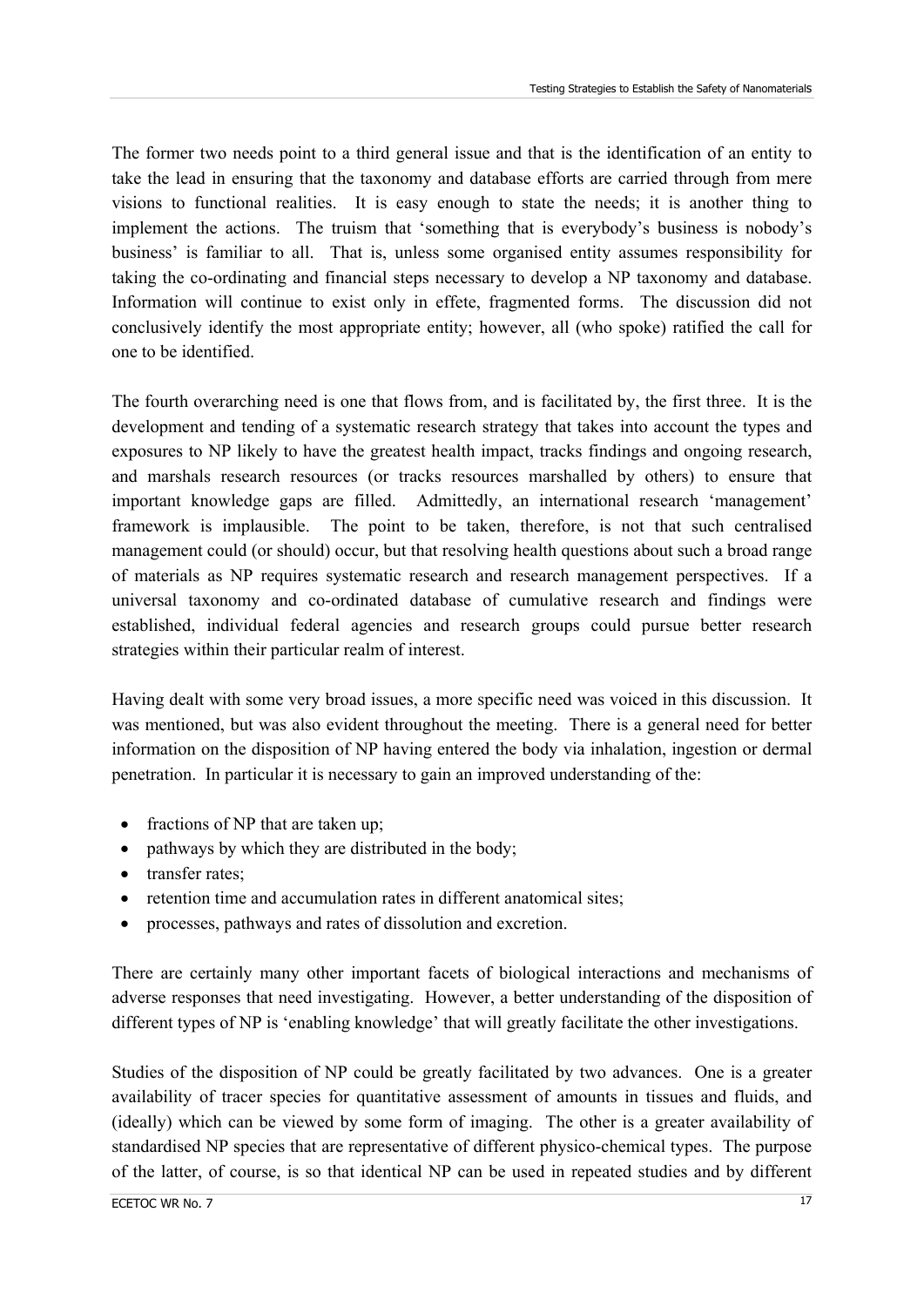<span id="page-20-0"></span>researchers. These technical facilitators could greatly improve the systematic pursuit of research issues.

# *5.3 Testing strategies to establish dermal exposure and hazard potential (break-out group discussion)*

Chairman: **Professor Lademann**, *Rapporteur*: **Professor Butz**.

The following questions were addressed:

- *Which tests should be conducted to establish exposure potential through skin barriers?*
- *When is dermal hazard testing necessary?*

For the evaluation of a potential health risk of nanoparticles, two aspects have to be considered:

- Potential hazard: are nanoparticles harmful to living cells?
- Exposure aspects: do nanoparticles penetrate under real conditions through the skin barrier into living tissue?

The first aspect may be evaluated using cell culture experiments, as wildly applied in toxicological assessments. However, such experiments should always include the appropriate microparticle control groups, in order to determine whether observed adverse effects are substance or nanoparticle related. In addition, the capacity of mammalian cells for phagocytosis/endocytosis of insoluble particles should be considered. It is well established that endocytosis of insoluble particles may cause toxicity in mammalian cells. For example, international guidelines of *in vitro* genotoxicity studies recommend that poorly soluble substances should not be tested in mammalian cells beyond concentrations producing precipitation (ICH,  $1996$ <sup>[3](#page-20-0)</sup>.

For the evaluation of the second aspect several methods are available for the evaluation of penetration of nanoparticles through the skin barrier. Using the method of differential stripping, the penetration kinetics of nanoparticles in the *stratum corneum* and the hair follicles can be estimated. The method of differential stripping is based on the well-known method of tape stripping, which is used to completely remove the *stratum corneum*. After analysis of these tapes, the amount of nanoparticles that remain on the skin surface or the upper layers of the *stratum corneum* as well as the amount of removed corneocytes can be determined. Based on these measurements, penetration profiles in the *stratum corneum* may be calculated. Using the method of cyanoacrylate surface biopsies after tape stripping, the amount of nanoparticles

<u>.</u>

<sup>&</sup>lt;sup>3</sup> ICH. International Conference of Harmonisation of Technical Requirements of Pharmaceuticals for Human Use. 1996. Genotoxicity: specific aspects of regulatory genotoxicity tests for pharmaceuticals. ICH topic S2A, April 1, 1996. CPMP document reference CPMP/ICH/141/95.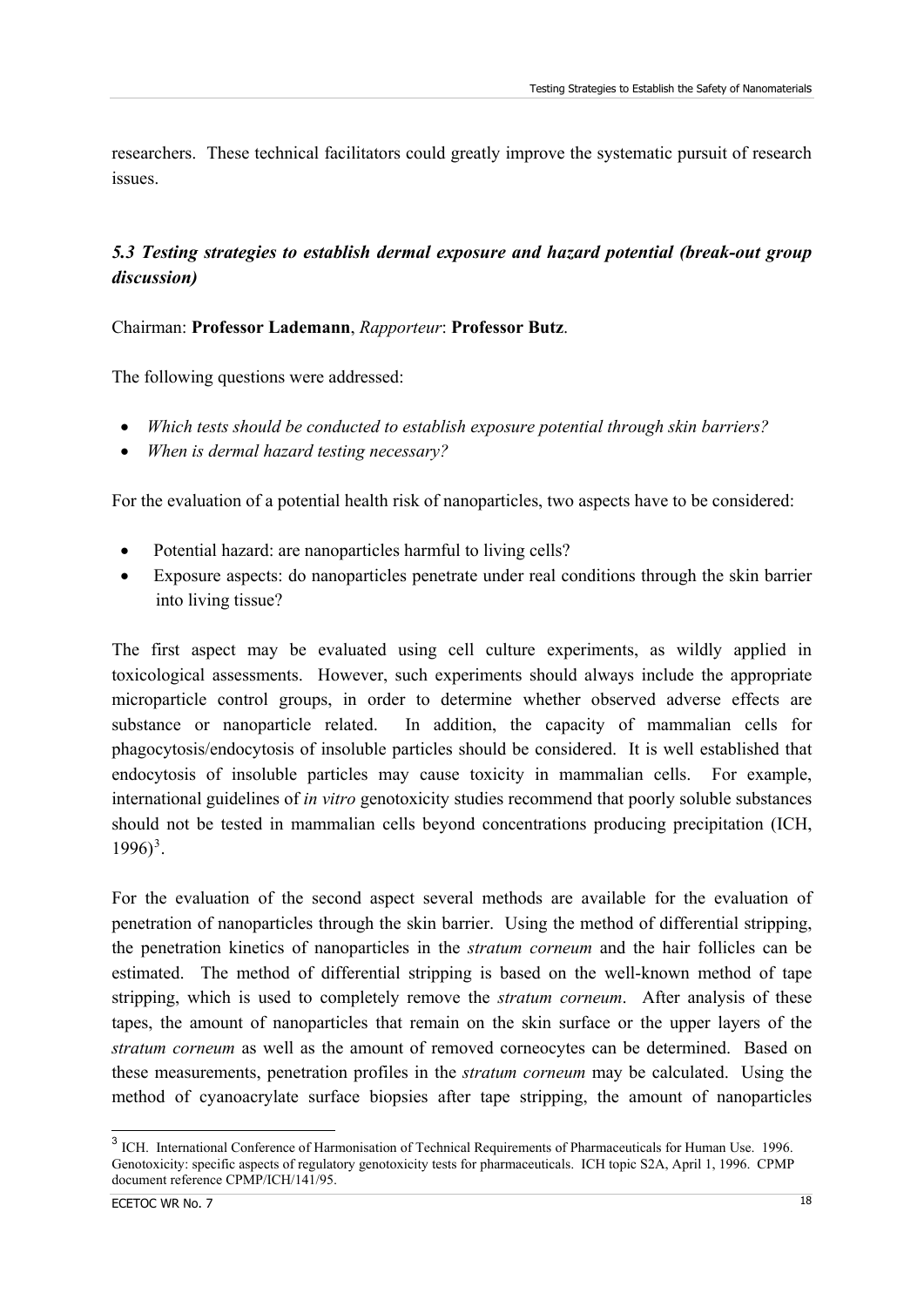penetrating into the hair follicles can be determined, given that cyanoacrylate stripping removes the hair follicles. By analysing the penetration and storage kinetics of nanoparticles in the *stratum corneum* and the hair follicles, information on the penetration of these substances through the skin barrier can be obtained. The determination of the amount of nanoparticles removed from the *stratum corneum* and the hair follicles after penetration permits the establishment of a mass balance. Using this calculation the amount of topically applied substances passing through the skin barrier can be evaluated. Nevertheless, a disadvantage of the method is that it is only the depletion of the reservoir which is evaluated. The amount of a test substance that has penetrated into or through the skin is not directly measured.

A second method is based on diffusion experiments using skin membranes. Usually, the thickness of these membranes is several hundred micrometres, which means that the thickness of the skin samples is less than the length of hair follicles in living tissue. Therefore, tissue membranes contain openings, whereby topically applied substances as well as nanoparticles may penetrate into the receptor fluid.

Under normal conditions these tissue openings, consisting of the hair follicles have little effect on the penetration process. One reason could be that a close network of elastin and collagen fibres surrounds the hair follicles. Usually, human tissue samples obtained from surgery are stretched for their application to the diffusion cells. During this procedure, the interfollicular space may be stretched more than the follicles themselves which may produce an opening of the follicular orifice resulting in microscopic holes in the membrane. Therefore, the ratio of intracellular versus follicular penetration could depend on the stretching procedure. Experiments on pig-ear skin are useful for the evaluation of this problem due to the large hair follicles of pig skin. Additionally, mechanical stimulation of hair may affect the penetration of nanoparticles. Usually, in diffusion cell experiments no massage or mechanical force is applied which may move the hair and may push nanoparticles into the tissue. Overall, given these limitations, diffusion experiments appear to be less suited for penetration measurements of nanoparticles.

A highly prospective method for the determination of the penetration of topically applied substances, including that of nanoparticles, into and through the skin barrier is the use of fluorescent dyes in combination with laser scanning microscopy. These non-invasive methods allow the determination of the position of topically applied substances in different layers and depths of the *stratum corneum*, i.e. up to 250 µm deep. The disadvantage of this method is that laser scanning microscopy cannot be applied to all types of topically applied substances, but only to those with efficient fluorescent properties. The development of 2-photon systems, which allow the analysis of the penetration of nanoparticles into deep tissue layers with a high sensitivity, opens new perspectives for the determination of penetration processes in the future.

Another method for the determination of the penetration of topically applied substances, including nanoparticles into and through the skin barrier, is the microscopic analysis of histological sections removed from the skin after topical application of nanoparticles and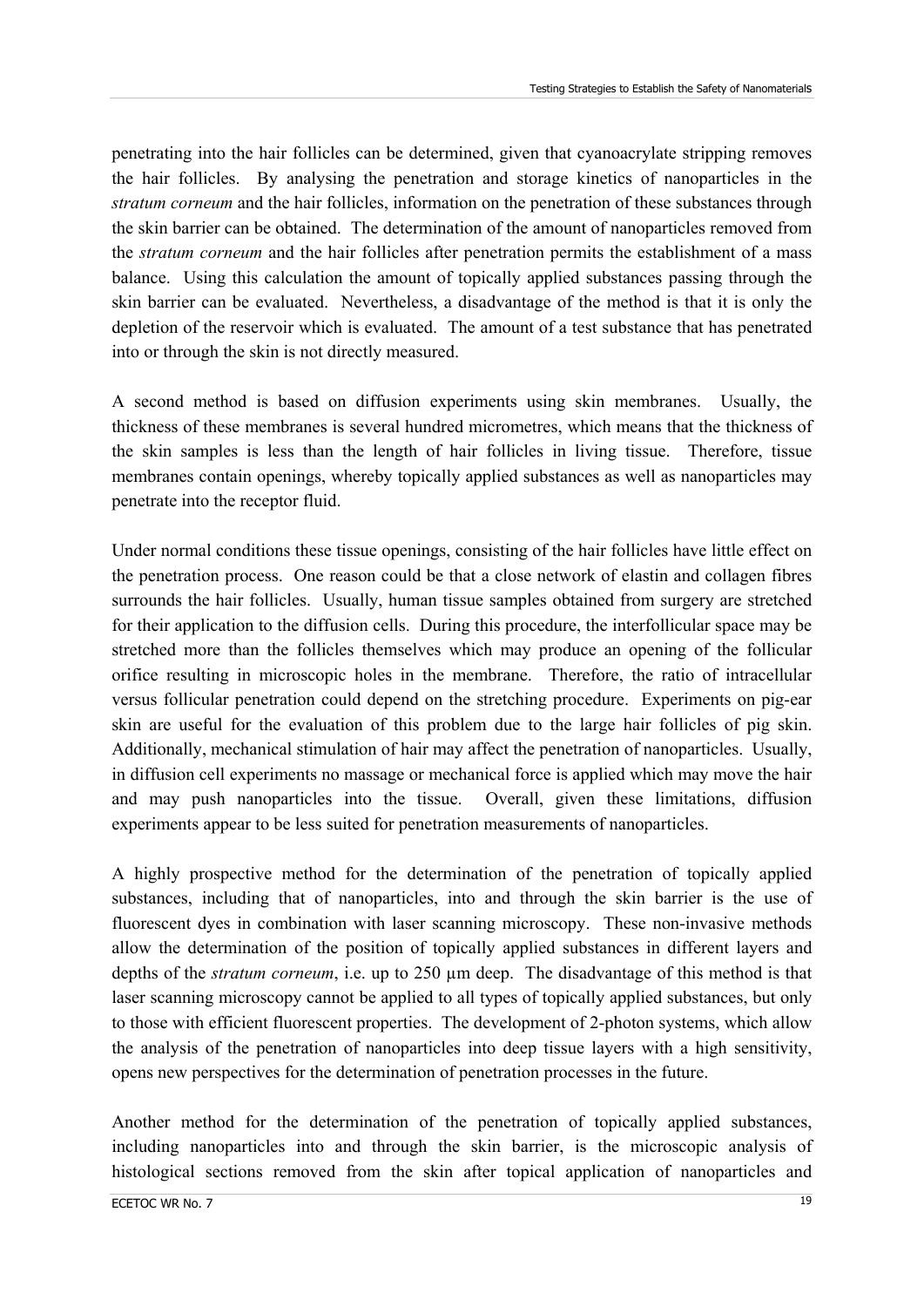subsequent biopsy. Thin (approx.  $10 \mu m$ ) and ultra-thin (approx.  $50 \mu m$ ) cross-sections can be analysed by high resolution transmission electron microscopy and ion beam techniques such as particle induced X-ray emission mapping. High resolution transmission electron microscopy allows visualising individual nanoparticles with diameters around 10 nm and above; in addition, the chemical composition of individual particles is obtained. The disadvantage is that the field of view is limited and substantial sample preparation is required with the risk of introducing preparation artefacts. Particle induced X-ray emission mapping with a lateral resolution of about 300 nm, on the other hand, does not visualise individual nanoparticles below this size. The advantages are that a large field of view can be scanned with the option to zoom into regions of interest, quantitative elemental maps are obtained, and the risk of introducing preparation artefacts is minimised.

The most sensitive technique uses nanoparticles radiolabelled with positron emitters. This requires skin explants from surgery to which formulations are applied topically. Thin crosssections are subsequently dipped into nuclear micro-emulsions and, after exposure, individual positron tracks can be detected. Again, there is a risk of contamination during sample preparation.

Summarising the results of the discussion, it can be established that, up to now, there is no evidence that nanoparticle aggregates and agglomerates at a size exceeding 100 nm penetrate through the barrier in healthy skin. Today's knowledge about penetration of nanoparticles is based on the available methods, which have their limitations, particularly concerning detection limits. The potential skin penetration of much smaller nanoparticles  $\ll 10$  nm) will be the subject of further investigations. It must be taken into account that nano-emulsions, which are applied for cosmetics and medical treatment, also form structures with a size of several nanometres. These are comparable to the size of extremely small nanoparticles. On the other hand, solutions contain distinct molecules, which are even smaller than nanoparticles. Therefore, it may be assumed that the skin penetration rate of substances in the form of microemulsions is between that of a particulate form and that of a solution of the same substance. During the discussion of dermal exposure and its hazard potential it must be kept in mind that the dermal uptake of nanoparticles will, in any case, be orders of magnitude smaller than the uptake by inhalation or oral routes.

## *5.4 Testing strategies concerning systemic exposure (break-out group discussion)*

#### Chairman: **Professor Oberdörster**, *Rapporteur*: **Dr. Haltner**.

The following question was addressed:

• *Which tests should be conducted to determine whether systemic exposure occurs, and if so, what is the impact on human health?*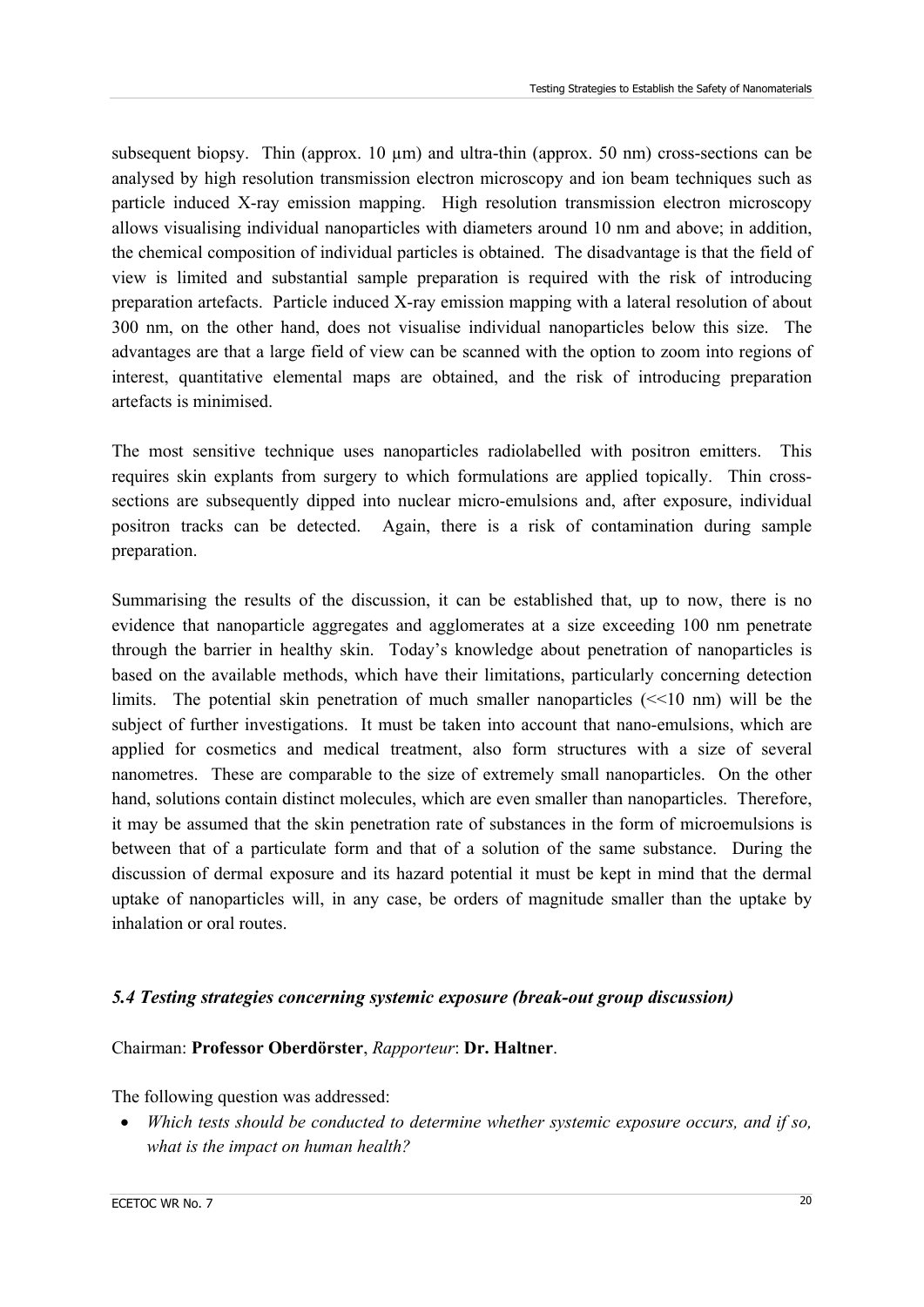The responses were subdivided into the three categories listed below:

- *Exposure measurements at workplaces*
- *Physico-chemical characterisation for exposure*
- *Tiered approach for testing*

## *Exposure measurements at workplaces*

Given that exposure assessors utilise different procedures, the first step that needs to be taken is a full and detailed description of the measurement methodology that was used. This would include specific descriptions of the conditions for operation, including details of the instruments utilised, the specific sampling techniques and descriptions of standard operating procedures. Ultimately, it will be important to develop a standardisation of methodologies with other organisations such as ISO; however, this process is a lengthy one. In the meantime, it will be important to improve and adjust measurement techniques as existing systems are not always suitable for the assessment of nanoparticle exposures (e.g. appropriate dose metrics: mass vs. surface area vs. number, portability and appropriate equipment to conduct the required studies). Ultimately, the goal will be to assess personal exposures to nanoparticles using the appropriate dose metrics.

## *Physico-chemical characterisation – for exposure*

The preferred characteristics should include particle size, particle size distribution, surface properties including surface area, chemistry and particle mass. The ultimate goal will be to measure exposure using state of the art methods and equipment.

## *Tiered approach for testing*

The first tier would include important physico-chemical parameters for characterising nanoparticles. These were determined to be particle size, particle size distribution, chemical composition, crystallinity, surface properties and stability in physiological systems.

*In vitro* assays were considered to be important components of a tiered testing system, including non-cellular (e.g. reactivity) and cellular assays. The following characteristics were viewed as desirable outcomes for cellular *in vitro* testing: nanoparticle dose levels, particle uptake within cells, possible absorption through cells and oxidative stress endpoints.

Ultimately, it will be important to generate *in vitro* and *in vivo* databases on a particular nanoparticle type in order to compare the *in vitro* with *in vivo* results. In addition, the conditions under which particulate samples were stored prior to testing (e.g. humidity, temperature, inert gas-filled containers) will be important to document for comparison with later investigations. Finally, the breakout group suggested testing of typical or generic nanoparticle types, particularly with the inclusion of carefully selected positive and negative control reference particle types.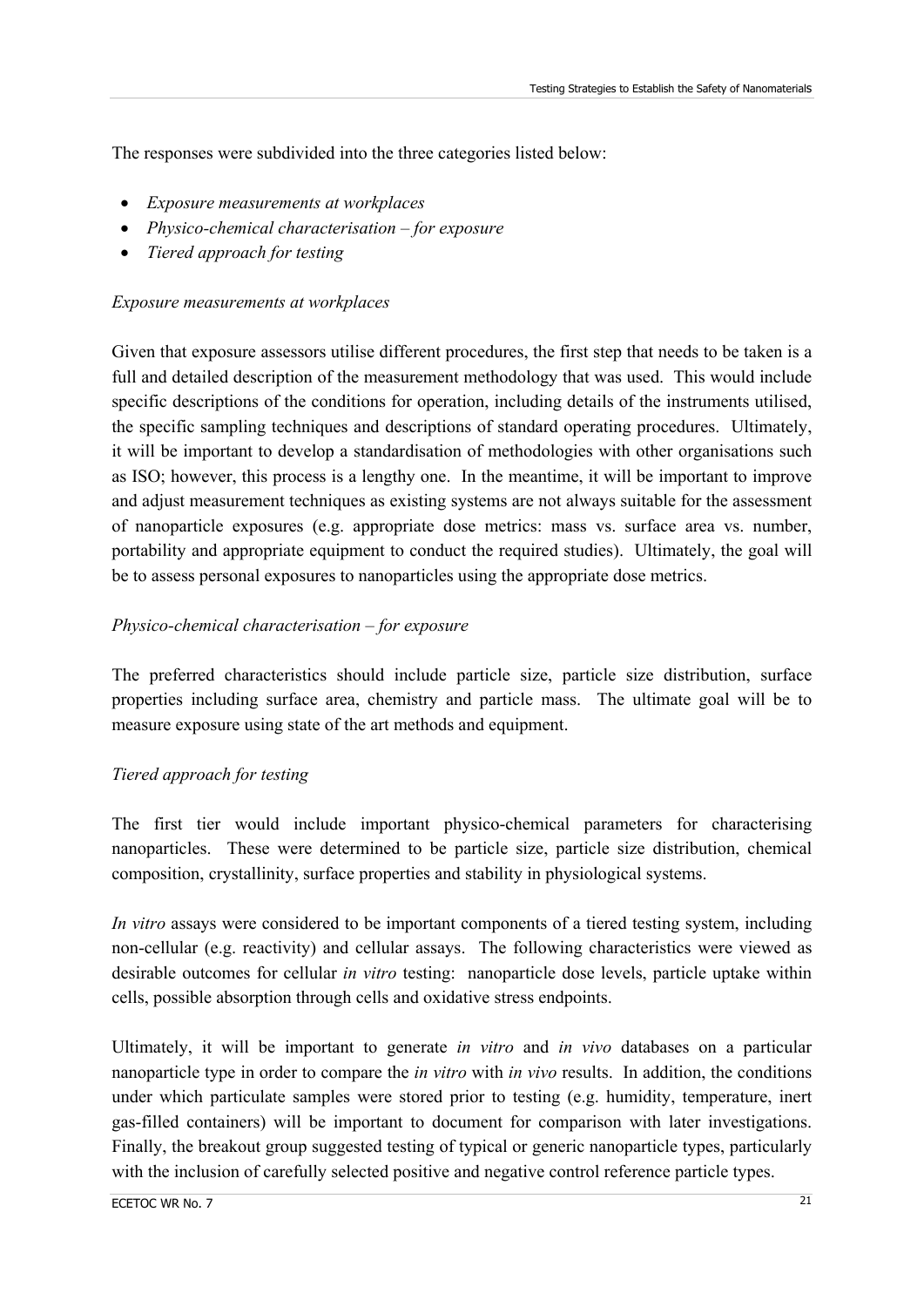# <span id="page-24-0"></span>**6. EMERGING TOPICS**

## *6.1 Plenary lectures*

#### **Impact of particles on the brain**

**Dr. Dorman** talked about the olfactory system being the only part of the central nervous system in direct contact with the external environment. Interestingly, a number of environmental agents including metals and solvents may enter the brain via the olfactory nerve (reviewed in Arvidson, 199[4](#page-24-0)<sup>4</sup>; Tjälve and Henriksson, 1999<sup>[5](#page-24-0)</sup>). One of the more thoroughly studied metals is manganese. Olfactory transport of manganese has been demonstrated to occur in the rat, mouse, and freshwater pike following intranasal instillation (Gianutsos *et al*, 1997<sup>[6](#page-24-0)</sup>; Tjälve and Henriksson, 1999<sup>5</sup>; Tjälve *et al*, 1995<sup>[7](#page-24-0)</sup>). Studies by Dorman and co-workers have demonstrated that in rats, inhaled manganese is absorbed by the olfactory epithelium and subsequently undergoes transport via the olfactory nerve to the olfactory bulb (Brenneman *et al*,  $2000^8$  $2000^8$ ; Dorman *et al*,  $2002^9$  $2002^9$ ).

More recently, Dorman and co-workers have demonstrated that manganese sulphate-exposed monkeys develop markedly increased olfactory epithelial and olfactory bulb manganese concentrations (Dorman *et al.* 2006 $a^{10}$  $a^{10}$  $a^{10}$ , 2006 $b^{11}$  $b^{11}$  $b^{11}$ ). Absolute manganese concentrations in the manganese-exposed monkeys demonstrated a decreasing peripheral-central concentration gradient within the olfactory system: olfactory epithelium  $\gg$  olfactory bulb  $>$  olfactory tract  $>$ olfactory cortex. The increase in olfactory bulb manganese concentration measured in the manganese-exposed monkeys was qualitatively similar to that seen in young male rats exposed subchronically to comparable concentrations of manganese sulphate.

Brain magnetic resonance image studies of those manganese-exposed monkeys demonstrated marked signal hyperintensities within the olfactory bulb, a finding consistent with increased manganese concentrations at that site. There is a critical need to determine whether nanoparticles undergo olfactory transport. Studies with commercially available polystyrene nanoparticles will examine the initial uptake of these materials by the olfactory epithelium. This phase of the

<u>.</u>

<sup>4</sup> Arvidson B. 1994. A review of axonal transport of metals. *Toxicology* 88(1-3):1-14.

 $^5$  Tjälve H, Henriksson J. 1999. Uptake of metals in the brain via olfactory pathways. Neurotoxicology 20(2-3):181-195.<br><sup>6</sup> Gianutsos G, Morrow GR, Morris JB. 1997. Accumulation of manganese in rat brain following intra

*Toxicol Sci* 37(2):102-105.<br><sup>7</sup> Tjälve H, Mejare C, Borg-Neczak K. 1995. Uptake and transport of manganese in primary and secondary olfactory neurones in pike. *Pharmacol Toxicol* 77(1):23-31.

Brenneman KA, Wong BA, Buccellato MA, Costa ER, Gross EA, Dorman DC. 2000. Direct olfactory transport of inhaled manganese  $(^{54}$ MnCl<sub>2</sub>) to the rat brain: Toxicokinetic investigations in a unilateral nasal occlusion model. *Toxicol Appl Pharmacol* 169(3):238-248.

<sup>&</sup>lt;sup>9</sup> Dorman DC, Brenneman, KA, McElveen AM, Lynch SE, Roberts KC, Wong BA. 2002. Olfactory transport: A direct route of delivery of inhaled manganese phosphate (<sup>54</sup>MnHPO<sub>4</sub>) to the rat brain. *J Toxicol Environ Health* 65(

<sup>&</sup>lt;sup>10</sup> Dorman DC, Struve MF, Marshall MW, Parkinson CU, James RA, Wong BA. 2006a. Tissue manganese concentrations in young male rhesus monkeys following subchronic manganese sulfate inhalation. *Toxicol Sci* Apr 19 [Epub ahead of print].

<sup>11</sup> Dorman DC, Struve MF, Wong BA, Dye JA, Robertson ID. 2006b. Correlation of brain magnetic resonance imaging changes with pallidal manganese concentration in rhesus monkeys following subchronic manganese inhalation. *Toxicol Sci* Apr 19 [Epub ahead of print].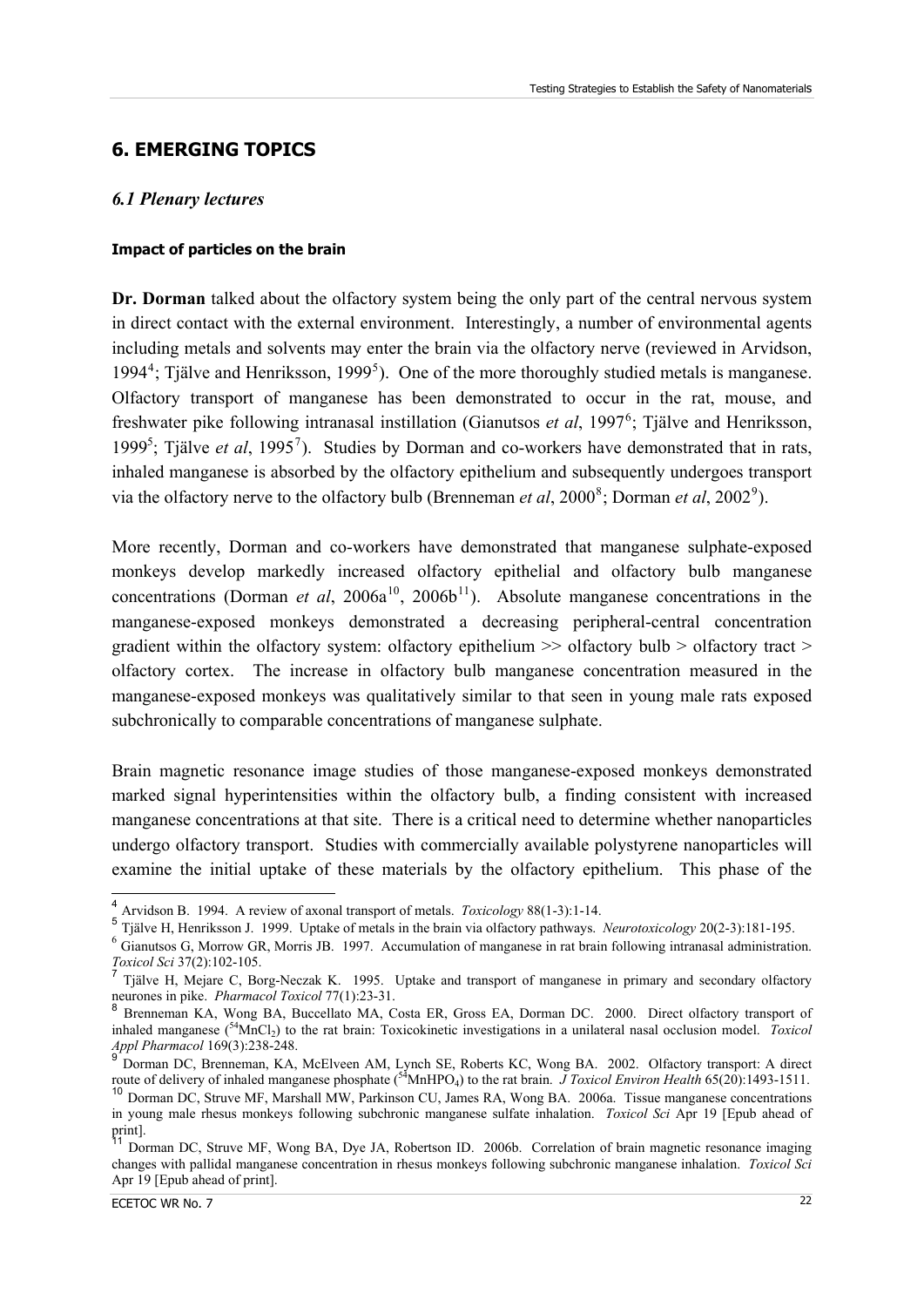project will rely upon the use of rat olfactory explant cultures. The second set of experiments will rely on nasal instillation studies to explore the potential of polystyrene nanoparticles to undergo olfactory transport. Nasal instillation studies have proven to be a cost effective way to examine these transport processes. One significant disadvantage of this approach is that the data derived from nasal instillation studies cannot readily be applied to inhalation risk assessments. Thus, the last set of experiments will characterise the olfactory transport of inhaled nanoparticles in rats. One advantage of these studies is that additional knowledge concerning lung and systemic delivery and clearance of these materials can also be developed coincidentally. Data derived from these studies can be used by CIIT scientists that have developed dosimetry models that describe nasal and lung deposition of particles as well as other models developed to describe the olfactory transport of inhaled materials by laboratory animals. The research conducted by CIIT will improve our understanding of the dosimetry and toxic potential of nanoparticles.

#### **Environmental testing**

**Dr. Stone** explained that applications intended for newly engineered nanoparticles are diverse and include a number of applications that are likely to result in release into the environment, e.g. bio detectors, remediation, algal control, water filters, self-cleaning glass and catalysts. The ecosystem is a complex interaction of organisms living in air, aquatic and terrestrial environments, and these organisms range from simple single celled organisms to complex vertebrates. An impact by toxins on one part of the ecosystem leads to impacts on other species within the environment, for example via the various food chains. For this reason nanoparticles being released into the environment need to be tested in terms of their impacts on microorganisms, invertebrates, vertebrates and plants.

Several studies demonstrate antimicrobial effects of nanoparticles. For example, composites of nanoparticulate  $TiO<sub>2</sub>$  and carbon nanotubes have been reported to have greater photocatalytic activity than TiO<sub>2</sub> alone, leading to increased toxicity to *Bacillus cereus* endospores. However, some of the endospores survived the exposure possibly due to endospore aggregation. Endospore survival was not observed with nano  $TiO<sub>2</sub>$  alone. Alumina nanoparticles have been shown to inhibit root growth in several plant species via a mechanism involving reactive oxygen species, suggesting a similar mechanism to that observed in rodent and cellular toxicology models.

Many nanoparticles tend to aggregate; therefore some studies have used a variety of protocols to aid disaggregation. The method of nanoparticle preparation seems to have an impact on the toxicity to invertebrates (and probably other species). The 'carbon sixty atom molecule' (C60) prepared in the solvent tetrahydrofuran (THF) was more potent than C60 prepared by sonication, at inducing lethality in the aquatic invertebrate *Daphnia magna*. In this study, THF prepared C60 was more potent than THF prepared  $TiO<sub>2</sub>$ . Another study in fish (largemouth bass) found that THF prepared C60 induced lipid peroxidation. However, it is worth noting that even though THF was apparently removed in these studies by rotor evaporation, some THF remained trapped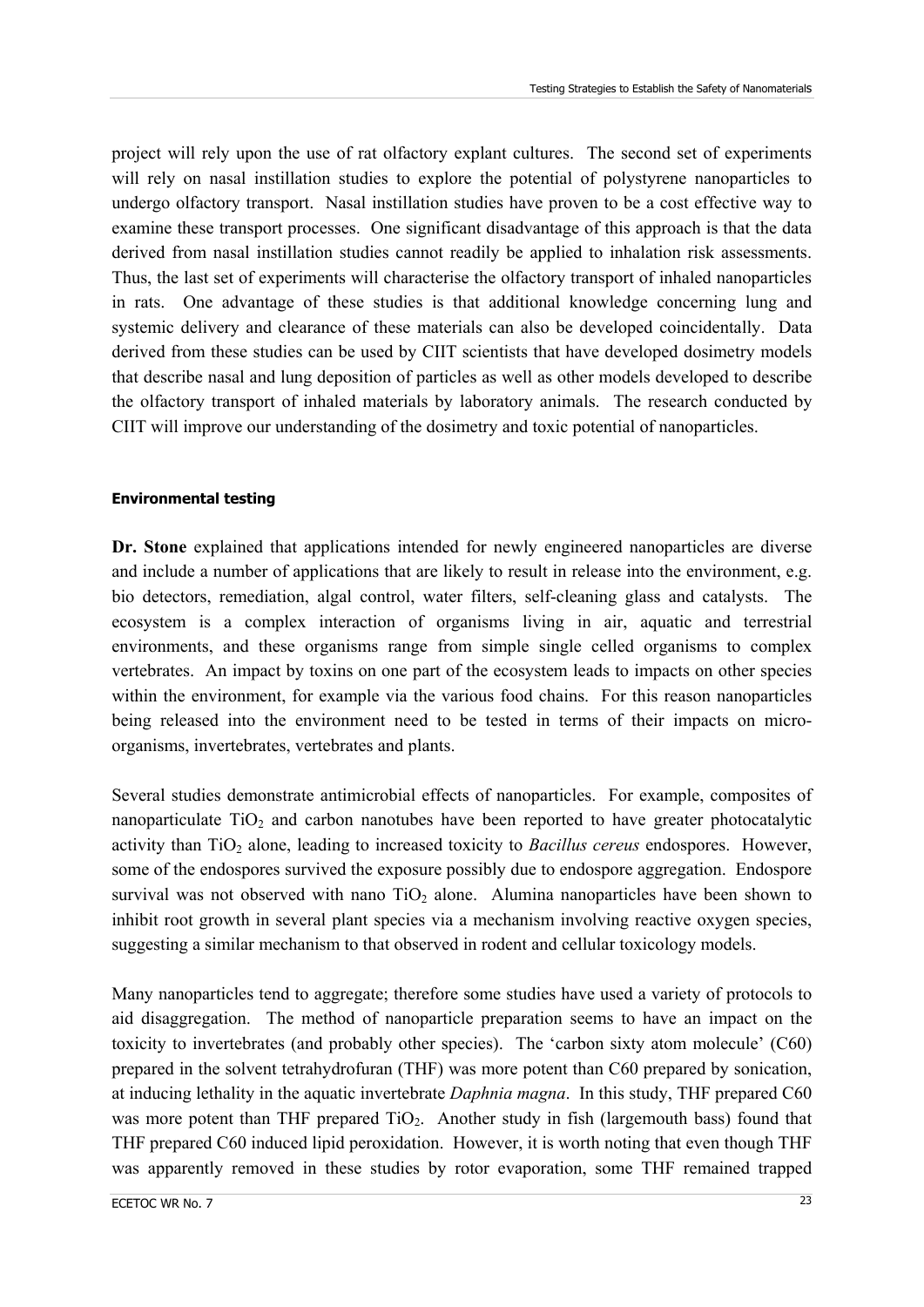between clusters of C60 particles, resulting in a mixed exposure. Further studies are required to ensure that the results obtained in the *Daphnia magna* and largemouth bass are specific to the nanoparticle types being tested rather than the solvent employed.

Since relatively more is known about the toxicology of nanoparticles, this information should be used to drive the strategy for ecotoxicology studies. For example, the sublethal studies conducted with nanoparticles should concentrate on the ability to induce oxidative stress and the impact of this stress. Impacts on the immune function of aquatic and terrestrial organisms are also essential as such effects could increase susceptibility to infection and disease. Ecotoxicology studies will require the use of a wide range of organisms, preferably using standardised protocols adapted for nanoparticles. These studies should consider the entire life cycle of the nanoparticle products, including the pure nanoparticles, but also nanoparticles contaminated with other components of the retailed product, as well as environmental contaminants (e.g. detergents and metals). Such studies should investigate the biopersistence/biodegradability of the nanoparticles in order to determine the long term risk associated with their release into the environment, as well as their fate and transport in the environment. It would be preferable to approach this problem with a multidisciplinary team in order to maximise the information gained and speed progress. Finally, it would be preferable to generate a standardised testing strategy that could be applied across the nanotechnology industry when developing new products.

#### **Nanomedicine**

**Professor Duncan** started her presentation by stressing that nanomedicine was not only important to Europe from the social and welfare aspects, but also for its economic potential. It includes all products that can be defined as 'systems and technologies for healthcare, aimed at prevention, diagnosis or therapy'. Few market data are published specifically about nanomedicine at present. However, an analysis of the market segments for medical devices, drugs and pharmaceuticals gives an idea about the leverage of nanomedicine on the markets. These two market segments represented in 2003 an end-user value of €535 billion, of which the drugs segment is the most important, with a value of €390 billion. Globally, this market has been growing at an annual rate of 7-9%, with variations according to country, technology and market segment. Drug delivery and related pharmaceutical development in the context of nanomedicine should be viewed as science and technology of nanometre size scale complex systems (10- 1000 nm), consisting of at least two components, one of which is an active ingredient. The whole system leads to a special function related to treating, preventing or diagnosing diseases sometimes called smart-drugs or theragnostics. Depending on the origin, the materials employed include synthetic or semi-synthetic polymers, and natural materials such as lipids, polymers, and proteins. The primary goals for research of nano-bio-technologies in drug delivery include: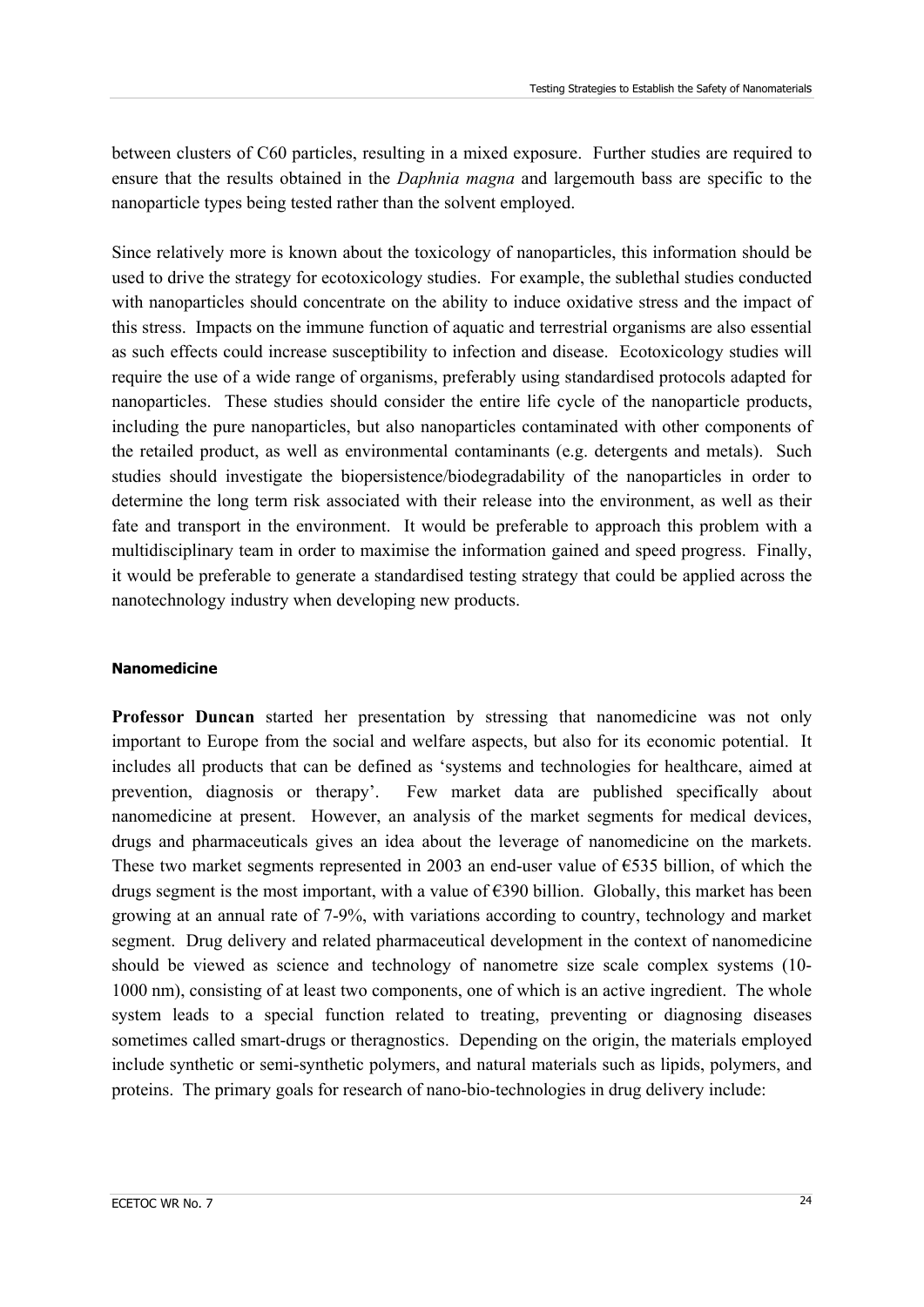- faster development of new safe medicines;
- more specific drug delivery and targeting;
- greater safety and biocompatibility.

The main issues in the search for appropriate carriers as drug delivery systems pertain to the following topics that are basic prerequisites for design of new materials. They comprise (i) biocompatibility, (ii) biodistribution, (iii) functionality, (iv) targeting and (v) drug incorporation and release ability. A number of nanobased drug delivery systems (based on liposomes or polymer-carriers) are already on the market, while a larger number are in stage 2 or 3 clinical trials. Certainly none of the carriers developed so far fulfil all the above parameters to the full extent. The progress made in nanotechnology *inter alia* emerging from the progress in the polymer-chemistry, however, can provide an intriguing basis on which to tackle this issue in a promising way. To use the potential of nanotechnology in nanomedicine, full attention is needed to be paid to safety and toxicological issues. A recent working group on nanomedicine of the European Science Foundation has addressed this issue and seeks to improve communication and collaboration between disciplines such as materials science, polymer chemistry, pharmacokinetics, pharmacology and medicine.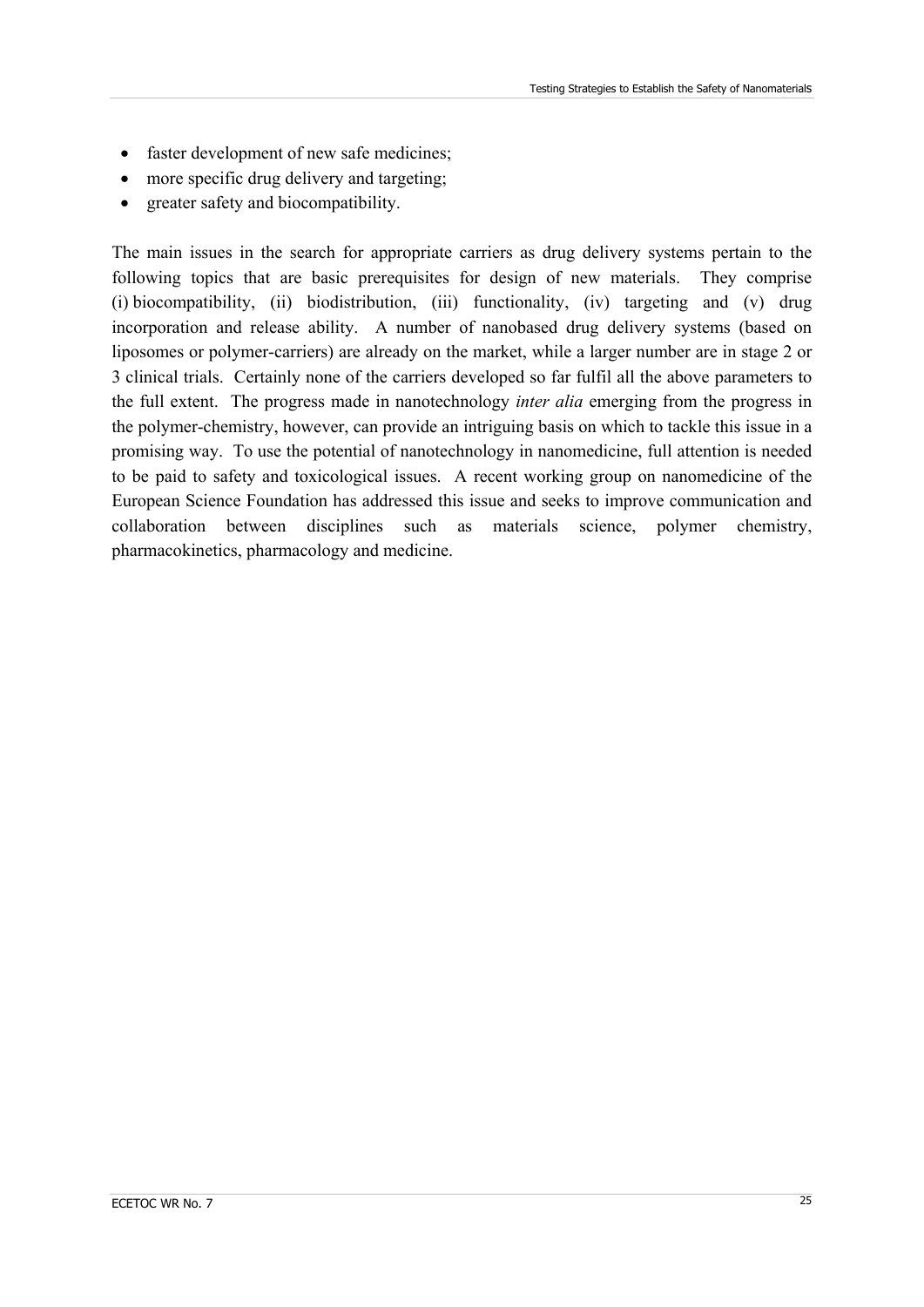# **7. SUMMARY AND CONCLUSION**

## Chairman: **Professor Greim.**

The workshop was concluded by Professor Greim who summarised the discussion on the various parts of the programme.

# *Background*

For nanoparticle characterisation the working definition has been agreed as  $\leq 100$  nm in one dimension. In addition, it was suggested by some that the criteria be expanded to  $\leq 1000$  nm to include aggregates and agglomerates.

Although many physical factors can influence the functional, toxicological and environmental characteristics of nanoparticles, their impact is largely determined by:

- composition;
- dissolution;
- surface area and other surface characteristics;
- $\bullet$  size;
- size distribution (including aggregation and agglomeration state);
- shape.

Most of the hazard information on nanoparticle types has been derived from studies with carbon black and ultrafine  $TiO<sub>2</sub>$  particles. Available data suggest that the nanoparticle induced toxicity is qualitatively similar to that of traditional, fine-sized particles. The effects in the lung are primarily related to inflammation and, possibly, secondary genotoxicity. Systemic effects may impact the cardiovascular and central nervous systems. Most of the information on potential systemic effects is derived from combustion-generated particles with a major focus on the cardiovascular system.

Toxicokinetics are generally determined by size and surface characteristics of particles. The decrease in particle diameter could lead to increased passage through cellular and/or intracellular membranes, along with possible transport through nerve axons. In addition, particle deposition patterns are influenced by particle size.

A variety of methods for assessing nanoparticle exposures currently exist. However, there is a significant need to develop, improve and adjust measurement methodologies to obtain accurate information on the most suitable parameters such as particle size, particle number and particle surface area. To this end, the development of standardised procedures is required.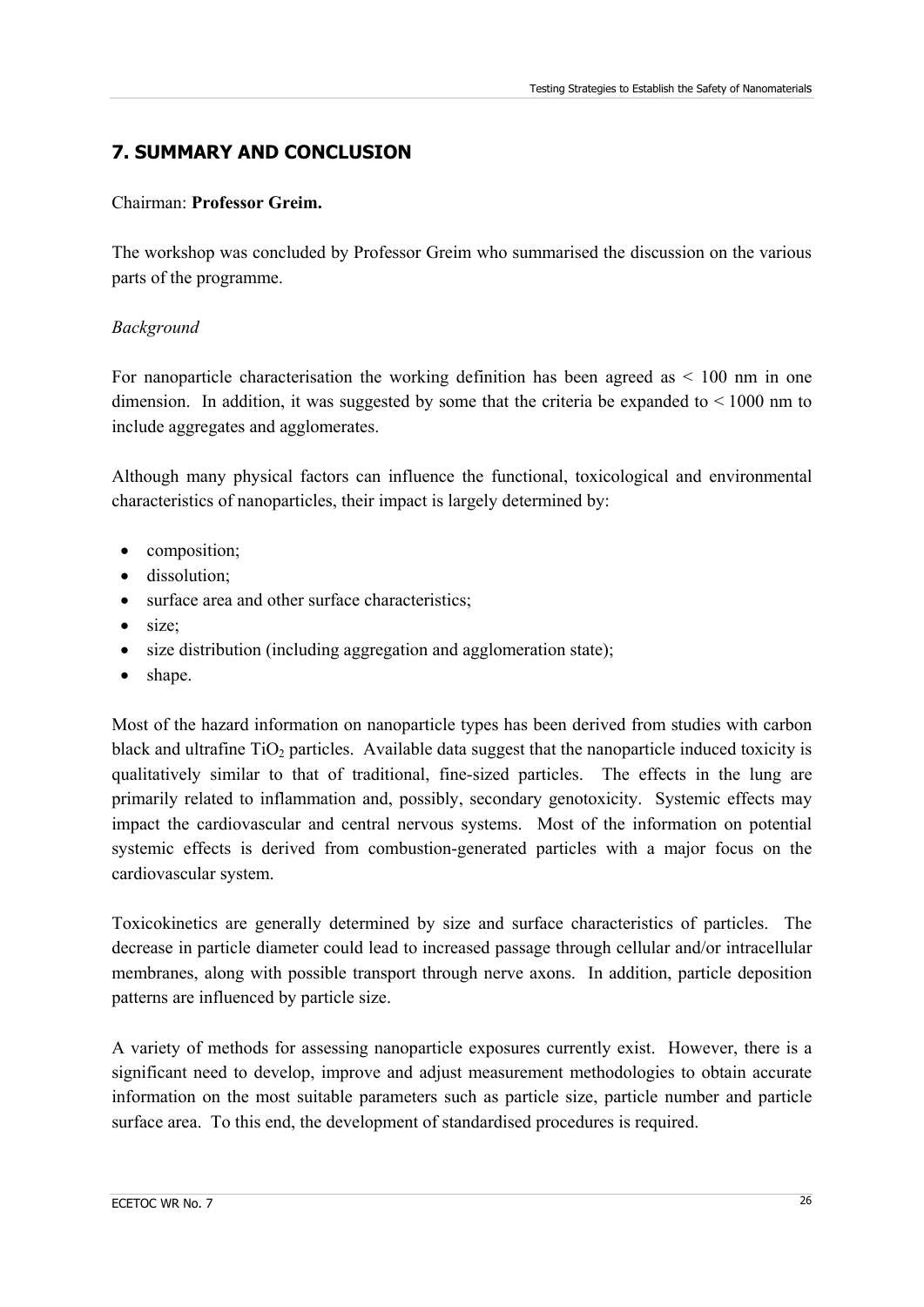## *General testing approach upon inhalation exposure*

A first step would include a prioritisation-type *in vitro* screening strategy to assess the possible reactivity of nanoparticle types (including biomarkers of inflammation) along with cellular uptake.

This would be followed by repeated dose inhalation studies with evaluation of the major organs including biochemistry, haematology, and histopathology. These tests could be supplemented by specific tests to determine subtle effects including inflammation, transcription factors and corresponding gene expression, oxidative stress related to formation of free radicals, and possible secondary genotoxic effects.

Specific recommendations for a tiered testing strategy upon inhalation exposure

(i) Preliminary testing and characterisation of reactivity

*In vitro* systems should be developed to determine the reactivity and potency of nanoparticle types in comparison to reference materials, such as carbon black. At present there are no recommended specific test systems. As a consequence, it is suggested that five to ten currently available cellular or acellular systems be selected to develop a data base and that this is used to compare the results on specific nanoparticle types with results from *in vivo* studies.

(ii) Tier I - *in vivo* testing for hazard identification

A short-term inhalation (or alternate route such as intratracheal instillation) study is recommended with an evaluation of pulmonary effects in rats or mice. The dosimetric considerations should include particle size, size distribution, surface properties, chemical composition, shape and aggregation status. The exposure duration should be a minimum of 2 weeks for the inhalation or 1-2 doses for the instillation study. The effects that should be evaluated include lung inflammation and cytotoxicity, cell proliferation, histopathology of the respiratory tract and the major extra-pulmonary organs. Suggested post-exposure observations for the instillation study should be made at 24 hours, 1 week, 1 month, and 3 months. For the inhalation study, the post-exposure observations should include at least one recovery time period.

(iii) Tier II - *in vivo* testing for hazard identification

A longer term inhalation study is recommended in rats. In addition to the Tier I parameters described above (e.g. substantial physico-chemical characterisation, histopathology and bronchoalveolar lavage endpoints), some suggested mechanistic-based studies could include the determination of particle deposition, translocation and disposition. It is recommended that particle overload concentrations should be avoided in such long-term exposure studies.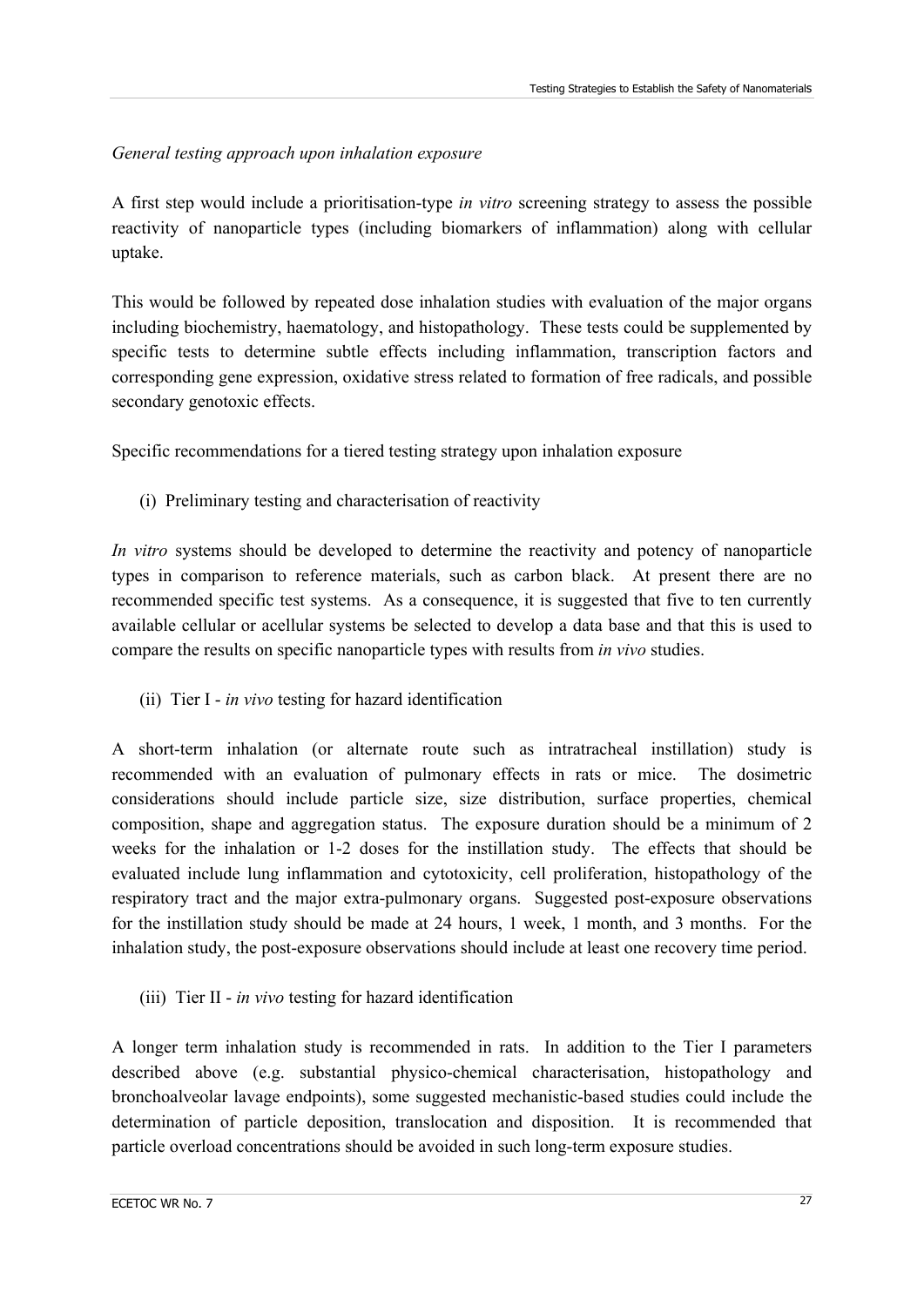## *General testing approach upon dermal exposure*

Up to now, there is little evidence that nanoparticle aggregates and agglomerates at a size exceeding 100 nm penetrate through the skin barrier into the living tissue. The penetration of nanoparticles at a size less than 100 nm should be a topic of further investigation.

When analysing the dermal exposure and the hazard potential of nanoparticles, it must be taken into consideration that the dermal uptake of nanoparticles will be an order of magnitude, or more, smaller than the uptake by inhalation or oral uptake. For the evaluation of the health risk of nanoparticles, it has to be determined whether they are harmful to living cells and whether, under normal conditions, they penetrate through the *stratum corneum* of the skin into the living tissue.

Cell culture experiments are broadly used for toxicological assessments. In principle, three methods are available for the evaluation of the penetration processes:

- Using the method of differential stripping, the penetration kinetics of nanoparticles in the *stratum corneum* and the hair follicles can be evaluated. This analysis can be carried out *in vivo*.
- Diffusion cell experiments are an efficient method for *in vitro* penetration studies.
- Laser scanning microscopy is well suited to test penetration kinetics although requiring fluorescent labelled nanoparticles.

## *Emerging topics*

Environmental safety testing, applications of nanoparticles for medical purposes and pathways of inhaled nanoparticles to the central nervous system were also briefly addressed during this workshop. It has become clear that these topics should be subject of separate workshops.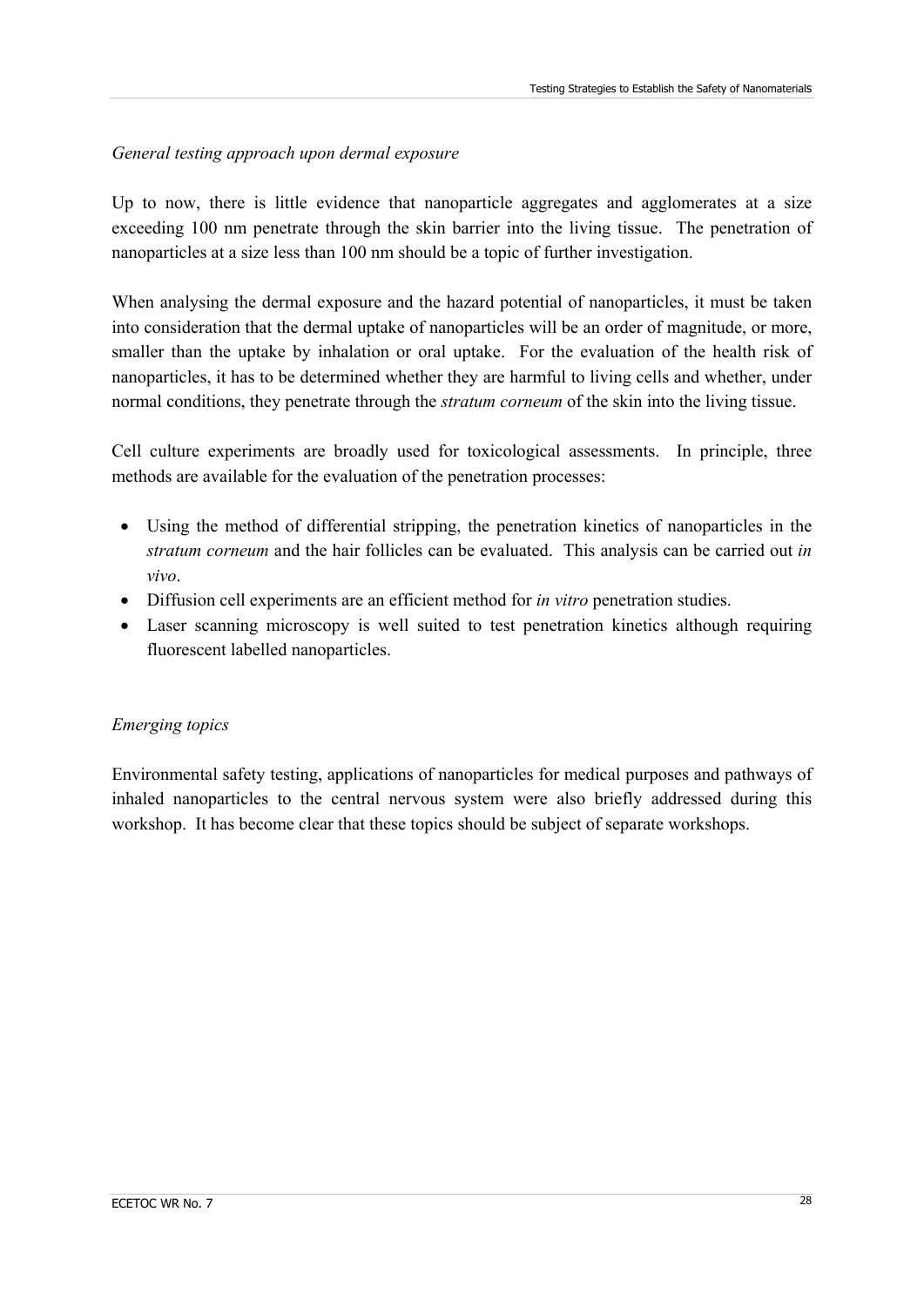# **BIBLIOGRAPHY**

The following publication contains an extensive list of publications related to the human health and environmental impact of nanomaterials:

Borm JA, Robbins D, Haubold S, Kuhlbusch T, Fissan H, Donaldson K, Schins RPF, Stone V, Kreyling W, Lademann J, Krutmann J, Warheit D, Oberdörster E. 2006. The potential risks of nanomaterials: a review carried out for ECETOC. *Particle and Fibre Toxicology* 3:11.

# **ABBREVIATIONS**

| <b>ADME</b>      | Absorption, distribution, metabolism, excretion                 |
|------------------|-----------------------------------------------------------------|
| C60              | Sixty atom carbon molecule                                      |
| CdTe             | Cadmium telluride                                               |
| <b>CIIT</b>      | Formerly: Chemical Industry Institute of Toxicology             |
|                  | Now: Centers for Health Research                                |
| <b>CNS</b>       | Central nervous system                                          |
| <b>CNT</b>       | Carbon nanotubes                                                |
| Dechema          | Gesellschaft für Chemische Technik und Biotechnologie (Germany) |
| <b>DNA</b>       | Deoxyribonucleic acid                                           |
| EN               | European norm                                                   |
| <b>GSH</b>       | Gluthathione                                                    |
| <b>HSE</b>       | Health and Safety Executive (UK)                                |
| <b>HSL</b>       | Health and Safety Laboratory (UK)                               |
| <b>ILSI</b>      | International Life Sciences Institute                           |
| <b>ISO</b>       | International Standards Organization                            |
| MnO <sub>2</sub> | Manganese dioxide                                               |
| mRNA             | Messenger ribonucleic acid                                      |
| <b>NIOSH</b>     | National Institute for Occupational Safety and Health (USA)     |
| <b>NP</b>        | Nanoparticles                                                   |
| <b>OECD</b>      | Organisation for Economic Co-operation and Development          |
| <b>PM</b>        | Particulate matter                                              |
| $PM_{10}$        | Particulate matter of less than 10 µm                           |
| SiO <sub>2</sub> | Silicium dioxide                                                |
| <b>SWNT</b>      | Single wall nanotubes                                           |
| <b>THF</b>       | Tetrahydrofuran                                                 |
| TiO <sub>2</sub> | Titanium dioxide                                                |
| <b>UFP</b>       | Ultrafine particles                                             |
| UV/VIS           | Ultraviolet and visible (spectroscopy)                          |
| <b>VCI</b>       | Verband der Chemischen Industrie (Germany)                      |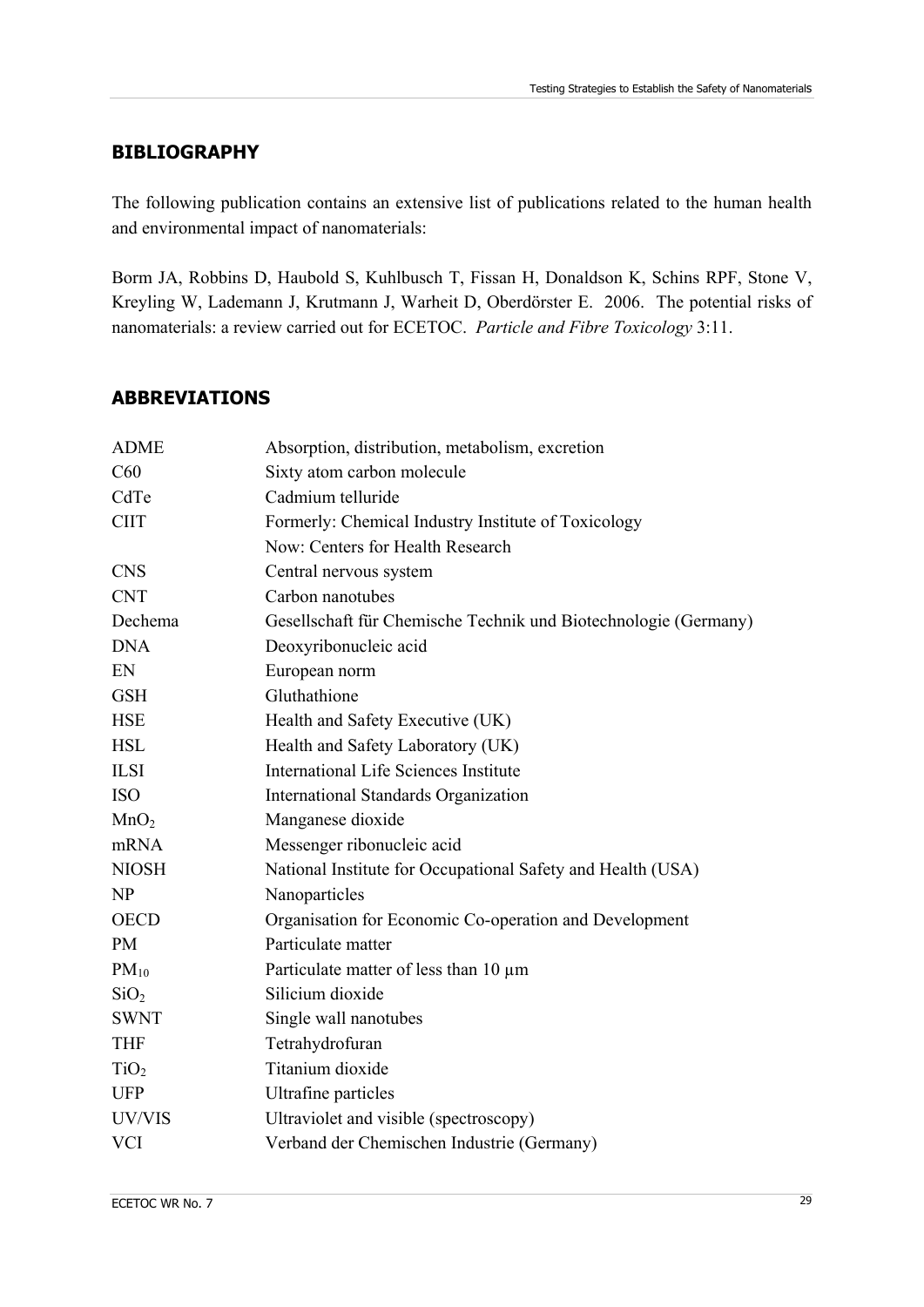# **APPENDIX 1: WORKSHOP PROGRAMME**

# *Testing Strategies to Establish the Safety of Nanomaterials*

# *Day 1: Monday 7 November 2005*

| 08.30-09.00 | Registration                                                                                 |                                                                                              |
|-------------|----------------------------------------------------------------------------------------------|----------------------------------------------------------------------------------------------|
| 09.00-09.30 | Welcome                                                                                      | Dr. Mike Gribble<br>Secretary General ECETOC                                                 |
|             | Introduction                                                                                 | Dr. David Warheit<br>DuPont de Nemours                                                       |
|             | <b>1. CHARACTERISATION</b>                                                                   |                                                                                              |
| 09.30-10.00 | Lectures:<br><b>Characterisation of Nanomaterials</b><br>from a Physico-chemical Perspective | Dr. Stephan Haubold<br>Nanogate Coating Systems                                              |
| 10.00-10.30 | <b>Characterisation of Nanomaterials</b><br>from a Toxicological Perspective                 | Prof. Paul Borm<br>Zuyd University, Heerlen                                                  |
| 10.30-10.45 | Coffee Break                                                                                 |                                                                                              |
| 10.45-11.45 | <b>Plenary Discussion:</b><br>What should be the minimum characterisation of nanomaterials?  | Chair: Dr. Markus Pridöhl<br>Degussa                                                         |
|             | 2. EXPOSURE ASSESSMENT                                                                       |                                                                                              |
| 11.45-12.15 | Lectures:<br><b>Measuring in the Occupational Setting</b>                                    | Dr. Andrew Maynard<br>Woodrow Wilson International Center for Scholars, Washington           |
| 12.15-12.45 | <b>Experience from Carbon Black</b>                                                          | Dr. Thomas Kuhlbuch<br>Universität Duisburg-Essen                                            |
| 12.45-13.00 | <b>Dermal Exposure and Hazard Potential</b>                                                  | Prof. Jürgen Lademann<br>Universitätsmedizin Charité, Berlin                                 |
| 13.00-14.00 | Lunch                                                                                        |                                                                                              |
| 14.00-15.00 | <b>Plenary Discussion:</b><br>How should exposure be measured?                               | Chairs: Dr. Robert Aitken, IOM, Edinburgh<br>and Prof. Dr.-Ing. Heinz Fissan, IUTA, Duisburg |
| 15.00-15.15 | Coffee Break                                                                                 |                                                                                              |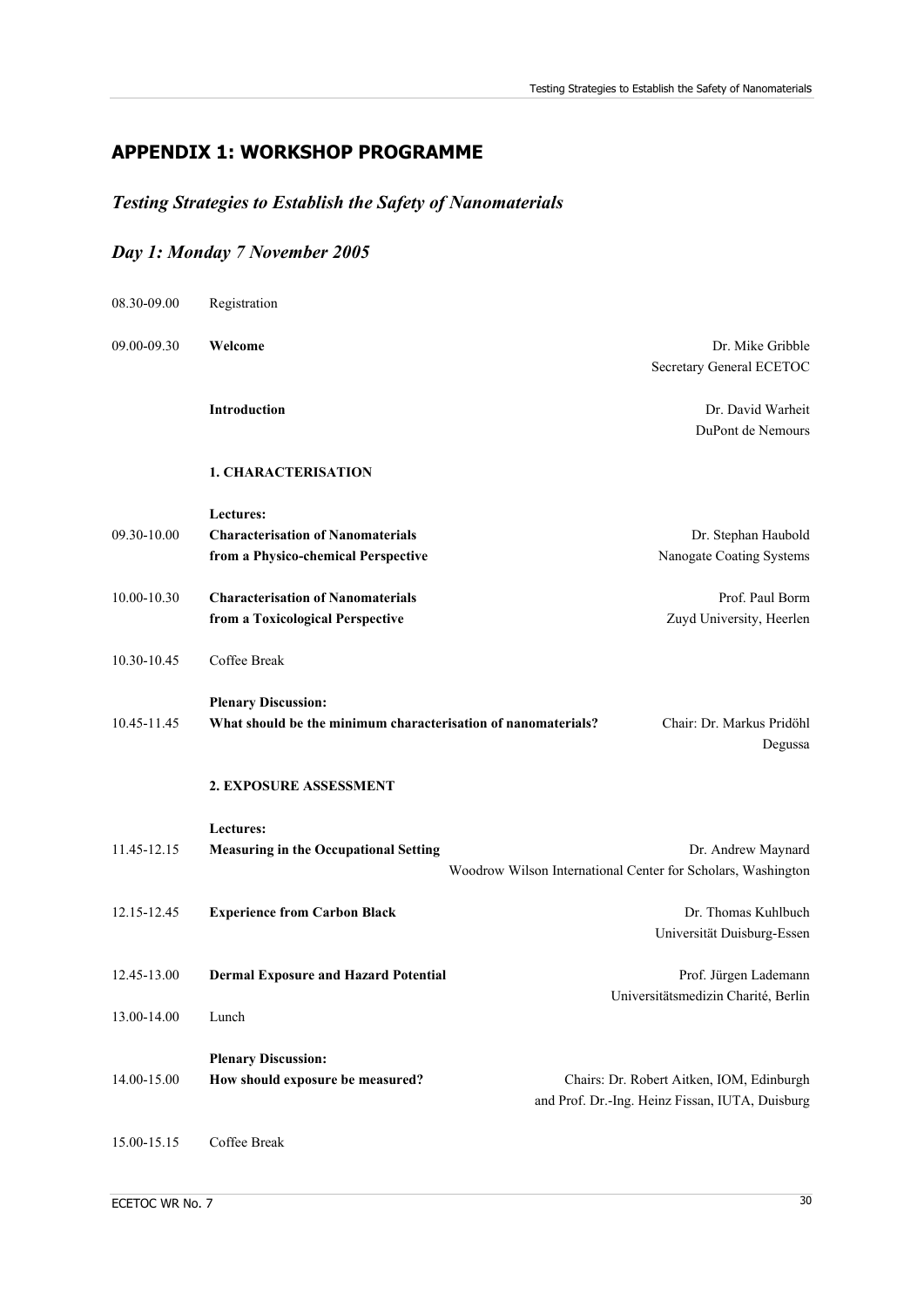# *Testing Strategies to Establish the Safety of Nanomaterials (cont'd)*

#### **3. HAZARD POTENTIAL**

| 15.15-15.45 | <b>Lectures:</b><br><b>Tier Testing Strategy for Pulmonary Exposure to Nanomaterials</b> | Dr. David Warheit                                             |
|-------------|------------------------------------------------------------------------------------------|---------------------------------------------------------------|
| 15.45-16.15 | <b>Complementary Testing for Mechanistic Aspects</b>                                     | Prof. Ken Donaldson                                           |
|             |                                                                                          | MRC/University of Edinburgh                                   |
|             | <b>Plenary Discussion:</b>                                                               |                                                               |
| 16.15-17.45 | What are the key safety issues relating to                                               | Chairs: Prof. Anthony Seaton, IOM, Edinburgh                  |
|             | inhaling nanomaterials?                                                                  | and Dr. Joe Mauderly, Lovelace Respiratory Research Institute |
| 17.45-18.00 | <b>Planning for Breakout Groups on Day 2</b>                                             | [Meeting of the Organising Committee only]                    |
| 19.30-22.00 | Dinner                                                                                   |                                                               |

# *Day 2: Tuesday 8 November 2005*

| 08.30-10.30 | <b>Breakout Groups:</b><br>I Testing Strategies to establish dermal exposure and hazard potential:<br>Which tests should be conducted establishing exposure potential through skin barriers?<br>When is dermal hazard testing necessary?<br>Chair: Prof. Jürgen Lademann |  |  |
|-------------|--------------------------------------------------------------------------------------------------------------------------------------------------------------------------------------------------------------------------------------------------------------------------|--|--|
|             |                                                                                                                                                                                                                                                                          |  |  |
|             |                                                                                                                                                                                                                                                                          |  |  |
|             |                                                                                                                                                                                                                                                                          |  |  |
|             | Rapporteur: Prof. Dr. Tilman Butz, Universität Leipzig                                                                                                                                                                                                                   |  |  |
|             | II Which tests should be conducted determining whether systemic exposure occurs,                                                                                                                                                                                         |  |  |
|             | and if so, what is the impact on human health?                                                                                                                                                                                                                           |  |  |
|             | Chair: Prof. Günter Oberdörster, University of Rochester                                                                                                                                                                                                                 |  |  |
|             | Rapporteur: Dr. Eleonore Haltner, Across Barriers                                                                                                                                                                                                                        |  |  |
|             | <b>Report of Breakout Groups and Plenary Discussion:</b>                                                                                                                                                                                                                 |  |  |
| 10.30-11.15 | <b>Breakout Group I</b>                                                                                                                                                                                                                                                  |  |  |
| 11.15-12.00 | <b>Breakout Group II</b>                                                                                                                                                                                                                                                 |  |  |
| 12.00-13.00 | Lunch                                                                                                                                                                                                                                                                    |  |  |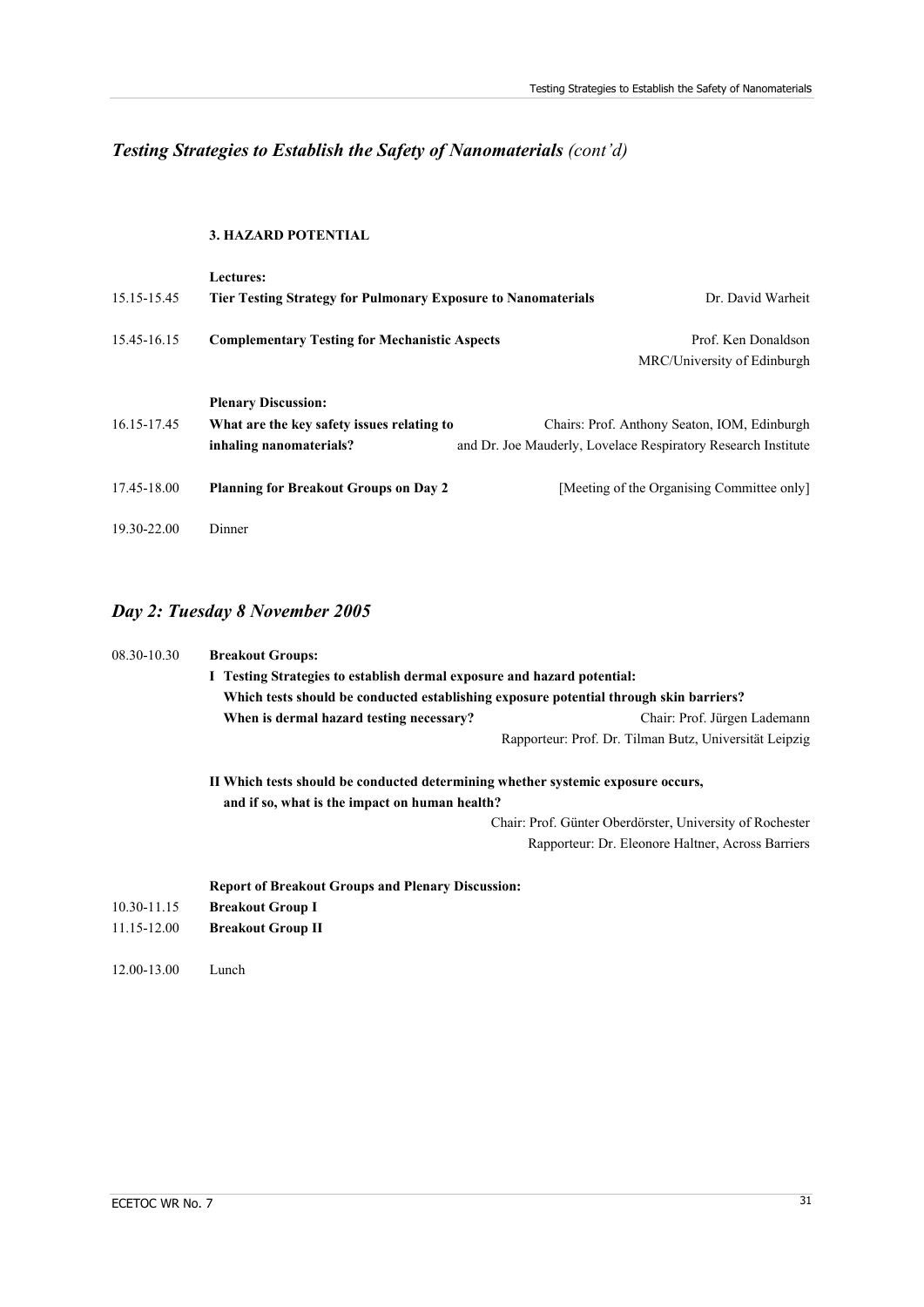# *Testing Strategies to Establish the Safety of Nanomaterials (cont'd)*

#### **4. EMERGING TOPICS**

|             | <b>Lectures:</b>                                                |                                       |
|-------------|-----------------------------------------------------------------|---------------------------------------|
| 13.00-13.30 | <b>Impact of Particles on the Brain</b>                         | Dr. David Dorman                      |
|             |                                                                 | CIIT Centers for Health Research, USA |
| 13.30-14.00 | <b>Environmental Testing</b>                                    | Dr. Vicki Stone                       |
|             |                                                                 | Napier University                     |
| 14.00-14.30 | <b>Nanomedicine</b>                                             | Prof. Ruth Duncan                     |
|             |                                                                 | Cardiff University                    |
| 14.30-15.00 | Coffee Break                                                    |                                       |
| 15.00-16.00 | <b>Plenary Discussion and Summary of First Part of Workshop</b> | Chair: Prof. Helmut Greim             |
|             |                                                                 | Technische Universität München        |
| 19.30-22.00 | Dinner                                                          |                                       |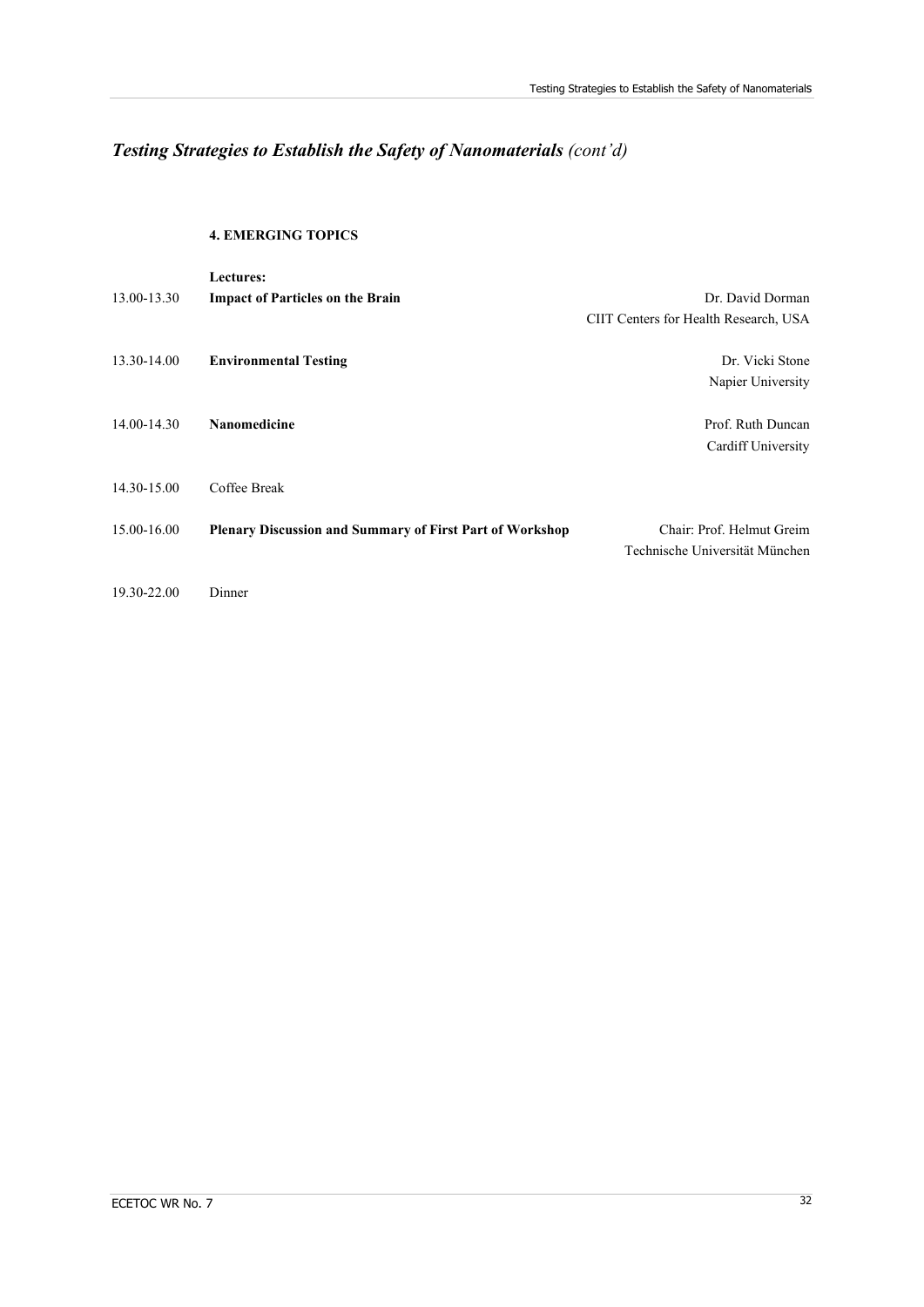# **APPENDIX 2: PRESENTATION ABSTRACTS**

*Characterisation of Nanomaterials: a Physico-chemical Perspective* 

**Stephan Haubold Nanogate Coating Systems Saarbrücken Germany** 

Chemical nanotechnology enables scientists to design particles to their wish. All materials change their behaviour when turned into nanoparticles. In principle they show two basic effects:

- Size effects, e.g. the same material shows different colours depending on its size;
- Surface effects, e.g. the same material shows different behaviours in different solvents depending on its surface modification.

The talk will show an overview of synthetic methods and some possibilities of surface manipulation of nanoparticles.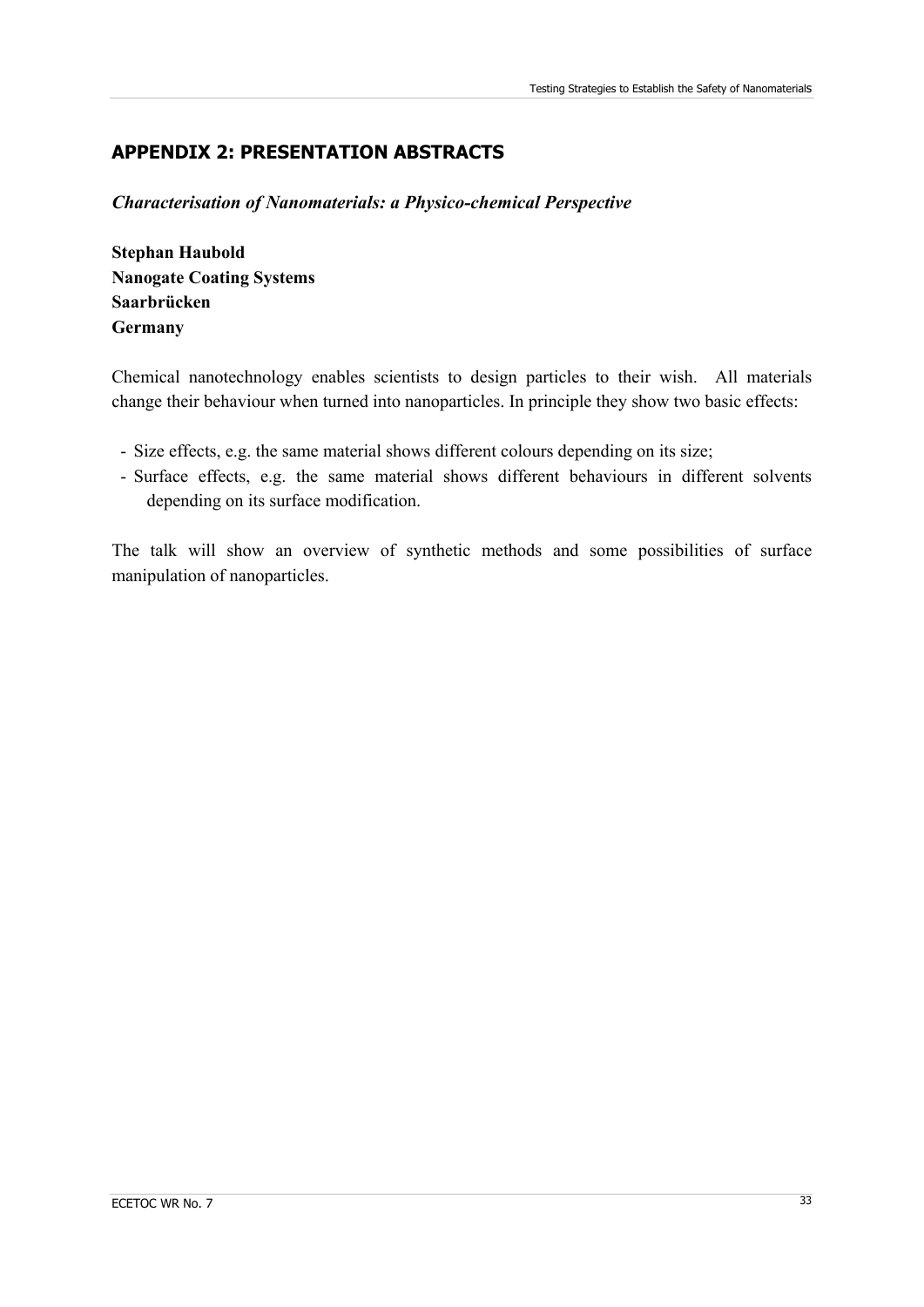# *Characterisation of Nanomaterials: a Toxicological Perspective*

**Paul J. A. Borm Centre of Expertise in Life Sciences Zuyd University Heerlen, The Netherlands** 

Nanoscience and its emerging technologies are expected to bring a fundamental change in manufacturing in the next few years. Engineered nanoparticles (< 100 nm) are an important tool to realise these new applications and products. The reason why these nanoparticles (NPs) are attractive for such purposes is based on their important and unique features, such as their surface to mass ratio, which is much larger than that of other particles, their quantum properties and their ability to adsorb and carry other compounds. NPs on the one hand have a large (functional) surface that is able to bind, adsorb and carry other compounds such as drugs, probes and proteins. On the other hand, NPs have a surface that might be chemically more reactive as compared to their fine  $(> 100 \text{ nm})$  analogues. Many of these special purpose-engineered NPs are produced in small quantities.

In addition to these specifically engineered nanomaterials, nano-sized particles are also being produced non-intentionally in diesel exhaust and other combustion processes. These combustion derived NPs are included in particulate matter (PM) which is measured by mass and related to adverse effects in patients with lung and cardiovascular disease. Combustion NPs have also been denominated as ultrafine particles, and are primary particles or agglomerates with a diameter smaller than 100 nm. Numerous toxicological studies have now suggested that these ultrafine particles might be responsible for adverse effects, but so far few human studies have been able to investigate this.

Interestingly most of the toxicological work on NPs has been generated with a small set of bulk nanoparticles, which have been used in industry for some decades and are produced in quantities that currently exceed many tons per year. According to several market surveys, the largest production volume in 2004 was for colloidal silica, titanium dioxide, and various iron-oxides. All these bulk NPs were considered to be so-called nuisance dusts until it was observed that upon prolonged exposure in rats, inflammation and lung tumours could occur.

The current uncertainty about toxicological properties of nanomaterials and their environmental impact is an important issue for manufacturers, insurance industry and regulators. For hazard characterisation and classification of newly engineered nanomaterials, several crucial questions need to be answered: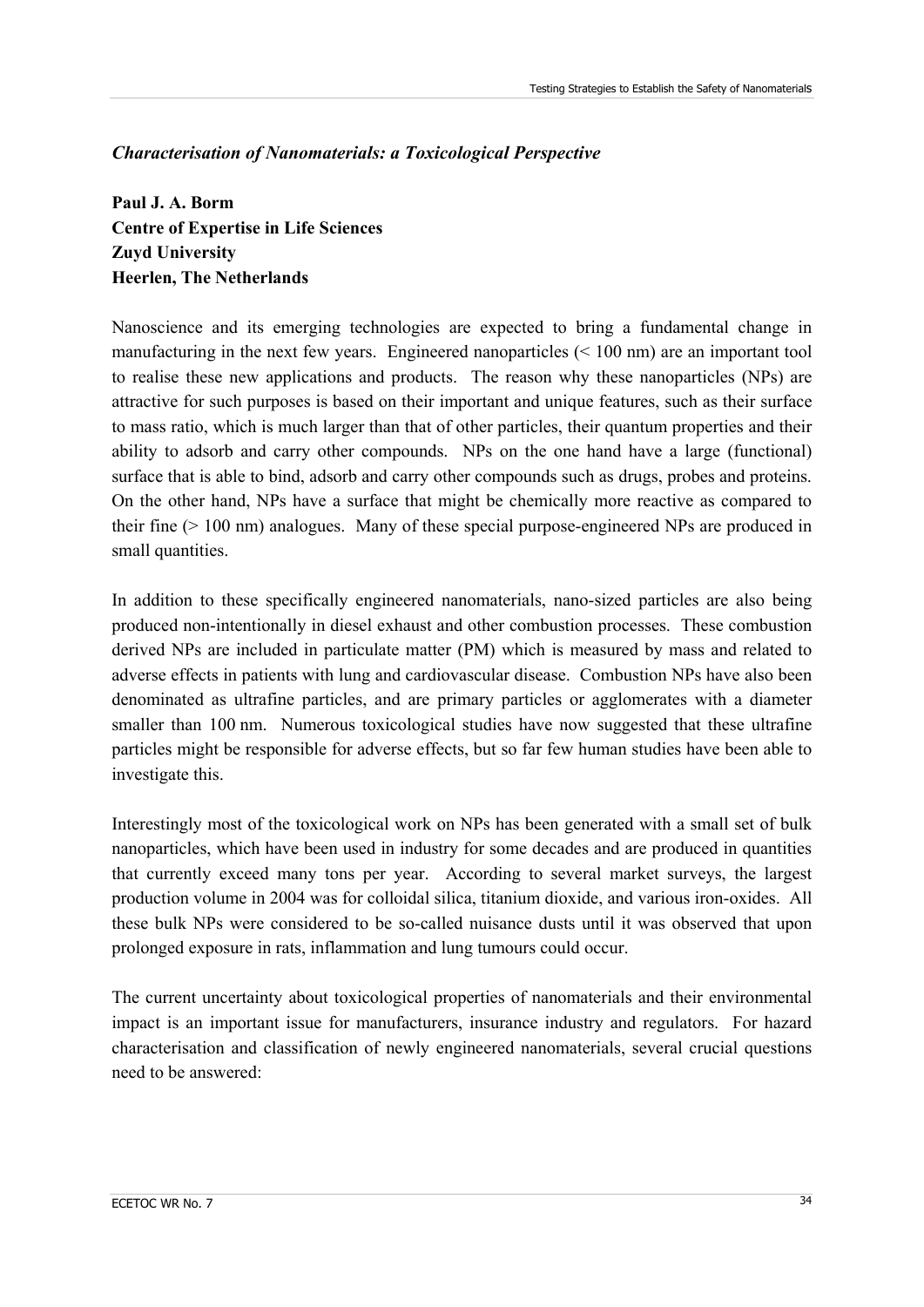## *Which effects are specific for nanomaterials, and which effects are merely stronger?*

Nanoparticles may cause the same effects as 'traditional' particles (e.g. inflammation) but they may be more potent because of their greater surface area. Nanoparticles could also cause new types of effects not previously seen with larger particles. With regard to the latter, it has recently been reported that carbonaceous NPs and gold can translocate from the nasal cavity through the olfactory epithelium  $(2 \text{ cm}^2)$  along the olfactory nerves to the central nervous system (CNS). Such a mechanism was first reported for the poliovirus (30 nm) and the colloidal gold particles (50 nm) moving into the olfactory bulb of various primates. This is a mechanism specific to NPs and it remains to be established whether this uptake is also associated with a specific effect.

## *Can we extrapolate available data and concepts?*

The epidemiological evidence on ultrafine particles has revealed several effects, mechanisms of action and susceptible groups upon inhalation of ultrafine particles. It is crucial to explore whether these concepts can be used for nanoparticles released from manufactured nanomaterials. For this, communication is needed between those creating new materials with specific properties and applications, and those that convert these thoughts into potential interactions with biological targets.

#### *Are current testing procedures specific enough to detect the effects of nanomaterials?*

Nanoscience and nanotechnologies produce a growing set of materials whose properties are largely unknown and for which current testing procedures and legislation may produce many false negatives and/or false positives. The central question here is whether current testing and classification protocols are appropriate or sufficient. A range of *in vitro* and *in vivo* tests should provide information that can contribute to hazard assessment. Both classical tests and newer models reflecting current insights into the mechanisms of NPs should be employed. The key questions for these tests are whether they are suitable to detect the qualitative and quantitative differences that are posed by nanomaterials in comparison to their fine equivalents. Currently, both the International Life Sciences Institute (ILSI) and OECD are starting up explorations and procedures to cope with the emerging industrial need in this matter. Questions that need to be answered include the handling, interpretation and registration of surface modifications, particle size variation and other physicochemical properties.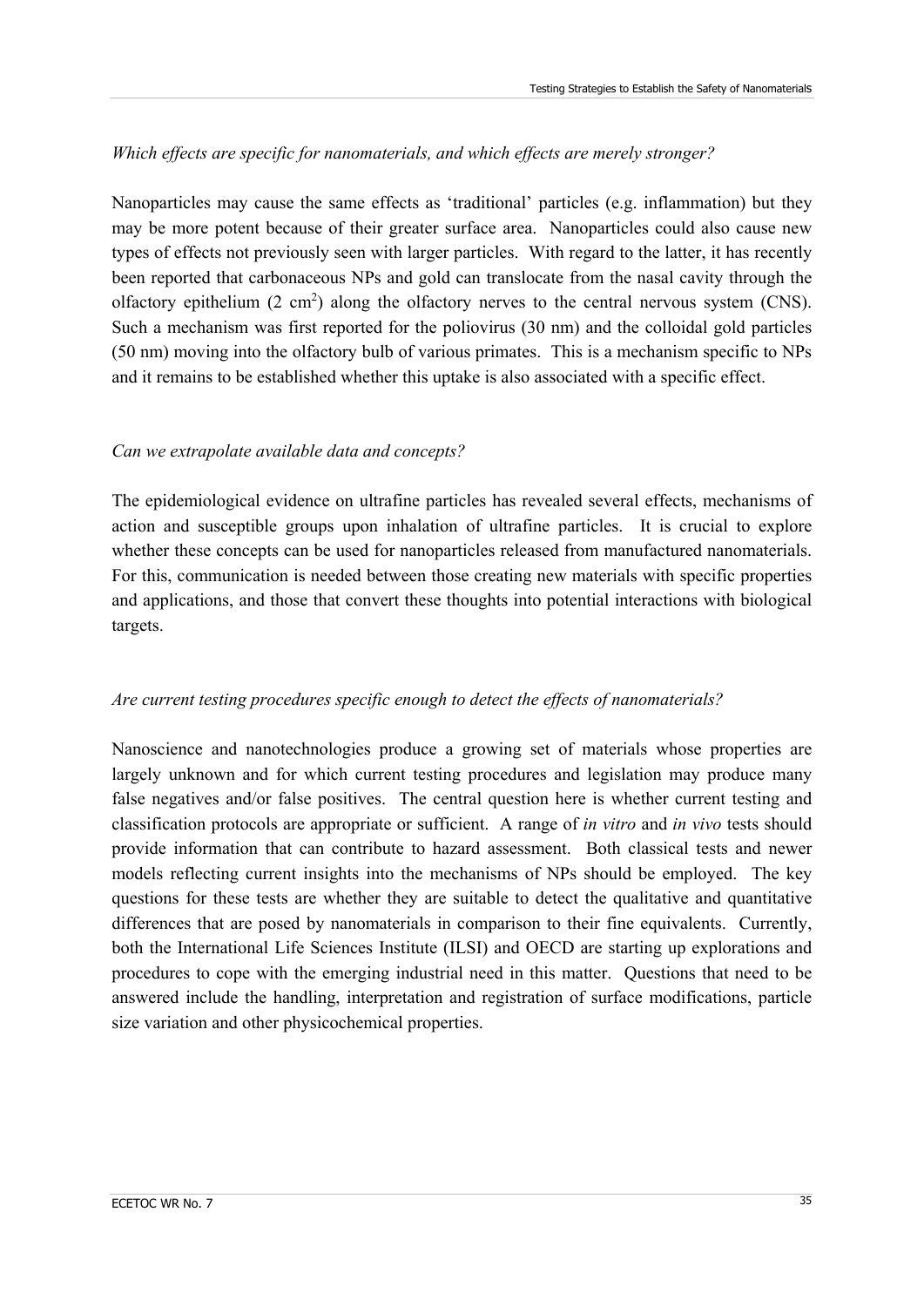## *Measuring Airborne Nanomaterial Exposure in the Workplace*

**Andrew D. Maynard The Woodrow Wilson International Center for Scholars Project on Emerging Nanotechnology Washington DC USA** 

Since the widespread adoption of mass-based aerosol exposure limits around half a century ago, occupational aerosol exposures have generally been characterised using relatively simple techniques such as filter sampling and gravimetric analysis. However, the size, shape and structure-related properties of engineered nanomaterials are challenging conventional approaches to exposure measurement, leading to a re-examination of how occupational exposures to aerosols of nano-scale and nano-structured particles (nano-aerosols) should be characterised. Given the vast range of current and potential engineered nanomaterials, the task of selecting appropriate measures of exposure is daunting. One approach grounded in conventional occupational hygiene is to consider separately particle attributes potentially associated with biological response, and measurable quantities that are related to these attributes. The former may include attributes such as size and surface chemistry, while the latter 'metrics' may include measurable quantities such as number and surface area concentration. Despite the many possible biologically relevant attributes of nano-structured aerosols, these will be associated with relatively few physical metrics, including number, surface area and/or mass concentration.

A number of studies have demonstrated an association between aerosol surface area and biological response, suggesting this to be an important exposure metric. Although surface area measurement methods are currently limited, methods such as diffusion charging are being developed that may lead to viable occupational exposure monitors. However, there is still uncertainty over the general applicability of surface area concentration measurements, suggesting that viable number and mass concentration measurement methods also need to be considered.

Apart from constraints on sensitivity, size and cost, nano-aerosol exposure monitoring methods need to be specific to particles of concern where heterogeneous or varying aerosols are encountered. This may entail specificity to attributes such as particle chemistry, shape or even agglomeration state. However, a critical requirement will be specificity to particles within significant size ranges. In some cases, it may be sufficient to rely on current size-selective aerosol sampling standards. However, the size-related activity of nanoparticles and potential significance of size-dependent particle translocation from the respiratory system, suggest that more sophisticated standards will be required for some materials. This is perhaps one of the greatest immediate challenges to developing new methods of monitoring nano-aerosol exposure.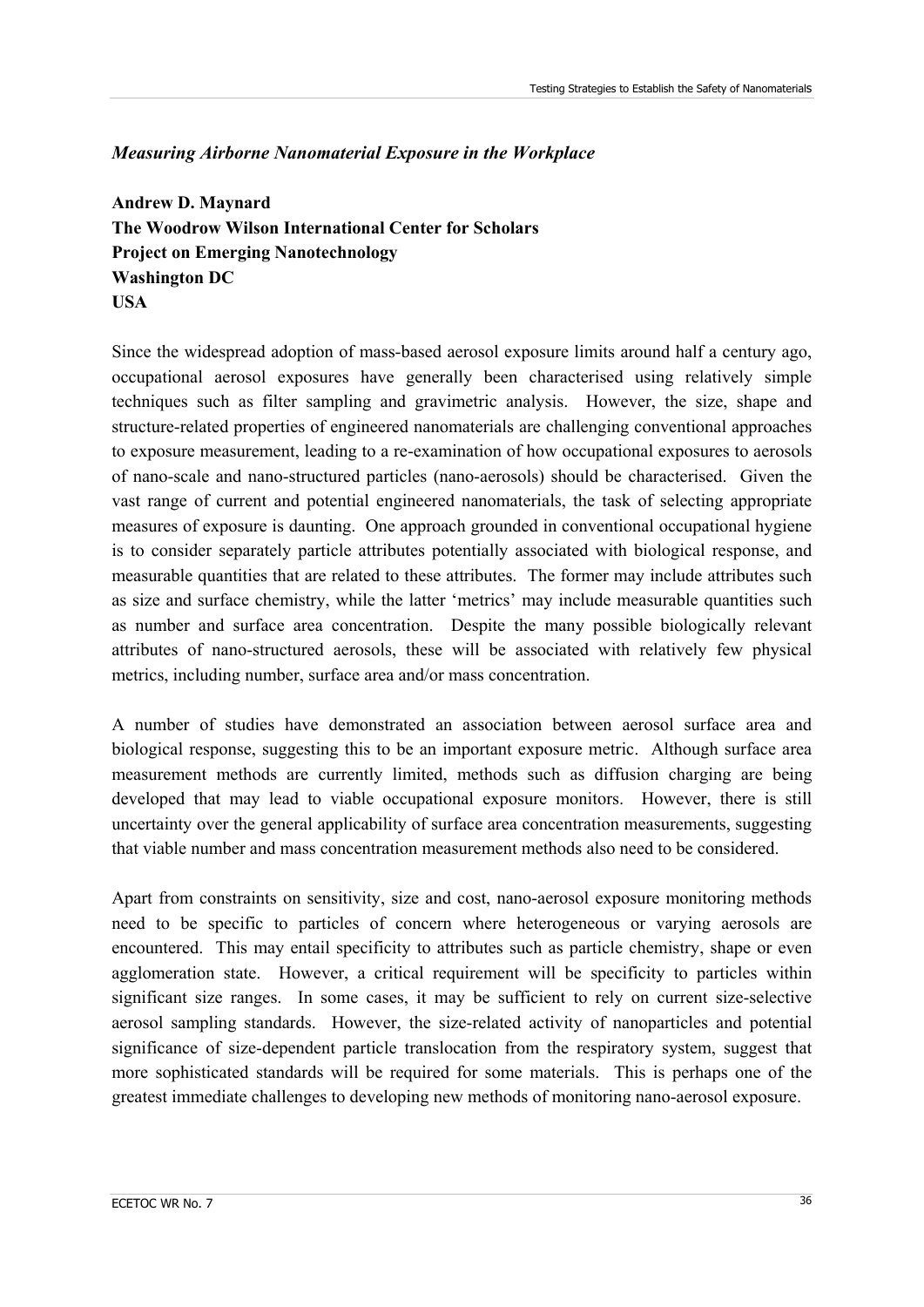## <span id="page-39-0"></span>*Experience from Carbon Black*

Thomas A. J. Kuhlbusch<sup>a</sup>, Heinz Fissan<sup>a,b</sup> **a Institute of Energy and Environmental Technology e.V. 47229 Duisburg, Germany b Process and Aerosol Measurement Technology University Duisburg-Essen, Germany** 

Nanoparticles<sup>[12](#page-39-0)</sup> and their agglomerates are commonly produced in industry as e.g. carbon black,  $TiO<sub>2</sub>$ , or are unintentional by-products of e.g. combustion processes. Effects of particles below 100 nm (ultrafine particles) on human health are currently heavily discussed since first investigations showed high potential effects mostly related to the human cardio-vascular system. Ultrafine particles in the ambient environment, their concentration, composition, morphology and effects on humans, are nowadays a strong area of research in epidemiology and toxicology. On the other hand, only very few data on nanoparticle and ultrafine particle exposure, including their physico-chemical characterisation at working places are available. The latter information is necessary to assess their potential hazard by toxicological studies. The hazard potential of nanoparticles may vary similar to different chemical compounds due to their changing properties dependent on particle size and chemical composition.

Results from work area measurements at several carbon black producing plants are presented and used to give examples on difficulties in work area data interpretation and possible measurement strategies. Future needs related to necessary information for exposure and risk assessments to achieve a sustainable nanoparticle production and safe working areas will be discussed.

<u>.</u>

<sup>&</sup>lt;sup>12</sup> The term nanoparticle is used for a single intentionally produced particle with a diameter  $\leq 100$  nm whereas the term ultrafine particles is used for all particles (single or agglomerates) with diameters <100 nm.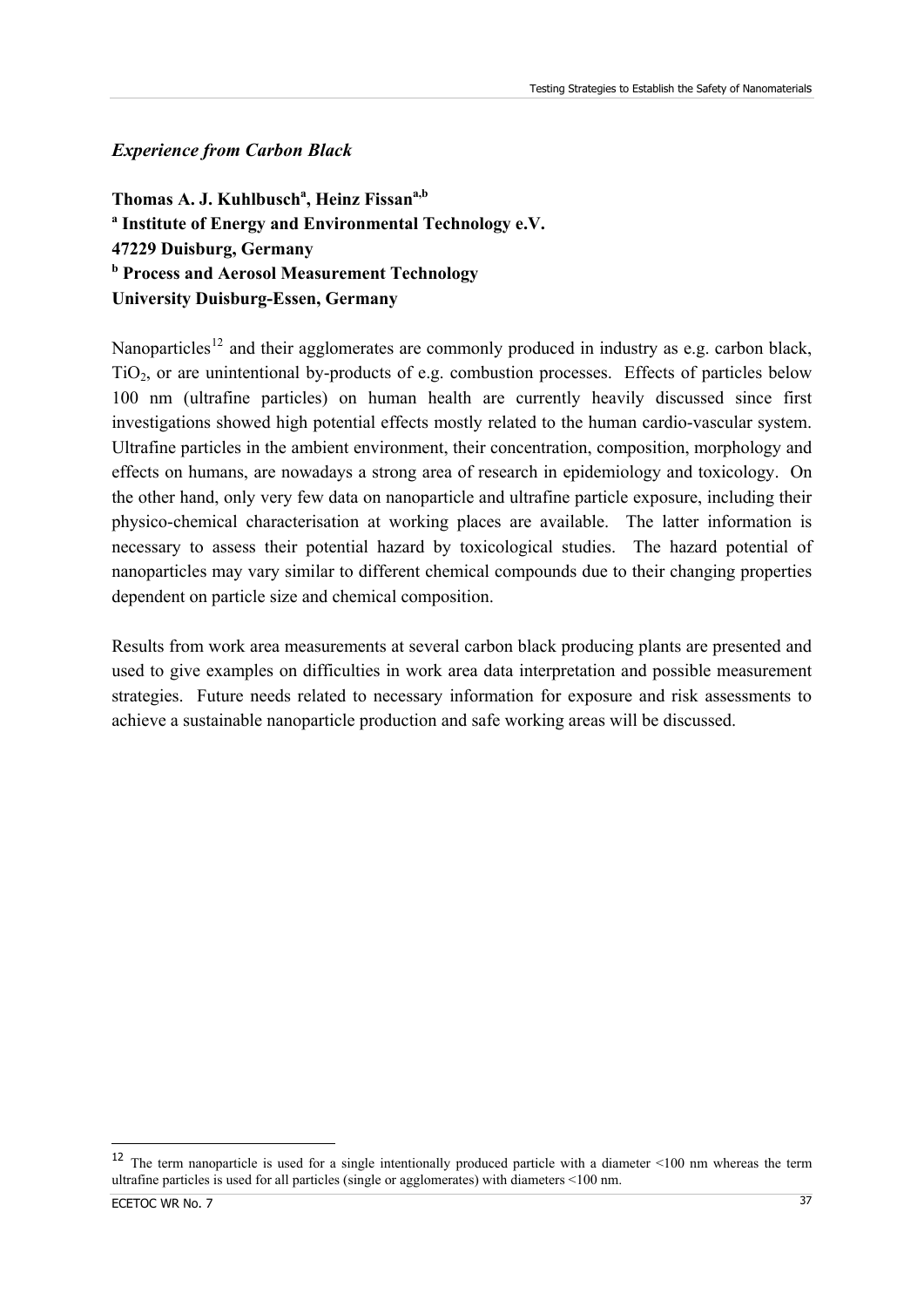## *Dermal Exposure and Hazard Potential*

**Jürgen Lademann, Sabine Schanzer, Heike Richter, Alexa Teichmann, Nina Otberg, Ulrike Blume-Peytavi, Wolfram Sterry Center of Experimental and Applied Cutaneous Physiology (CCP) Department of Dermatology Universitätsmedizin Charité Berlin Germany** 

When analysing the penetration of  $TiO<sub>2</sub>$  nanoparticles used in sunscreens into the skin, it was found that the nanoparticles were located only in the upper corneocyte layers of the corneocytes in the *stratum corneum* and were penetrated deep into the hair follicles. Currently, it has been established that not every hair follicle is open for penetration. For the first time, the effect of 'open' and 'closed' follicles was observed. Penetration of the  $TiO<sub>2</sub>$  nanoparticles into the viable dermis could not be detected. It was found that the follicles are open for penetration if they show sebum production and/or hair growth. These observations support the hypothesis that hair follicles are closed by a covering, which has to be removed from inside by sebum production or hair growth to give the topically applied substances the opportunity to penetrate into the hair follicles. If substances penetrate into the hair follicles, the hair follicles represent a long-term reservoir for these substances. Analysing the penetration of particle and non-particle containing formulations, it was found that particles with a size between 300 and 700 nm penetrate much more efficiently into the hair follicles than smaller or larger particles. Using the method of differential stripping, it is possible to determine the amount of nanoparticles that are stored in the hair follicles.

From the structure analysis of hair surface and hair follicles, it is known that the cuticle produced by keratinocyte desquamation forms a structured surface, which can be approximated by a zigzag relief. This relief is determined by the thickness of the keratin cells, which is between 500 and 800 nm. If the hairs are set into motion by massage, the cuticle cells may act as a geared pump. Particles, comparable in size to the surface structure of the hairs and hair follicles, are probably pushed into the follicles by means of the pump movement of the hairs.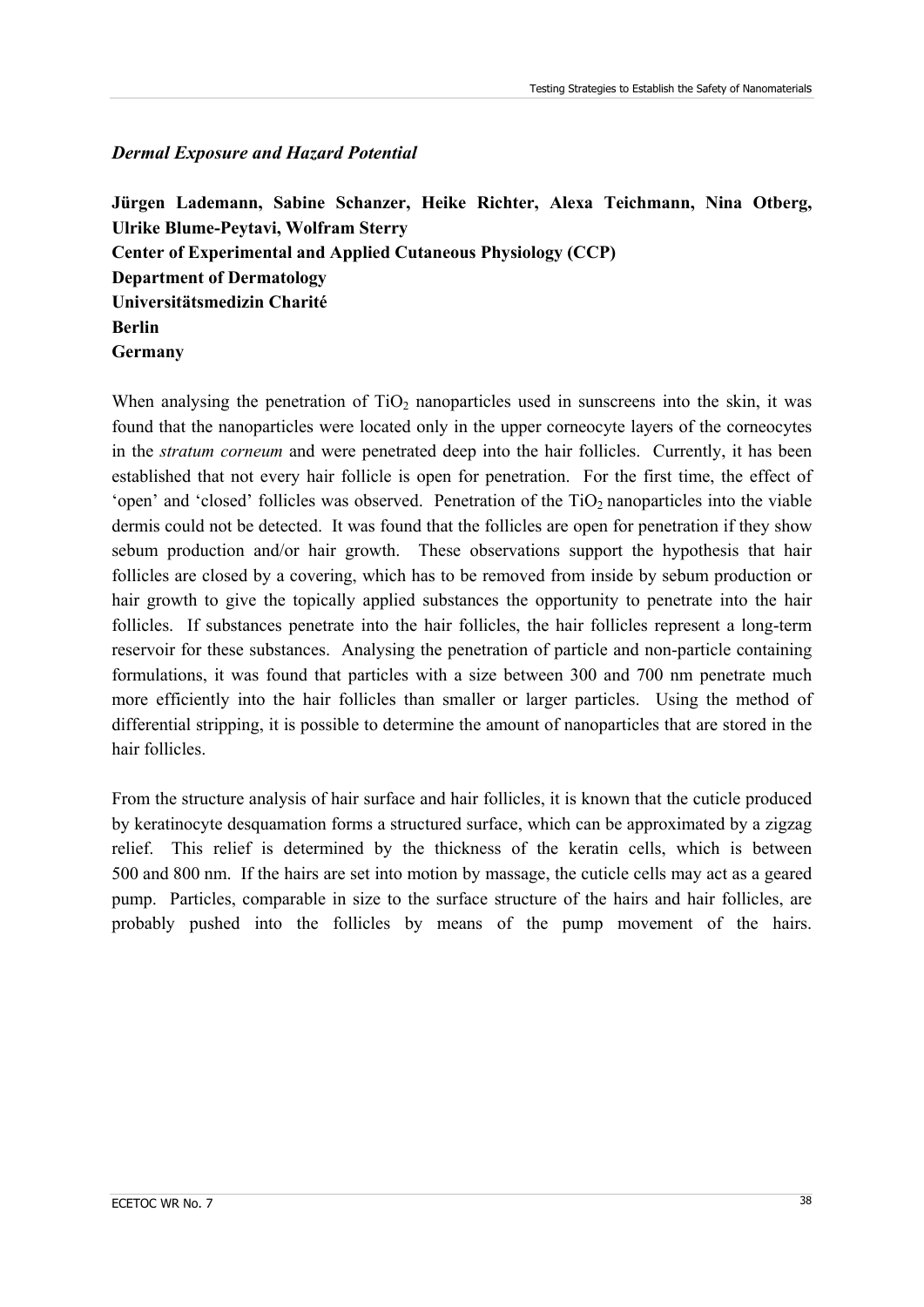# *Tiered Hazard Testing for Pulmonary Exposure to Nanomaterials*

**David B. Warheit DuPont Haskell Laboratory Newark, Delaware USA** 

The objective of this presentation is to propose some key elements of a pulmonary toxicity screening strategy for nanomaterials (defined herein as a particulate with a single dimension < 100 nm). The methodologies for screening the hazard potential of engineered nanomaterials are similar to fine particles, but there are at least two important differences. First, it is critical to conduct an extensive physico-chemical characterisation of the nano test material. Second, there appears to be a greater likelihood that following deposition in the lung, inhaled or instilled nanoparticles (relative to fine-sized particles) may have a greater tendency to translocate from alveolar regions to the lung interstitium or vasculature and, as a consequence, enter the general systemic circulation with potential exposures to extra-pulmonary sites. Therefore, it will also be important to screen the major organs of the body post-exposure for adverse effects related to nanoparticle exposures via transit from the respiratory tract.

A tiered approach in rats is suggested for the evaluation of nano test materials. Tier 1 can be viewed as a screening study and would include shorter-term exposures and evaluations (up to 3 months, either via inhalation exposure or intratracheal instillation exposure, depending on the circumstances).

The primary features of a pulmonary bioassay are 1) dose response assessments, 2) time course evaluations to gauge the persistence of any observed effect and 3) (particularly for intratracheal instillation studies) the inclusion of appropriate positive and negative reference-type particulates in the experimental design of the study. Thus, the major endpoints of this study would be the following: time course and dose/response intensity of 1) pulmonary inflammation; 2) cytotoxicity; 3) cell proliferation and 4) histopathological effects of particle-exposed lung tissues. In addition, histopathology-screening evaluations of major organs of the body are recommended.

Tier 2 evaluations could include longer-term pulmonary exposures as well as regulatory guideline studies; particle deposition, translocation and biopersistence/clearance investigations; as well as *in vitro* or *in vivo* mechanistic studies.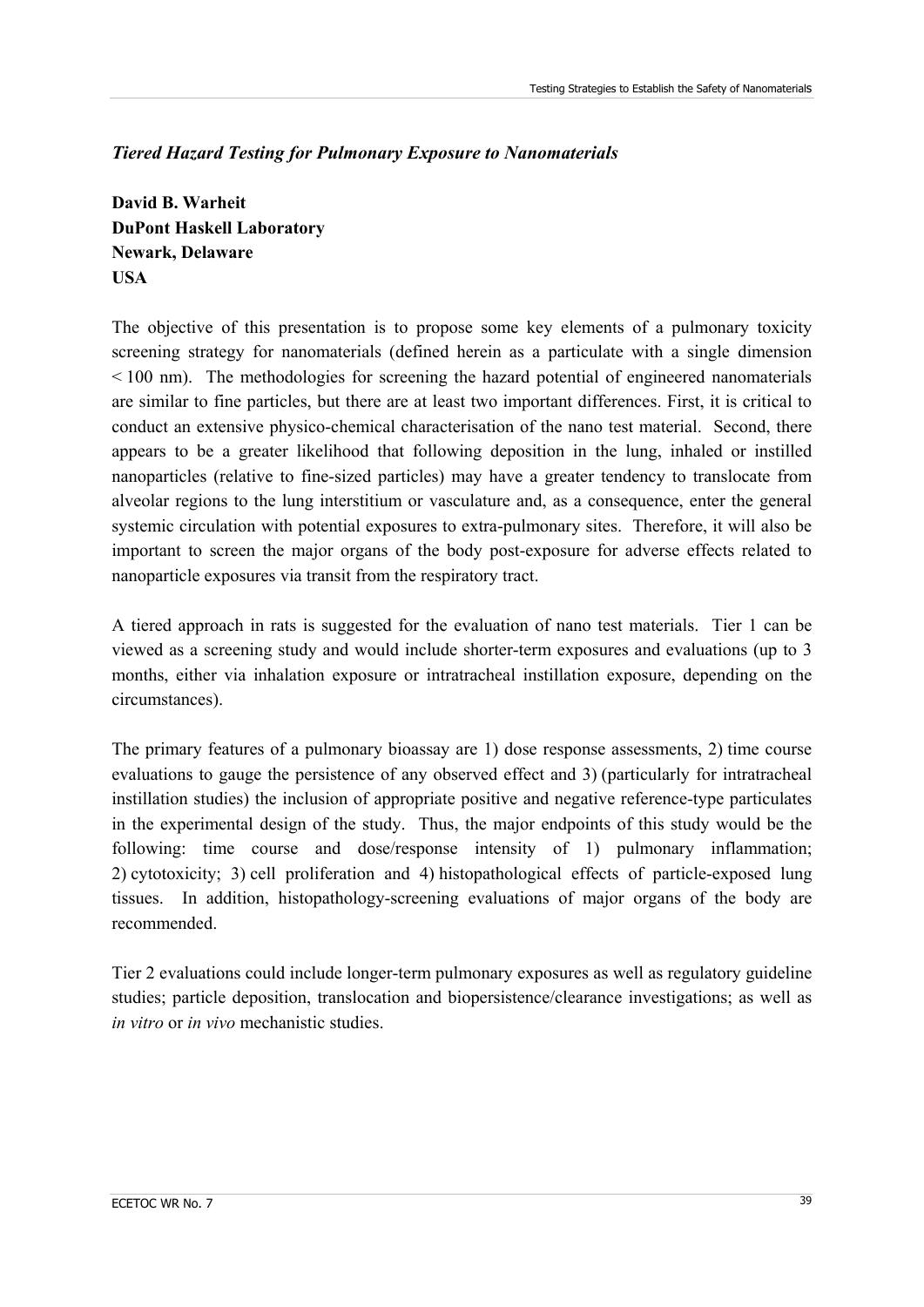# *What Do We Know of the Mechanisms of Adverse Effects of Nanoparticles and How Can We Utilise this Knowledge in Additional Short-term Testing Strategy?*

**Ken Donaldson MRC/University of Edinburgh Centre for Inflammation Research ELEGI Colt Laboratory Queen's Medical Research Institute Edinburgh, Scotland, UK** 

Faced with a large number of diverse nanoparticle types that require testing we may recommend a uniform, limited, tiered testing system. However, we may also select from a number of shortterm tests that will provide additional useful information. Such additional short-term tests should be based on the known mechanisms of the harmful effects of particles and nanoparticles. Different particles have diverse mechanisms of causing adverse effects but there are some common pathways and properties of harmful particles. The general model for the harmful effects of low solubility particles is total surface area × surface 'reactivity'; in the case of particles with a soluble component, a factor due to the toxicity of that soluble material may be added. Certain pulmonary endpoints are linked with particles in general and with combustion-derived nanoparticles, the best studied nanoparticles in toxicological terms. Testing of new engineered nanoparticles in these tests could be expected to yield important information regarding their potential pulmonary toxicity.

- 1. *Inflammation*. Inflammation is caused by all pathogenic particles and can be studied in short-term tests by testing for points in the known molecular biology of inflammation e.g. transcription activation, gene expression for cytokines and chemokines.
- 2. *Genotoxicity*. Many particle types cause genotoxic effects *in vitro* using tests such as DNA strand breaks or cell cycle analysis e.g. quartz,  $PM_{10}$ .
- 3. *Oxidative stress.* Oxidative stress is a common pathway for pro-inflammatory and genotoxic effects of particles and can be used to detect direct effects of the particles themselves or oxidative stress in cells treated with the particles. Oxidative stress can be detected in a number of ways such as GSH depletion or with redox-sensitive dyes.

With these new materials, there may arise as-yet unidentified pathways for adverse effects and, as these crop up, they should be incorporated into short-term testing methodology. This situation, I believe, already arises for nanotubes which show an unusual proclivity to cause rapid fibrosis in rat models. For that reason, nanotubes should be tested in short-term tests of their ability to stimulate lung cells to release growth factor cytokines or stimulate fibroblast growth directly.

In addition, the  $PM_{10}$  epidemiology literature and limited studies with some model nanoparticles in toxicological studies suggest that there may be extra-pulmonary effects of nanoparticles. Some of these extra-pulmonary adverse effects might arise as a consequence of pulmonary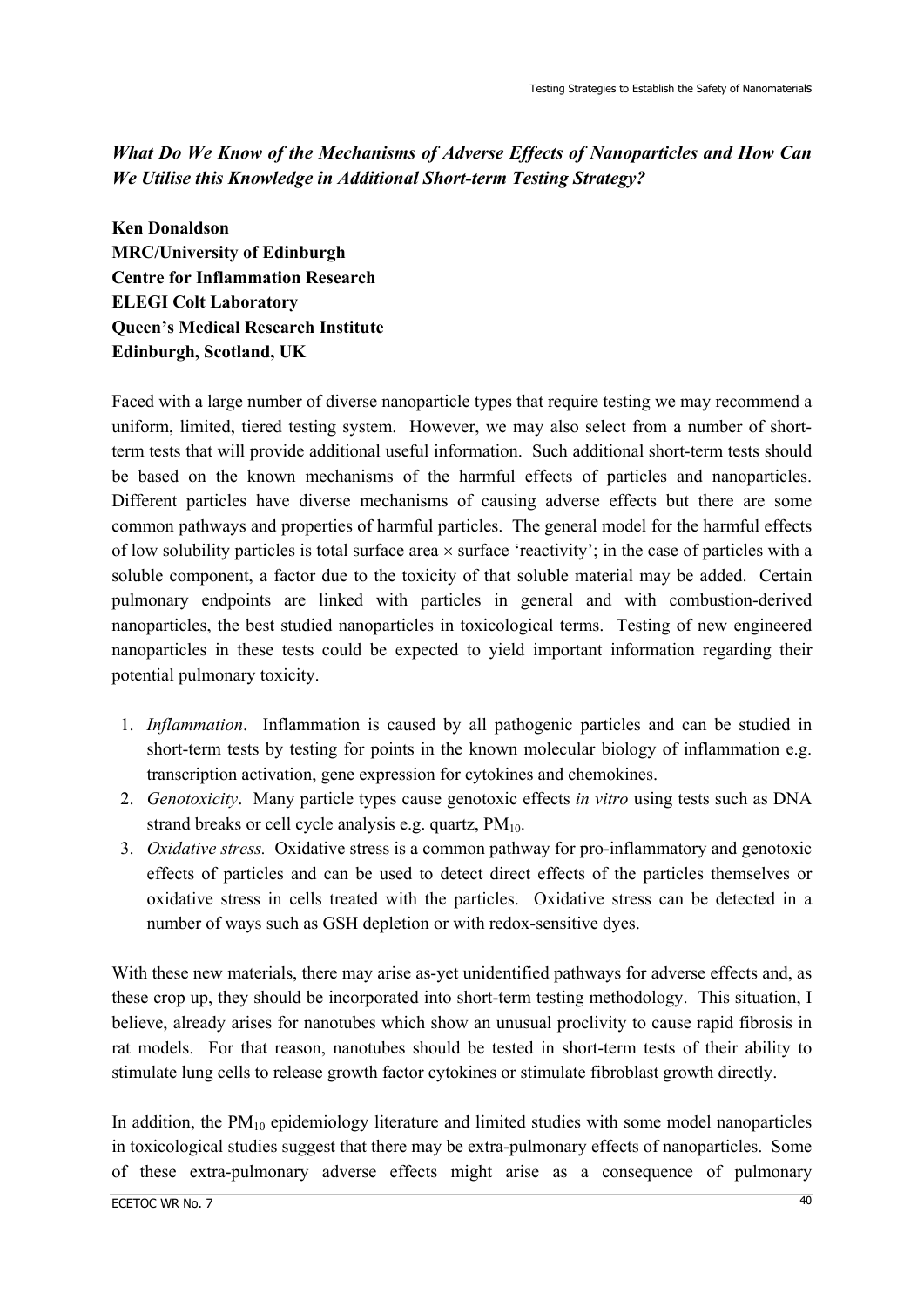inflammation but others may be a consequence of translocation of particles from the lungs to these target organs such as the blood, liver, spleen, CNS etc.. It should be noted that no complete toxicokinetic data are available for any nanoparticle to determine the dosage (if any) that a target organ might experience after inhalation. It may be possible to develop tests to detect the propensity of a nanoparticle sample to cross epithelial barriers. Once particles penetrate to the pulmonary interstitium, they may interact with endothelial cells and blood cells such as monocytes and platelets, and so tests of the impact of nanoparticles on these cells may be informative with regard to cardiovascular effects. Target organ cells can also be tested to determine potential effects of nanoparticles on them, assuming that they reach these organs e.g. hepatocytes, Kupfer cells, immunocompetent cells from the spleen and lymph nodes, nerve cells, brain cells etc..

In addition, the skin and gut are also potential portals of entry for nanoparticle exposure. Shortterm tests could be developed that examine the effects of nanoparticles on gut and skin cells and organ cultures to address specific hypotheses relating to adverse effects.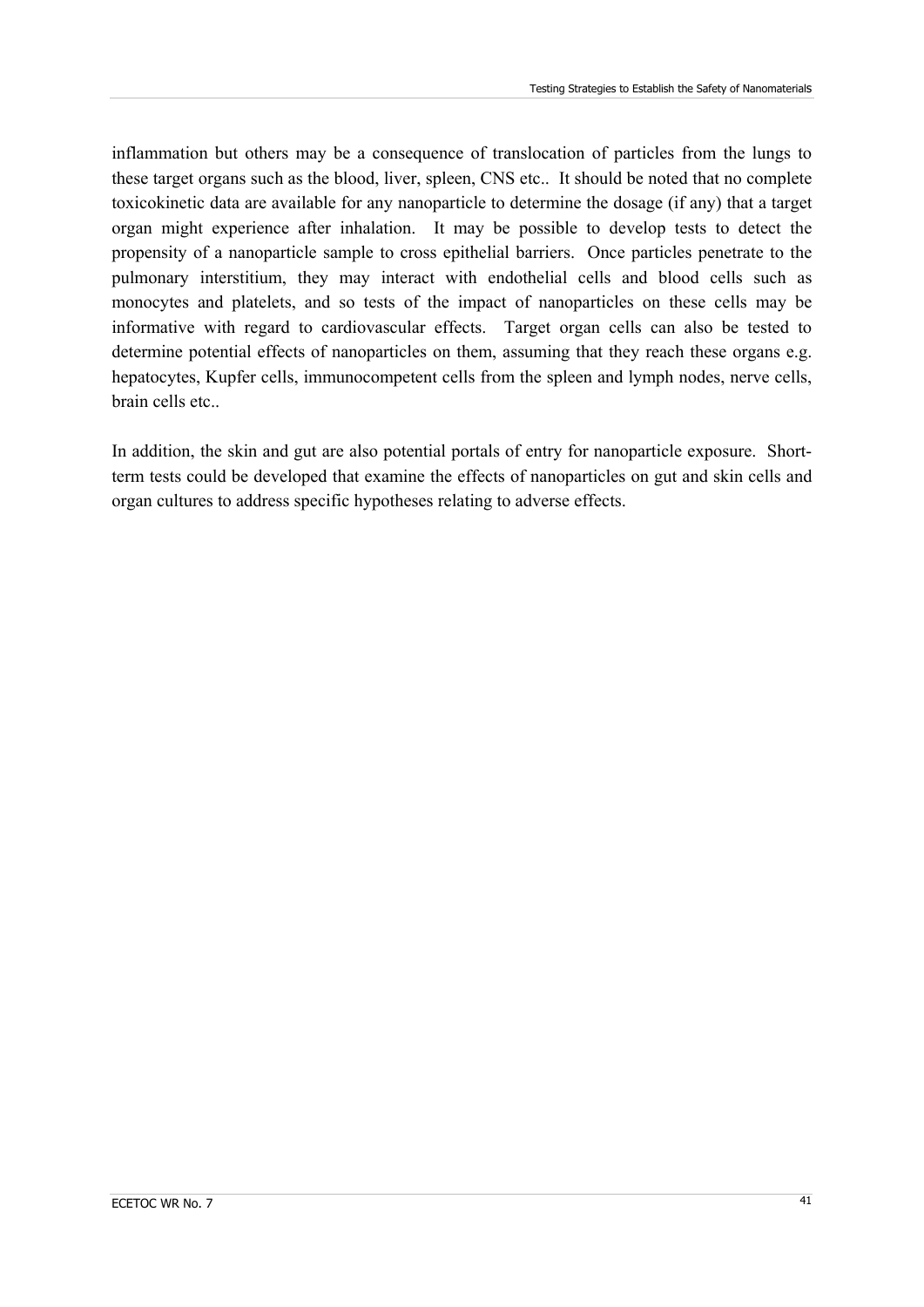## *Delivery of Inhaled Particles to the Central Nervous System*

**David Dorman CIIT Centers for Health Research Research Triangle Park, NC USA** 

Particle deposition within the respiratory tract is influenced by particle size. Inhaled materials can be deposited in the pulmonary region and some undergo subsequent systemic delivery to the central nervous system (CNS). A large percentage of inhaled nanoparticles  $(\sim 1 \text{ nm})$  deposits in the nasopharyngeal region. There is growing evidence that xenobiotics deposited within the nasal cavity can be absorbed at this site and then undergo transport along either the olfactory or trigeminal nerve. Xenobiotics that undergo olfactory or trigeminal nerve transport may gain access to the CNS. Studies conducted in rodents have shown that inhaled ultrafine graphite carbon particles can undergo direct nose-to-brain transport. Another particle of special concern is manganese, a neurotoxic metal shown to be able to cross synapses in the olfactory bulb and migrate via secondary olfactory neurons to more distant nuclei of the brain. Studies conducted by our laboratory have shown that inhaled manganese undergoes olfactory translocation to the rodent brain. Monkeys likewise develop markedly increased olfactory epithelial and olfactory bulb manganese concentrations following manganese inhalation. These studies have clearly demonstrated that direct olfactory transport is a major pathway by which inhaled manganese reaches the olfactory bulb. However, the toxicological significance of olfactory transport of manganese remains poorly understood.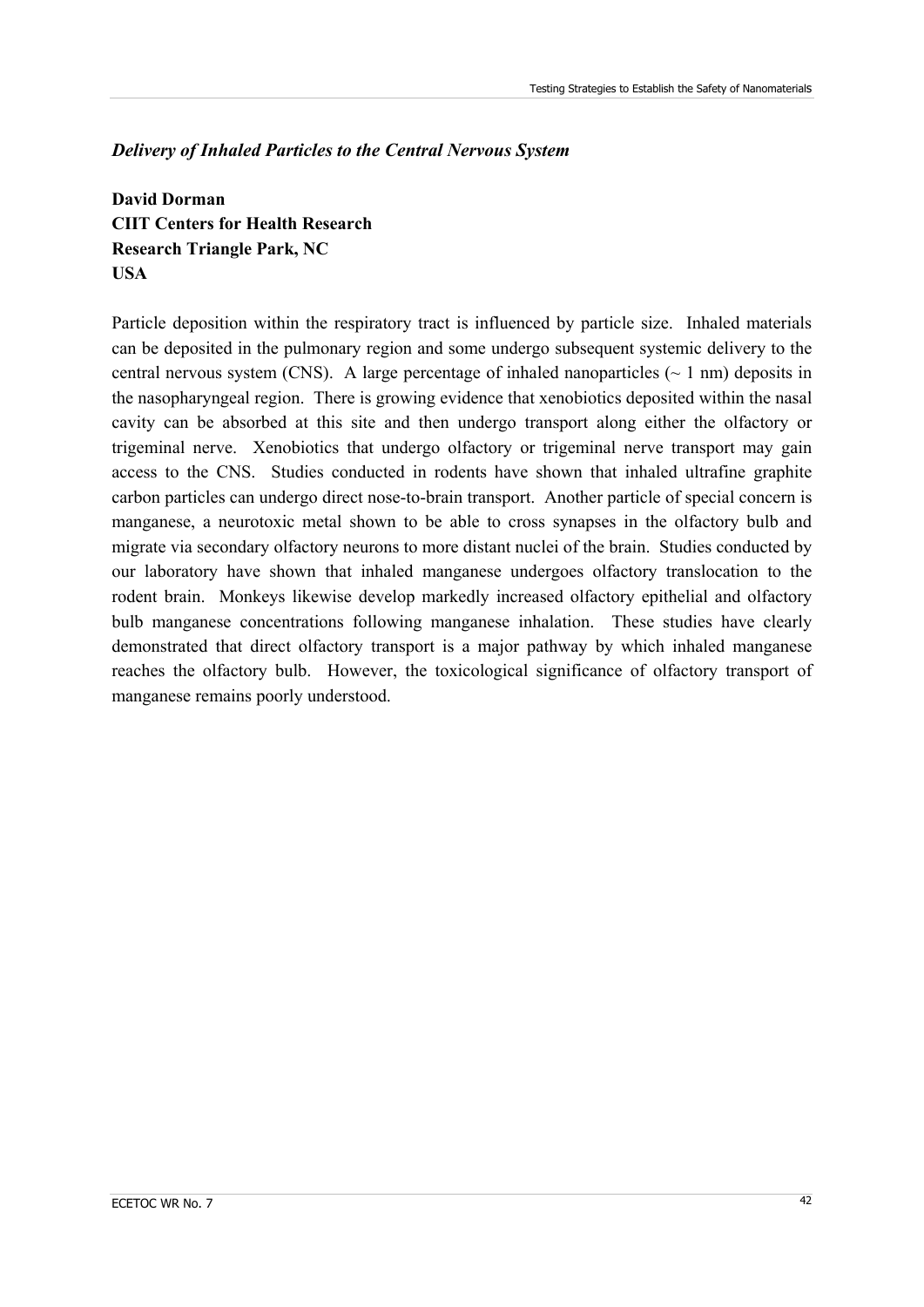# *Environmental Testing of Nanoparticles*

**Vicki Stone, Alex Ford, Nick Christofi and Teresa Fernandes Centre for Health and Environment Napier University Edinburgh, UK** 

Very few studies have been conducted in relation to nanoparticles in the environment, their fate, behaviour or ecotoxicology. Knowledge of the fate and behaviour of nanoparticles in the environment is required in order to assess which species are likely to be exposed in significant quantities. In terms of ecotoxicology it is essential to consider a broad spectrum of species ranging from micro-organisms to complex organisms such as fish and birds.

A number of studies already suggest that a variety of nanoparticles including metal oxides, C60 and silver exhibit antimicrobial effects. In fact a number of these materials are being commercially developed to exploit such properties, including the remediation of contaminated land or water. The problem with such applications is that the impact on essential non-target bacteria required for ecosystem balance is, at present, unknown.

A few studies have investigated the impact of C60 on aquatic invertebrates such as *Daphnia magna* (water flea) and vertebrates (largemouth bass). Such studies have encountered protocol problems relating to the hydrophobicity of C60 and the inability to generate a solution or suspension that is stable. Some studies have employed the use of an organic solvent, but it is unclear as to whether the observed effects are due to the C60 particles or the residual contaminating solvent. Effects in *Daphnia* include altered swimming behaviour, while effects in the fish include lipid peroxidation in the brain.

The toxicology of low solubility nanoparticles such as carbon black,  $TiO<sub>2</sub>$  and polystyrene black have been studied in rodent models in relation the lung and cardiovascular toxicity. The results of these studies are useful in that they provide evidence of mechanisms by which nanoparticles can induce toxicity. These studies suggest that particle size, surface area, dimensions, composition and level of contamination are all important physical parameters that must be considered. In terms of toxicity, it is also clear that the ability to generate oxidative stress and inflammation are key factors in driving biological effects. Hence, the knowledge gained from toxicity studies will be useful in informing the design of ecotoxicity studies.

Finally, in addition to providing essential information regarding the ecotoxicology of nanoparticles, such studies may also provide beneficial alternative models to the use of animals. For example, bacteria can be engineered to generate light in response to specific signals such as oxidative stress or genotoxicity and hence provide a useful tool for screening varieties of nanoparticles.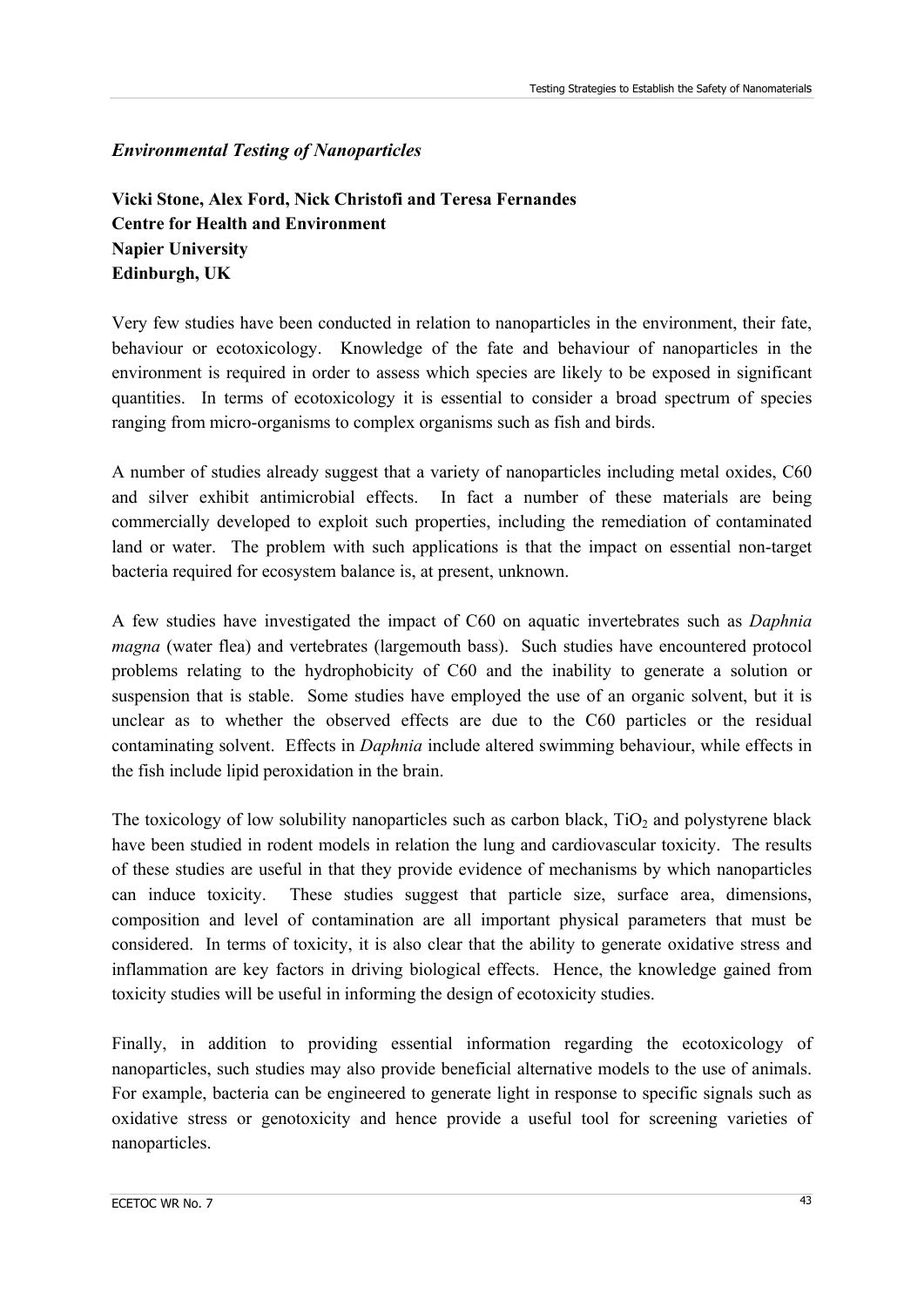## <span id="page-46-0"></span>*Nanomedicines Transfer from Laboratory to Clinic: Current Status*

**Ruth Duncan Centre for Polymer Therapeutics Welsh School of Pharmacy Cardiff University Cardiff, Wales, UK** 

Statistics tell us that someone dies of cancer every four seconds, of AIDS every 11 seconds and of Alzheimer's disease every 86 seconds. The average UK pharmacy has about four patients with multiple sclerosis. The pressing need for improved therapies for these and other life-threatening, debilitating and chemotherapy-resistant diseases is obvious. There is increasing anticipation that nanotechnology, as applied to medicine, will bring significant advances in the diagnosis and treatment of disease. This has prompted many governmental and funding agencies to strategically review the field<sup>[13](#page-46-0)</sup>. The primary objectives have been to ascertain current status, to establish a common terminology, to assess potential benefits and risks and to establish priorities for future funding initiatives. When a field suddenly becomes fashionable, it is important to keep perspective and, most importantly, distinguish the science fact from science fiction. Although not widely appreciated, progress in the development of nano-sized hybrid therapeutics and nanosized drug delivery systems over the past decade has been remarkable. A growing number of products including liposomes<sup>[14](#page-46-0)</sup>, antibodies and their conjugates<sup>[15](#page-46-0)</sup>, nanoparticles<sup>[16](#page-46-0)</sup> and polymer therapeutics<sup>[17](#page-46-0),</sup> have already secured regulatory authority approval. In turn, these products are supported by a healthy clinical development pipeline. They can rightly be viewed as the first 'nanomedicines' and they are already bringing clinical benefit to thousands of patients.

Even agreement on the basic definitions is proving a challenge to those working in the multidisciplinary field of nanotechnology<sup>[18](#page-46-0)</sup>. Within the confines of the nanoscale size range, the discipline of 'nanomedicine' can be best defined as the science and technology of diagnosing, treating and preventing disease. On one hand, device miniaturisation is providing exciting opportunities, whilst on the other progress in synthetic and supramolecular chemistry is generating ever more sophisticated, multi-component nanosized technologies. Recently the European Science Foundation's Forward Look on Nanomedicine identified five distinct, but overlapping sub-themes contributing to the field of nanomedicine. These are:

 $\overline{a}$ 

<sup>&</sup>lt;sup>13</sup> NIH/NCI Cancer Nanotechnology Plan July 2004 [http://nano.cancer.gov;](http://nano.cancer.gov/alliance_cancer_nanotechnology_plan.pdf) European Science Foundation Forward Look on Nanomedicine Policy Briefing 23 (2005) [www.esf.org](http://www.esf.org/). <sup>14</sup> Milenic DE, Brady ED, Brechbiel MW. 2004. Antibody-targeted radiation cancer therapy. *Nat Rev Drug Discov* 3:488-

<sup>499.</sup> 

<sup>&</sup>lt;sup>15</sup> Torchilin VP. 2005. Recent advances with liposomes as pharmaceutical carriers. *Nat Rev Drug Discov* 4(2):145-160.<br><sup>16</sup> Brigger I. Dubernet C. Couvreur P. 2002. Nanoparticles in cancer therapy and diagnosis. *Adv Dru* 

<sup>651.&</sup>lt;br><sup>17</sup> Duncan R. 2003. The Dawning Era of Polymer Therapeutics. *Nat Rev Drug Discov* 2:347-360.

<sup>&</sup>lt;sup>18</sup> Ferrari M. 2005. Cancer nanotechnology: Opportunities and challenges. *Nat Rev Cancer* 5(3):161-171.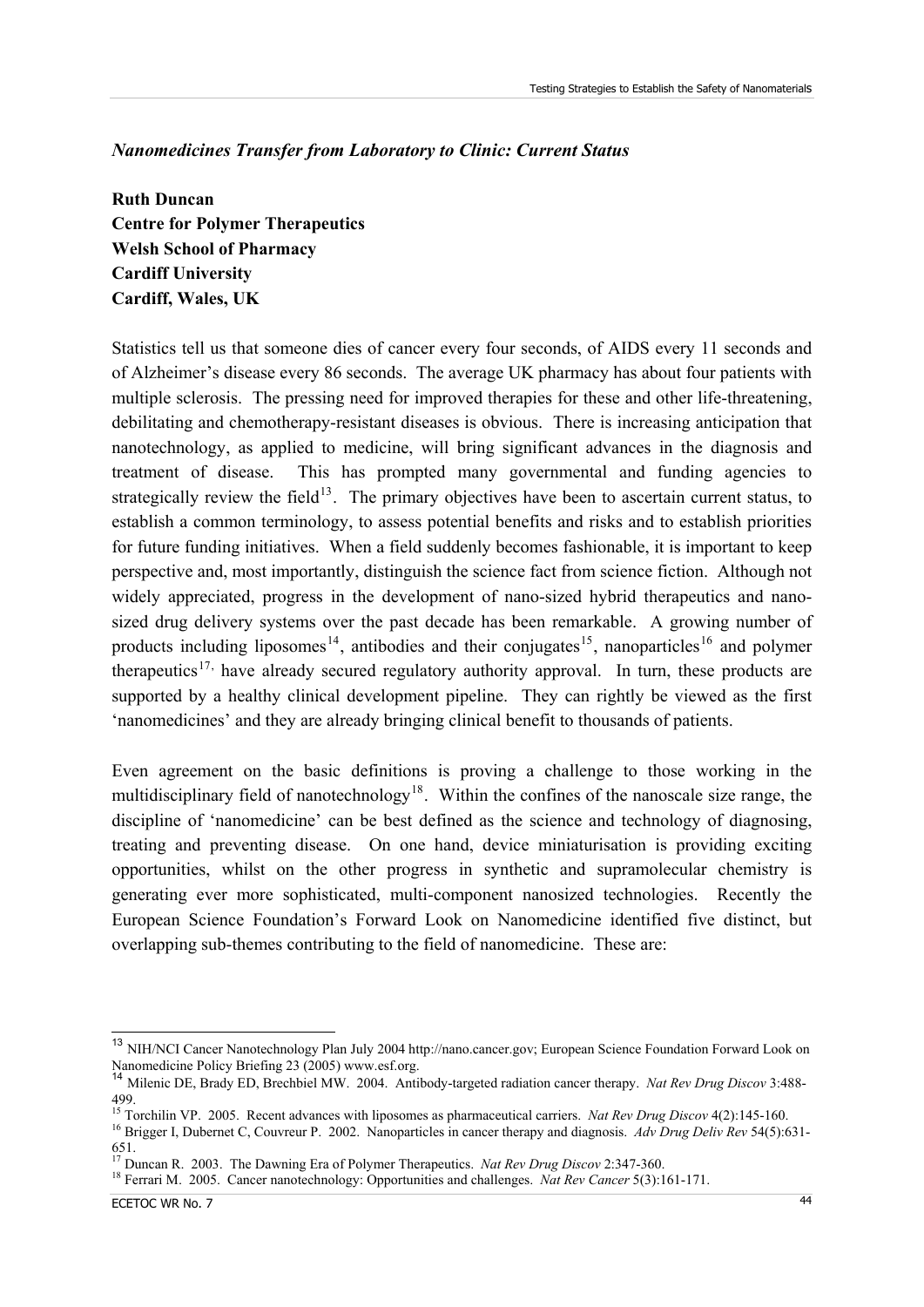- (i) analytical techniques and diagnostic tools,
- (ii) nano-imaging and manipulations,
- (iii) nanomaterials and nanodevices,
- (iv) nanomedicines designed either as biologically active therapeutics or drug delivery systems,

(v) all the issues relating to their pharmaceutical development, and clinical use with particular regard to potential toxicity.

This presentation will review the current status of the field and the current approach to preclinical and clinical toxicological evaluation of the first polymer therapeutics.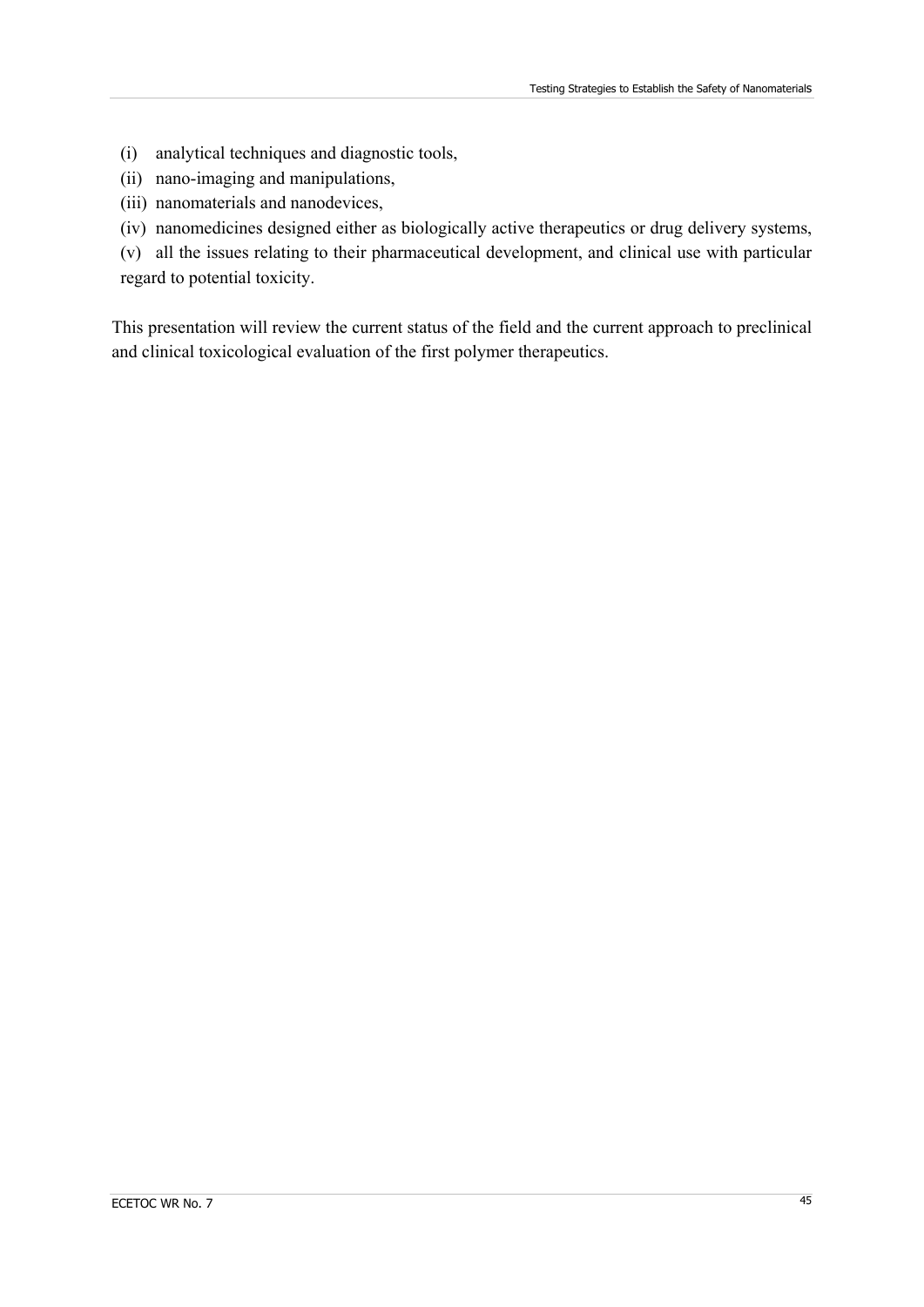# **APPENDIX 3: THOUGHT STARTER**

## *Nanomaterials: what do we need to know?*

For hazard characterisation, risk assessment and future regulation of nanomaterials, several crucial issues need to be considered:

1. *Effects measured may not be specific or unique for nanoparticles (NP) per se,* but also present for the same or other materials of larger size or aggregates. In this case, effects of NP are quantitatively different but not qualitatively different, and regulation may be adapted by changing values and/or metrics of respective standards.

*Example: Exposures to overload concentrations of nanoparticle TiO<sub>2</sub> or carbon black can induce lung tumours in rats at considerably lower gravimetric lung burdens when compared to their larger sized analogues and actually the retained particle surface metric has been used to describe the lung tumour rate in chronic animal studies. The overall pattern is one of chronic inflammation that occurs upon saturation of lung clearance by overloading of macrophages at which point particle accumulation starts and inflammatory cell influx increases sharply. The inflammatory cell influx is held responsible for the lung tumours after chronic particle exposure to low toxicity particles due to its pro-mutagenic effects and actions on cell proliferation. Still this surface dose concept is probably an oversimplification, and careful evaluation is needed.* 

2. *Effects may be qualitatively different* based on size, surface chemistry or another specific interaction. In this case normal standard setting could be used, since the critical effect is simply different from the fine-sized analogues. This however implies that the same material, based on size differences may have different standards, also based on different effects.

*Example: Recently, carbonaceous NP and gold were shown to translocate from the nasal cavity through the olfactory epithelium (2 cm<sup>2</sup>) along the olfactory nerves to the central nervous system (CNS), based on their presence in the olfactory bulb of rats after inhalation. Such a mechanism was first reported for poliovirus (30 nm) and colloidal gold particles (50 nm) moving into the olfactory bulb of various primates. This is a mechanism specific for NP* and observed for different materials (carbon, gold, MnO<sub>2</sub>). Similarly, uptake through *the gastro-intestinal tract (40 m2 ) has also been described for particles of different sizes and is actually now being employed by the food industry to increase bioavailability of compounds that normally have a low bioavailability (vitamins, proteins). To do so, pure chemical substances are synthesised into nanoparticles with crystalline structure and in this way may be taken up through the immune system in the gut.*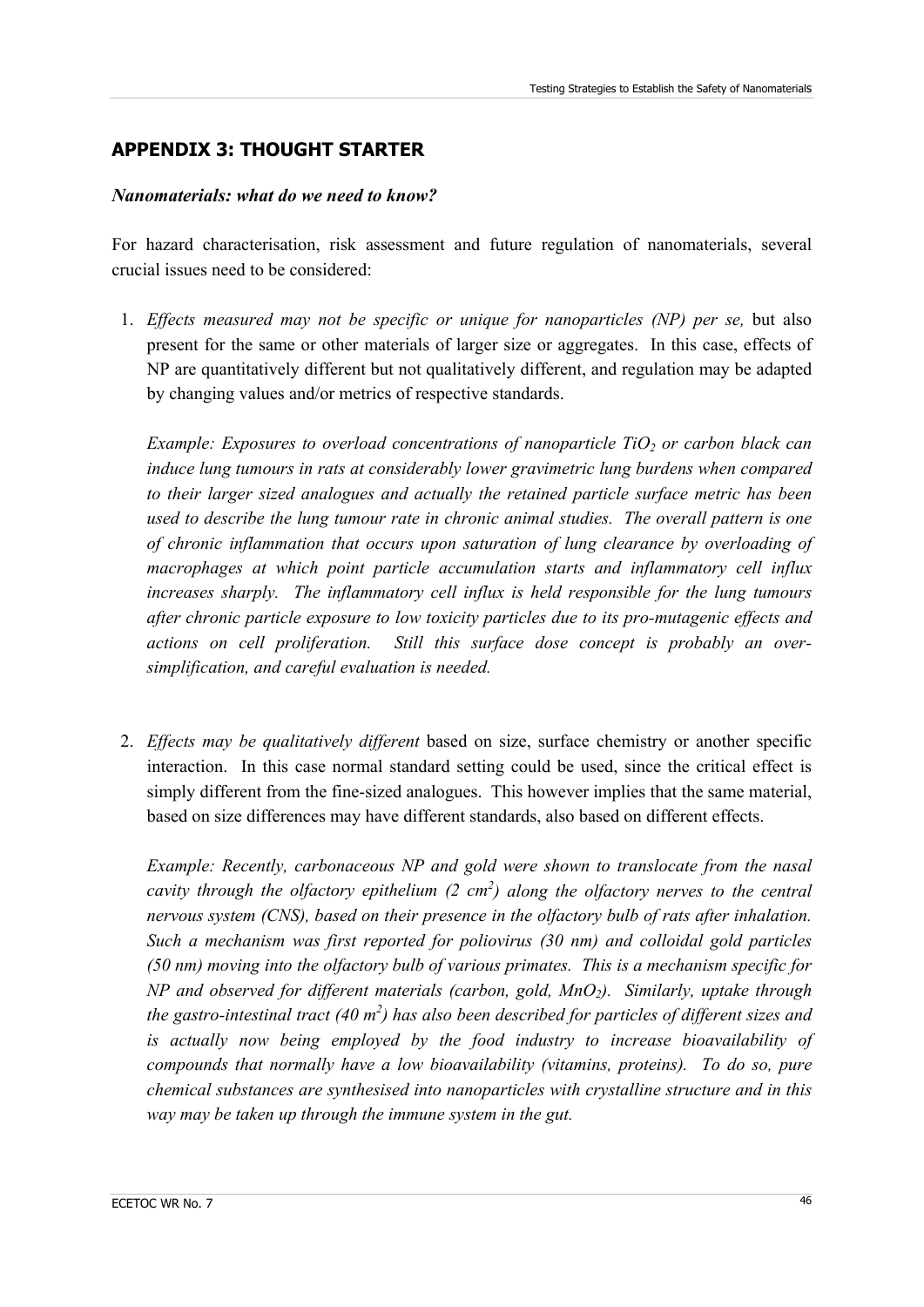3. *Current regulation of chemicals is driven by area of application.* We deal with a growing set of materials of which some properties are largely unknown and current testing procedures and legislation may produce many false negatives and/or false positives. The second issue already illustrated that the same material dependent on size may exert different (qualitative) effects. The central question here is whether current testing and classification protocols are appropriate and sufficient. Nanotechnology also promotes convergence of technologies, and similar materials may be applied in automotive and life sciences sectors. To stimulate production and marketing of safe nanomaterials, exchange of data between sectors is recommended.

## *Nanomaterial testing: how to fill the gaps?*

There is a limited amount of data on the toxicity of NP. Moreover, these data are mainly based on a limited number of NP types (combustion derived NP,  $TiO<sub>2</sub>$ , carbon black) and the assumption that many effects of PM are driven by the ultrafine particles in it. Due to this background of the data and the specificity of most preparations of engineered nanoparticles, much work needs to be conducted with regard to characterisation and biological testing of engineered NP. In this regard, it is recommended to perform testing driven by the anticipated application and classification by risk and not by hazard. From the above, it is clear that a range of endpoints should be considered for the testing of NP for potential hazards. Some engineered NP, which become airborne, will pose inhalation hazards, while cosmetics with NP provide dermal exposures. Each should be tested in the requisite ways focusing on their portal of entry. Other engineered NP are being used as devices to target drugs to specific tissues, to increase their biological half time, or for imaging/sensor purposes. In developing testing procedures and protocols, a number of basic questions need to be addressed:

#### *1. Which components should be tested?*

The following should all be considered: native particle with surface modification, stability of the surface coating, effects of the NP + surface coating, materials used for synthesis of NP.

## *2. What type of tests should be used?*

A range of *in vitro* and *in vivo* tests should provide information that can contribute to hazard assessment, although *in vitro* hazard studies must be first validated using *in vivo* methods. Both classical tests and newer models reflecting current insights into the mechanisms of NP should be employed. The key questions for these tests, is whether they are suitable to detect the qualitative and quantitative differences that are posed by nanomaterials in comparison to their fine-sized equivalents. Currently Dechema/VCI, the HSE, ILSI and ECETOC, and are starting up explorations and procedures to cope with the emerging industrial need in this matter.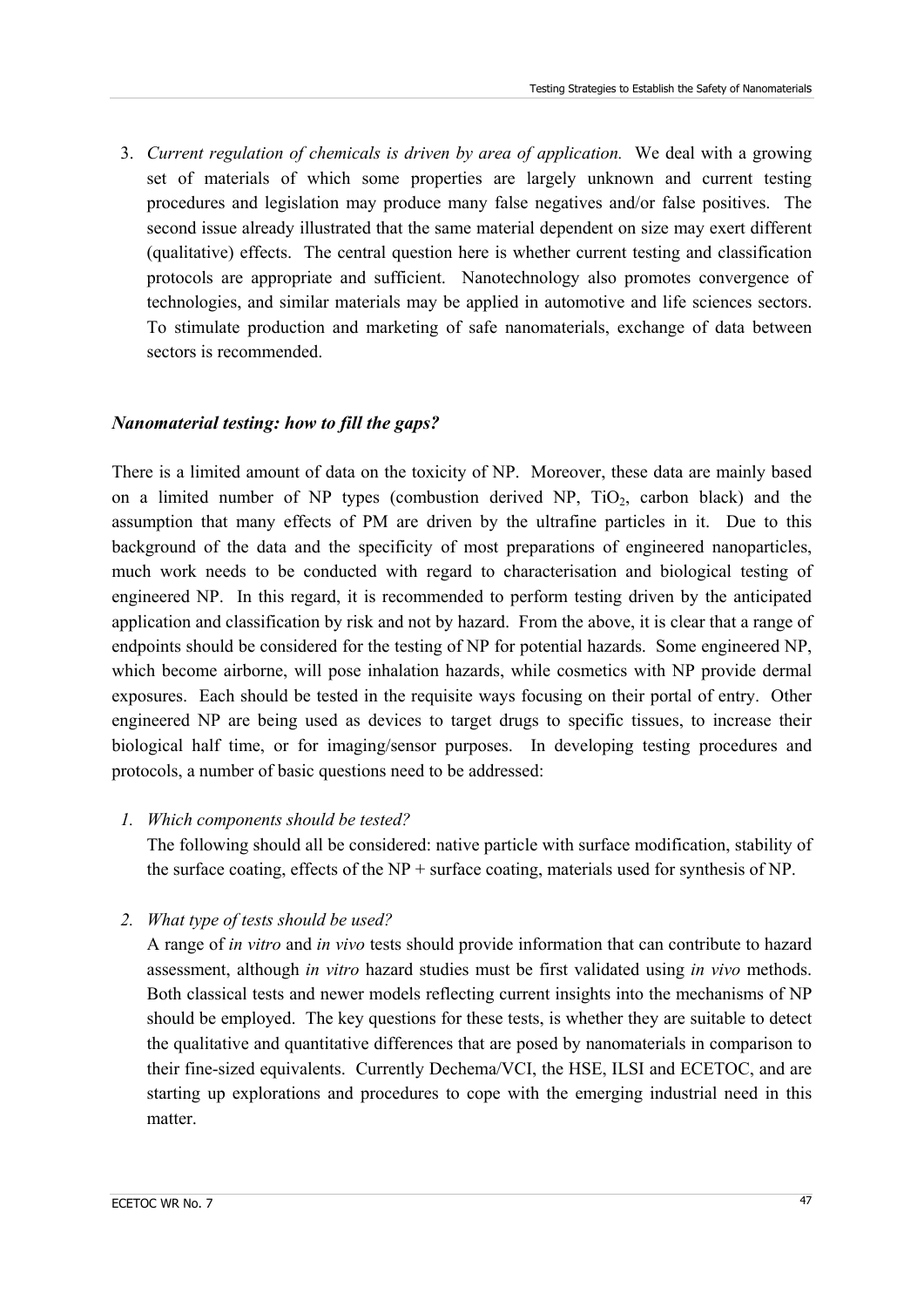## *3. Surface modifications included in testing?*

Whatever tests will be used, it needs to be realised that nanoparticles are usually surface modified to prevent aggregation. In fact, about  $90\%$  of TiO<sub>2</sub> is coated by organic or mineral  $(SiO<sub>2</sub>)$  and it needs to be considered that most suppliers apply post synthetic strategies to modify engineered and bulk NP to prevent aggregation in order to retain its anticipated properties. Particle coating with polyethylene glycol is a common treatment in drug delivery to prevent recognition by the reticulo-endothelial system and increase the half-life of the particle-conjugated drugs. For fullerenes, such surface modifications have been shown to determine toxicological parameters. Apart from modifying the surface, the compounds used in post-synthetic routes such as 4-dimethylaminopyridine, various thiols, fluoroalkanes, alkoxysilanes or phosphorous may be released and need to be included in testing protocols.

## *4. Particle dissolution: good or bad?*

Analogous to the conceptual understanding of fibre-induced malignant effects, during initial discussions particle dissolution has been mentioned as a potential screening property to prevent chronic effects. Current EU legislation for new fibres has incorporated *in vitro*  dissolution of fibres based on the body of evidence connecting high *in vivo* durability (low dissolution) to lung tumours. Although the testing strategies for nanomaterials require further exploration, one should be aware of two major complications. First, some nanoparticles (quantum dots) contain highly reactive or toxic components that may cause effects when dissolved. The second problem is provided by definitions of how to assess nanoparticle dissolution.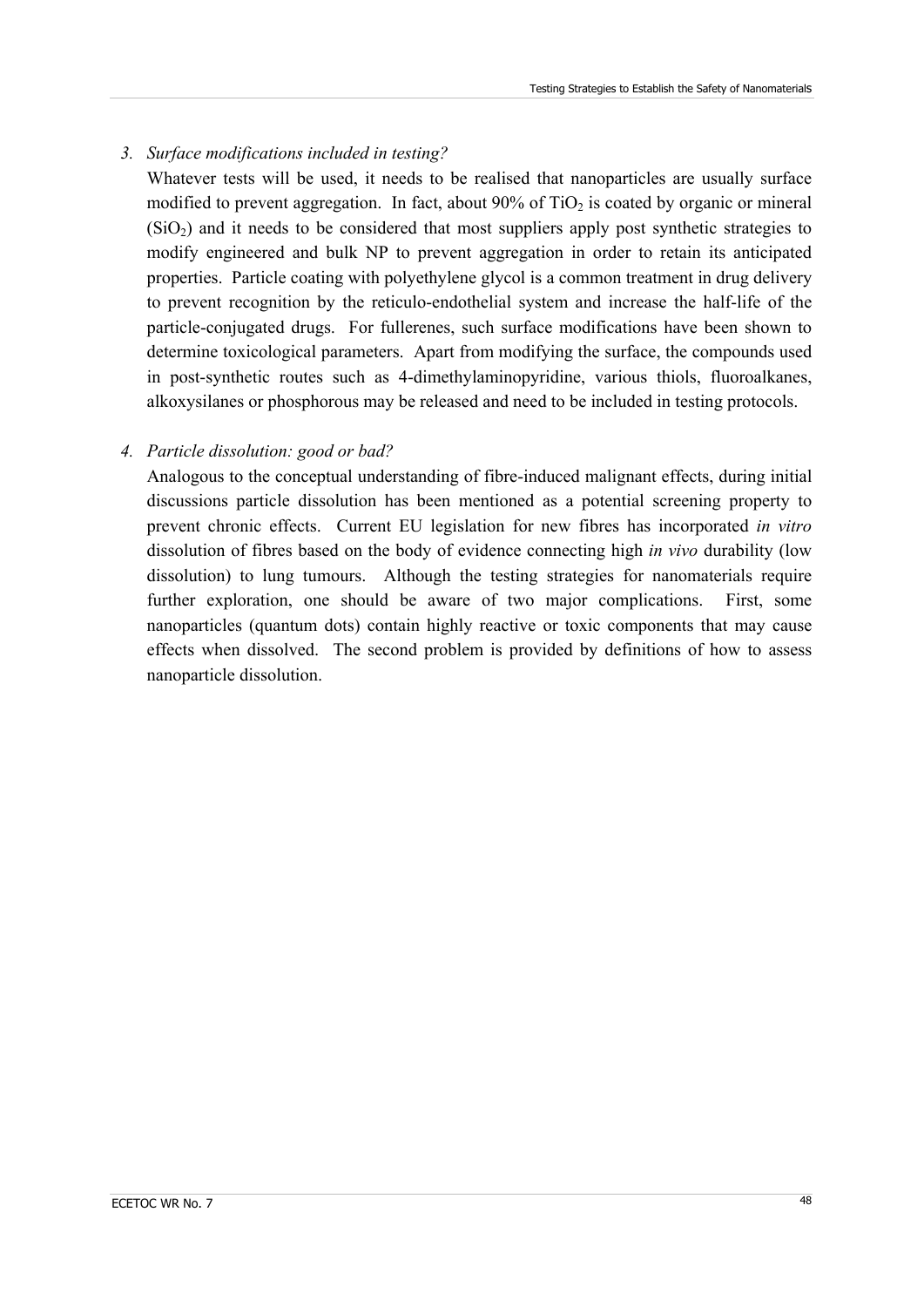# <span id="page-51-0"></span>*The potential risks of nanomaterials: a review carried out for ECETOC. [19](#page-51-0)*

Borm PJA, Robbins D, Haubold S, Kuhlbusch T, Fissan H, Donaldson K, Schins RPF, Stone V, Kreyling W, Lademann J, Krutmann J, Warheit D, Oberdörster E. 2006. *Particle and Fibre Toxicology* 3:11 (Abstract).

During the last few years, research on toxicologically relevant properties of nanoparticles has increased tremendously. A number of international research projects and additional activities are ongoing in the EU and the US, nourishing the expectation that more relevant technical and toxicological data will be published. Their widespread use allows for potential exposure to engineered nanoparticles during the whole lifecycle of a variety of products. When looking at possible exposure routes for manufactured nanoparticles, inhalation, dermal and oral exposure are the most obvious, depending on the type of product in which nanoparticles are used. This review shows that:

- 1. Nanoparticles can deposit in the respiratory tract after *inhalation*. For a number of nanoparticles, oxidative stress-related inflammatory reactions have been observed. Tumourrelated effects have only been observed in rats, and might be related to overload conditions. There are also a few reports that indicate uptake of nanoparticles in the brain via the olfactory epithelium. Nanoparticle translocation into the systemic circulation may occur after inhalation but conflicting evidence is present on the extent of translocation. These findings urge the need for additional studies to further elucidate these findings and to characterise the physiological impact.
- 2. There is currently little evidence from skin penetration studies that *dermal applications* of metal oxide nanoparticles used in sunscreens lead to systemic exposure. However, the question has been raised whether the usual testing with healthy, intact skin will be sufficient.
- 3. Uptake of nanoparticles in the gastrointestinal tract after *oral uptake* is a known phenomenon, of which use is intentionally made in the design of food and pharmacological components.
- 4. Finally, this review indicates that only few specific nanoparticles have been investigated in a limited number of test systems and extrapolation of these data to other materials is not possible.

Air pollution studies have generated indirect evidence for the role of combustion-derived nanoparticles in driving adverse health effects in susceptible groups. Experimental studies with some bulk nanoparticles (carbon black, titanium dioxide, iron oxides) that have been used for decades suggest various adverse effects. However, engineered nanomaterials with new chemical and physical properties are being produced constantly and the toxicity of these is unknown. Therefore, despite the existing database on nanoparticles, no blanket statements about human toxicity can be given at this time. In addition, limited ecotoxicological data for nanomaterials preclude a systematic assessment of the impact of nanoparticles on ecosystems.

<sup>&</sup>lt;u>.</u>  $19$  Funded by ECETOC, without a formal peer-review by the ECETOC Scientific Committee.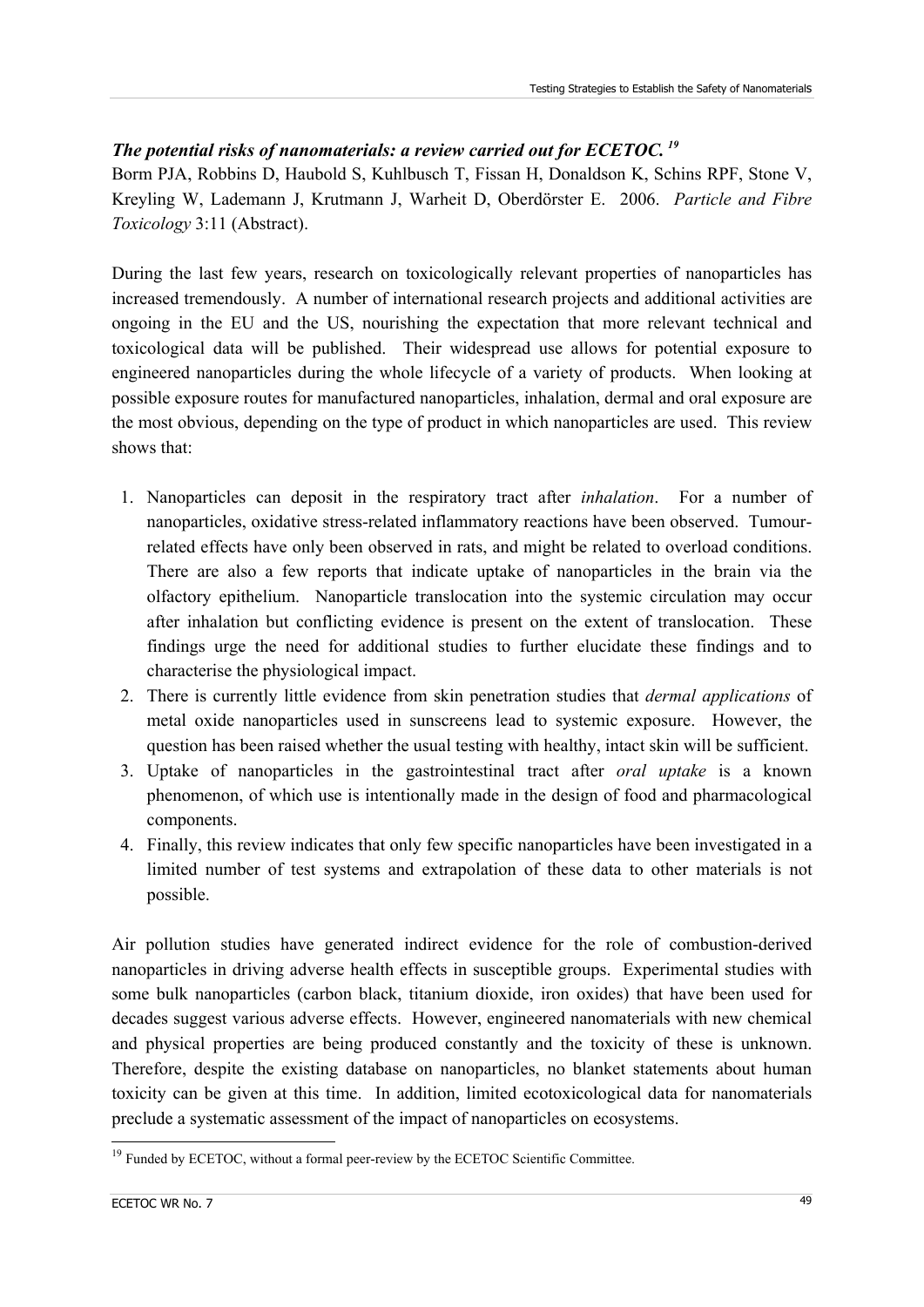## *Principles for Characterizing the Potential Human Health Effects from Exposure to Nanomaterials: Elements of a Screening Strategy*

Oberdörster G, Maynard A, Donaldson K, Castranova V, Fitzpatrick J, Ausman K, Carter J, Karn B, Kreyling W, Lai D, Olin S, Monteiro-Riviere N, Warheit D, Yang H. 2005. *Particle and Fibre Toxicology* 2:8 (Abstract).

The rapid proliferation of many different engineered nanomaterials (defined as materials designed and produced to have structural features with at least one dimension of 100 nanometres or less) presents a dilemma to regulators regarding hazard identification. The International Life Sciences Institute Research Foundation/Risk Science Institute convened an expert working group to develop a screening strategy for the hazard identification of engineered nanomaterials. The working group report presents the elements of a screening strategy rather than a detailed testing protocol. Based on an evaluation of the limited data currently available, the report presents a broad data gathering strategy applicable to this early stage in the development of a risk assessment process for nanomaterials. Oral, dermal, inhalation, and injection routes of exposure are included recognising that, depending on use patterns, exposure to nanomaterials may occur by any of these routes. The three key elements of the toxicity screening strategy are: physicochemical characteristics, *in vitro* assays (cellular and non-cellular), and *in vivo* assays.

There is a strong likelihood that biological activity of nanoparticles will depend on physicochemical parameters not routinely considered in toxicity screening studies. Physico-chemical properties that may be important in understanding the toxic effects of test materials include particle size and size distribution, agglomeration state, shape, crystal structure, chemical composition, surface area, surface chemistry, surface charge, and porosity.

*In vitro* techniques allow specific biological and mechanistic pathways to be isolated and tested under controlled conditions, in ways that are not feasible in *in vivo* tests. Tests are suggested for portal-of-entry toxicity for lungs, skin, and the mucosal membranes, and target organ toxicity for endothelium, blood, spleen, liver, nervous system, heart, and kidney. Non-cellular assessment of nanoparticle durability, protein interactions, complement activation, and pro-oxidant activity is also considered.

Tier 1 *in vivo* assays are proposed for pulmonary, oral, skin and injection exposures, and Tier 2 evaluations for pulmonary exposures are also proposed. Tier 1 evaluations include markers of inflammation, oxidant stress, and cell proliferation in portal-of-entry and selected remote organs and tissues. Tier 2 evaluations for pulmonary exposures could include deposition, translocation, and toxicokinetics and biopersistence studies; effects of multiple exposures; potential effects on the reproductive system, placenta, and fetus; alternative animal models; and mechanistic studies.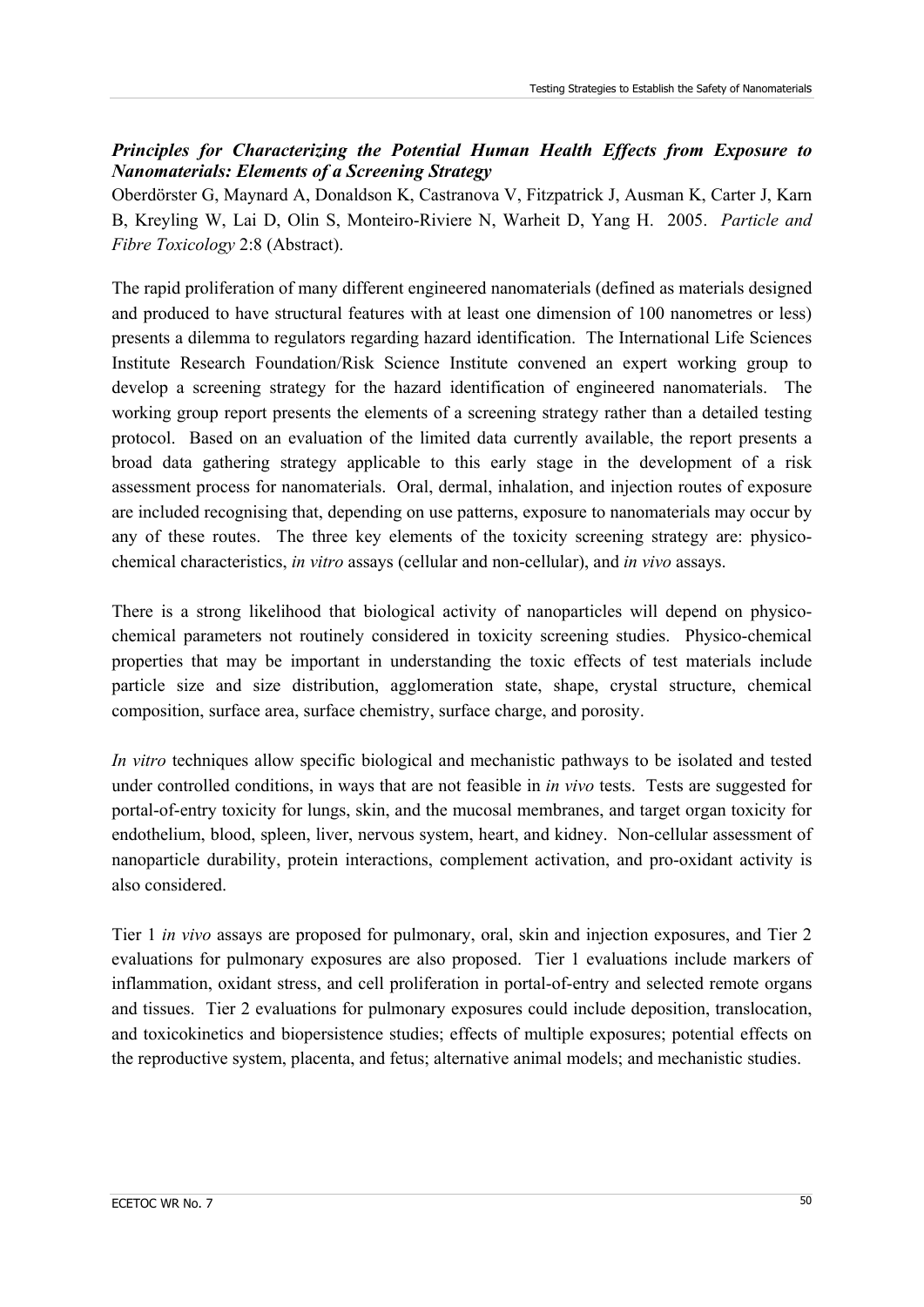## *Developing Experimental Approaches for the Evaluation of Toxicological Interactions of Nanoscale Materials*

A workshop addressing the challenges of conducting and interpreting studies of potential toxic effects of nanoscale materials.

On November 3-4, 2004 a group of international experts met in Gainesville, Florida to identify and discuss issues associated with the proper conduct of studies to characterise the potential toxicities of manufactured nanoscale materials. The 75 invited participants represented expertise in biology, medicine, toxicology, physics, chemistry, and materials science drawn from government, industry, academic and public interest sectors. The participants heard presentations and addressed in breakout sessions; a) characterisation and dosimetry of nanoscale materials, b) delivery of nanoscale materials to test systems, c) toxicology study protocols appropriate for nanoscale materials, d) detection and quantification of nanoscale materials in test systems/organisms and the environment, e) laboratory safety and disposal issues, and f) specific issues related to uptake and toxicity to the respiratory, skin, and immune systems.

Over the course of the two-day workshop, several central themes emerged from the presentations and discussions:

- It is essential that the physical and chemical characterisation of nanoscale materials be much more complete than has been the case in the sparse toxicology literature appearing to date. State of the art analytical characterisation techniques were described and their application to all phases of toxicology studies was considered. The use of currently available analytical techniques to detect and quantify nanoscale structures in biological systems was considered critical for both guiding the selection of the specific toxic endpoints of interest, and for following the movement of nanoscale materials in biological systems. The group recommended that scientific journal editors be urged to require proper physical and chemical characterisation of nanoscale materials for all publications in the newly emerging field of 'nanotoxicology'.
- Most participants agreed that 'nanotoxicology' need not be a new scientific discipline. Based on our current understanding, the traditional approaches and study protocols now used for routine toxicological characterisations of chemicals or larger particles are sufficiently robust to provide meaningful toxicological characterisations of nanoscale materials. While nanoscale materials clearly have unique physical and chemical properties that may lead to unpredictable distribution and effects within biological systems, there was general agreement that the manifestation of biological interactions of nanoscale materials will likely be the same as for any potentially hazardous agent. The participants recognised that more suitable approaches for nanoscale material characterisation, detection and/or toxicological evaluations may emerge with time and experience.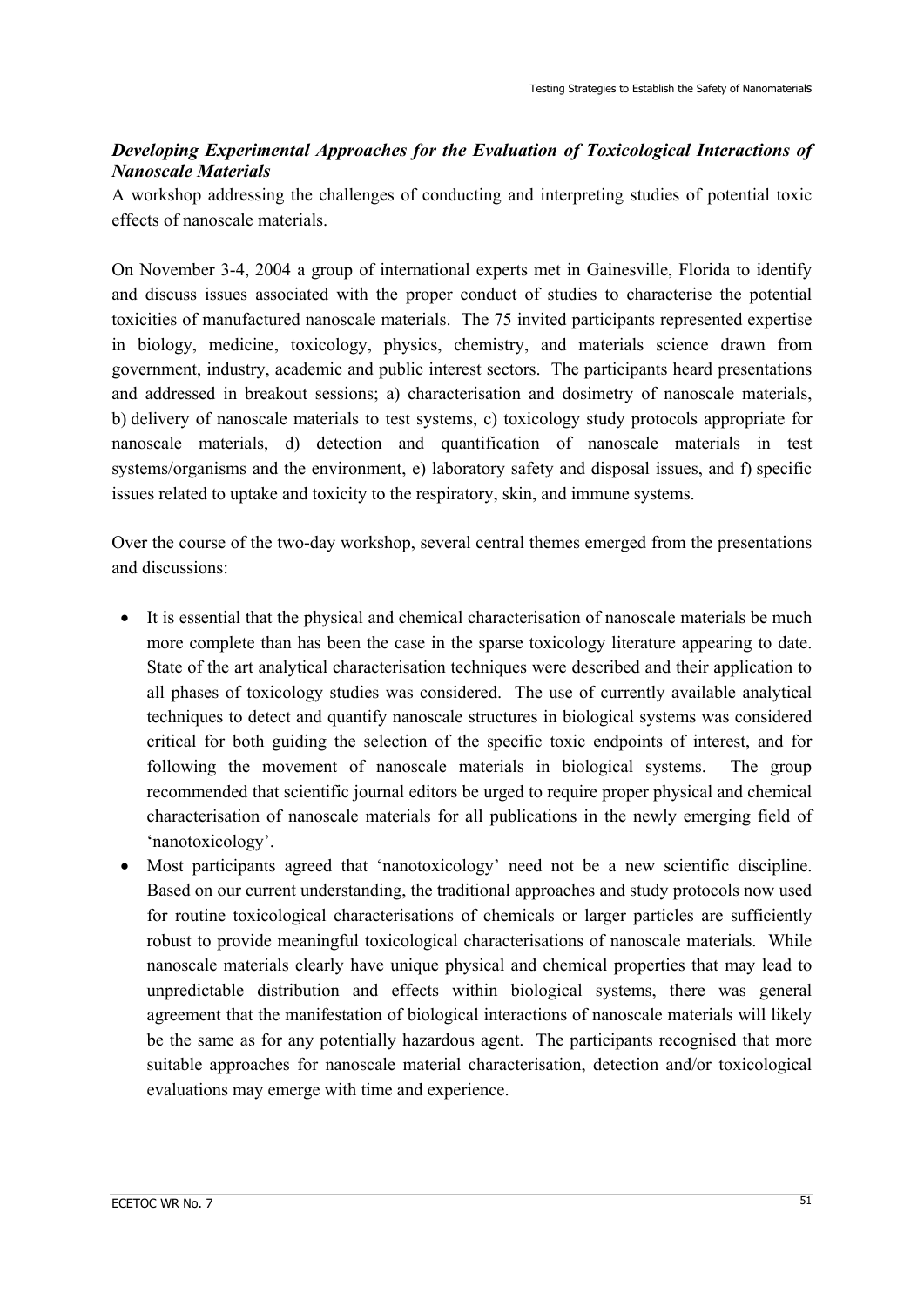• Participants stressed the need to approach nanotoxicology studies from a multidisciplinary approach and recommended that government agencies explore ways to create and promote linkages between toxicologists and experts in materials science, physics, chemistry and other appropriate disciplines. Government agencies were also asked to provide assistance with the creation of standard reference materials, and in the development of accreditation programmes for analytical laboratories engaged in the analysis and characterisation of nanoscale materials.

*The workshop was organised by the University of Florida and the US Department of Health and Human Services' National Toxicology Program. Workshop funding was provided by the Air Force Office of Scientific Research, the US Environmental Protection Agency, the National Institute of Environmental Health Sciences, the National Science Foundation, and the University of Florida.*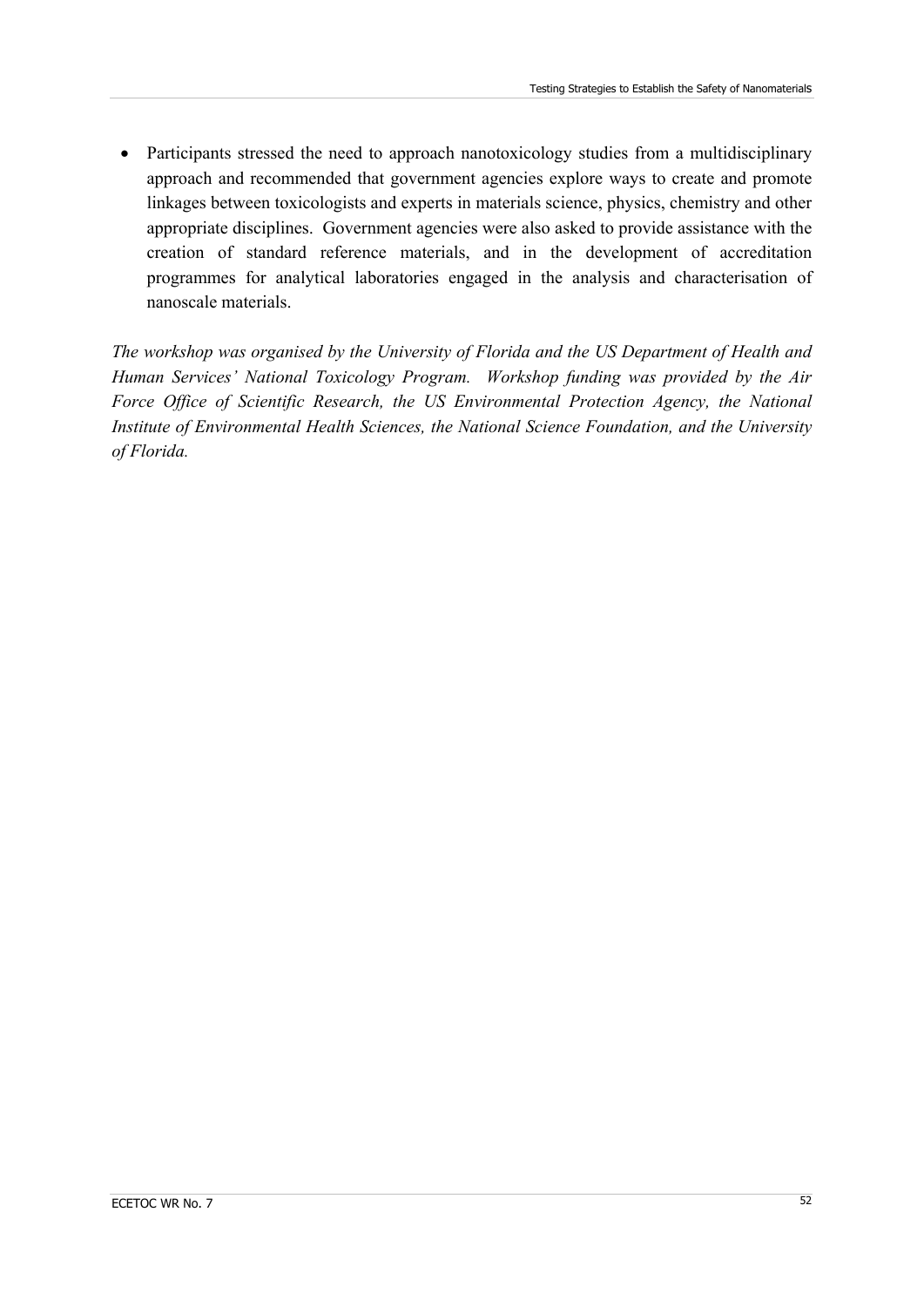## *International Symposium on Occupational Health Implications of Nanomaterials*

Sponsored by the Health and Safety Executive (HSE), the Health and Safety Laboratory (HSL) (UK) and by the National Institute for Occupational Safety and Health (NIOSH) (US), held on October 12-14, 2004 in Buxton, United Kingdom.

HSE/HSL and NIOSH convened the research summit to examine occupational health issues related to the production and use of nanomaterials:

What is currently known about potential exposures to nanoparticles in such processes? What more do scientists and policy makers need to know, in order to understand the potential occupational health impacts of this 21st century technology?

From three days of scientific presentations and workshop deliberations, several consistent themes emerged:

- In themselves, studies to date do not provide all the information needed for determining, with confidence, whether nanomaterials have occupational health effects. However, they provide a good springboard for designing new research that will move scientific understanding significantly forward. "I came here thinking there were really major gaps in our knowledge," Dr. Fullam remarked. "I go home thinking, 'That's true, but it's not true.' "
- To fill existing gaps, collaborative research is needed across different scientific disciplines. For example, studies are needed to better define the properties and behaviour of nanoparticles; to develop a 'metric' for measuring exposure to nanoparticles in ways that correlate with potential health factors; to assess the adequacy of personal protective equipment; and to better assess the relevance of data from laboratory animal studies for predicting potential human effects.
- While further research is planned and conducted, makers and users of nanomaterials can take precautionary steps to control exposures, using the traditional risk assessment/risk management approach and instituting controls as appropriate.
- Tools to measure, assess, and control exposures need to be standardised internationally, to avoid confusion and to promote scientific collaboration.
- Scientists and policy makers should maintain open communication with the public as research, development, and application of nanotechnology advances. It is important to engage discussion "not only among you as experts in the field," Mr. Ewins of the HSE told the participants, "but [also to secure] the involvement and the confidence of the public. If we lose the public's trust about anything, then we are in an uphill battle to recover it."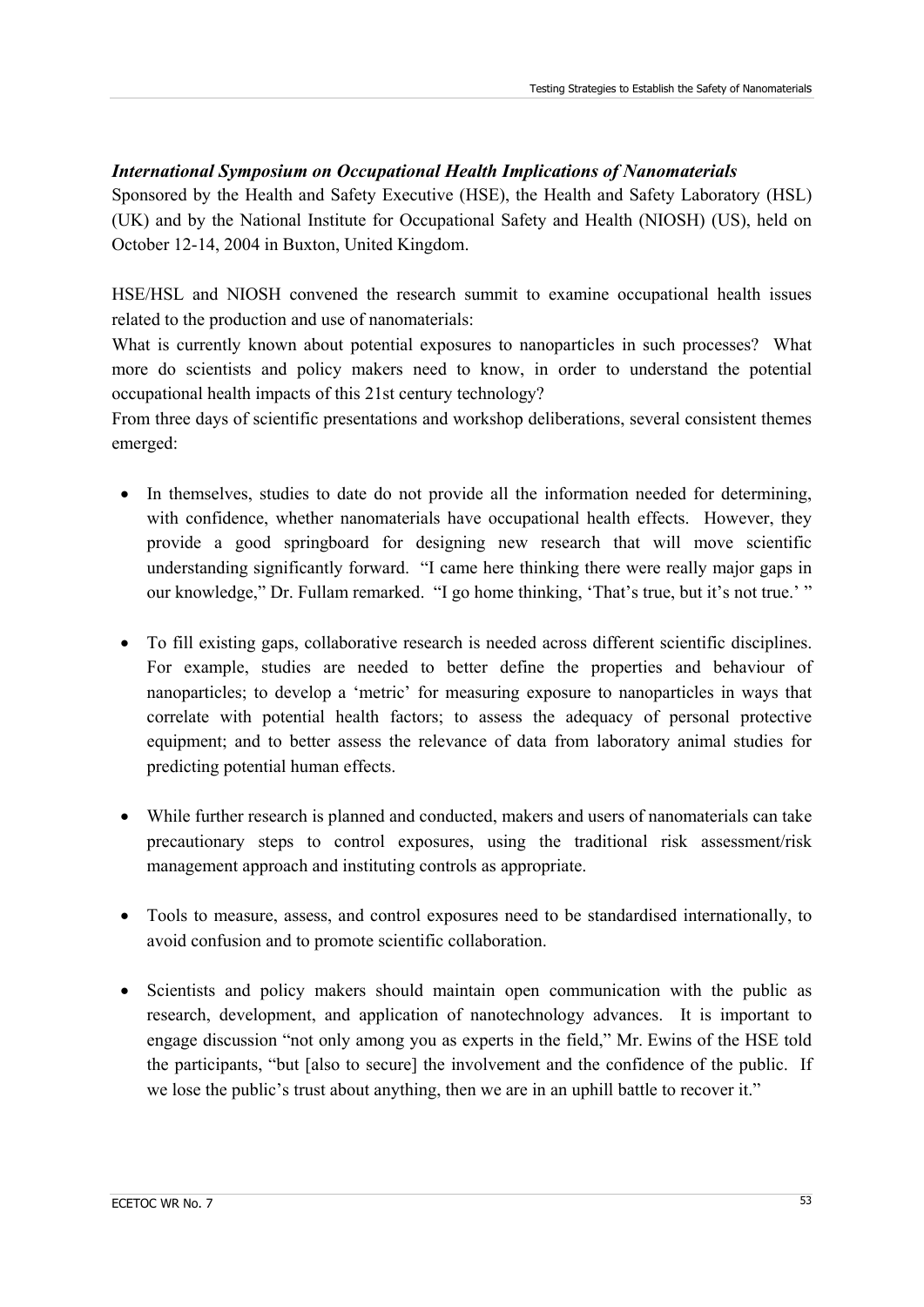#### **Consensus language reached by the participants at the Buxton workshop**

"Considering the large amount of research on effects and mechanisms of NP it is surprising to note, that little of this work can be used to screen NP to prevent adverse biological effects in susceptible targets. There is a need to develop and validate new test models as well as to evaluate and validate existing methods for testing of new NP. For this it seems a good approach to assemble a panel of old and new NP and perform a number of existing tests with these NP. In this case the 'old' NP would function as a qualitative standard for the detection and comparison of effects. Oxidative stress seems a mechanism to generate a number of simple, pragmatic tests (plasmid DNA unwinding, OH-generation) for further study and validation but the interpretation of test results (qualitative) is crucial.

There are different opinions on the statement whether existing tests may not pick up all of the hazards. Existing tests may pick up the risks of NP but not be sensitive enough, or hazards are not seen at all, because insensitive models are being used. The latter is underscored by the negative outcomes of animal research trying to reproduce the effects of particulate matter seen in epidemiological studies. A consensus is reached on the fact that currently there is nothing better than approaches used in pharmaceutical industry, i.e. a case-by-case approach. There is definitely a need to develop concepts of testing, which can be done by bridging studies with the right dosimetry. The dosimetry is related to the anticipated application of the nanostructured materials and to the metric, which is chosen or investigated. Another reason for the right dosimetry is that often only small amounts of nanomaterials are available, and for instance (chronic) inhalation studies are virtually impossible.

There is considerable consensus on the fact that screening of mutagenicity may become a crucial issue in the registration of new nanomaterials. Several pieces of evidence indicate that NP can translocate into the nucleus and mitochondria and interact with endogenous machinery such as DNA, DNA-repair enzymes, mRNA and proteins. Both high and active surface NP may cause damage to DNA and/or absorption or (in)activation of crucial factors in cell growth and proliferation. However, for a good interpretation of this hazard, one realises again that the test model and dosimetry should be valid. In fact there is a need for good models to test *in vivo*  mutagenicity."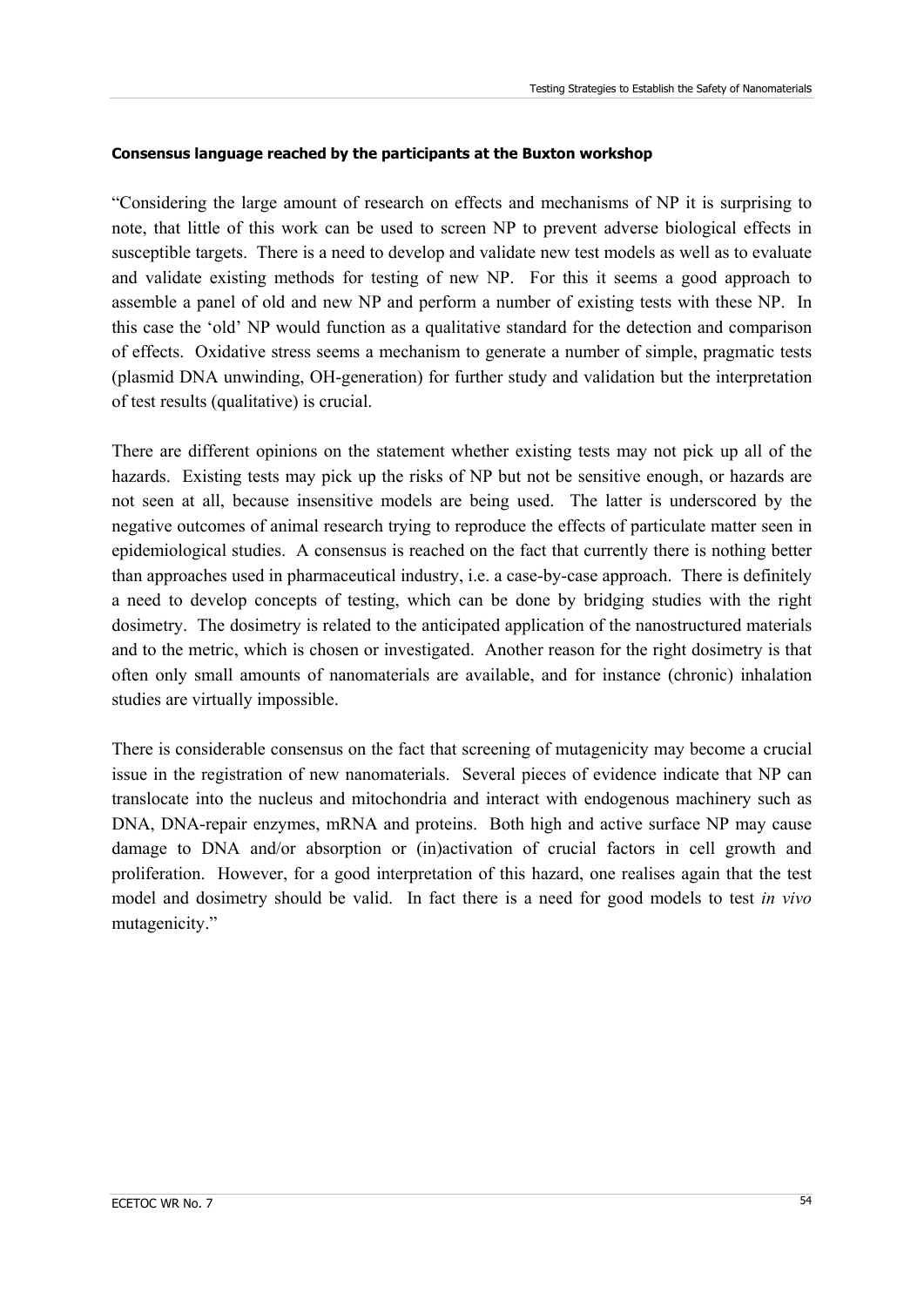# **APPENDIX 4: LIST OF PARTICIPANTS**

# *Name E-mail Affiliation*

| R. Aitken          | rob.aitken@iomhq.org.uk                                      | Institute of Occupational Medicine Edinburgh, UK  |
|--------------------|--------------------------------------------------------------|---------------------------------------------------|
| K. Andrieux        | karine.andrieux@cep.u-psud.fr                                | UMR CNRS 8612, Laboratory of Pharmaceutical       |
|                    |                                                              | Technology, France                                |
| A. Bassan          | arianna.bassan@jrc.it                                        | ECB-JRC - IHSCP, EU                               |
| N. Bergman         | nicklas@intergalactic.se                                     | Nanofactory Instruments, Sweden                   |
| P. Borm            | p.borm@hszuyd.nl                                             | Zuyd University, Heerlen, The Netherlands         |
| J. Bruch           | joachim.bruch@ibe-marl.de                                    | IBE Marl, Germany                                 |
|                    | j.bruch@uni-essen.de                                         | University Clinics Essen, Germany                 |
| T. Burns           | tom.burns@soc.uu.se                                          | Uppsala University, Sweden                        |
|                    |                                                              | Norwegian University of Life Sciences             |
| T. Butz            | butz@physik.uni-leipzig.de                                   | Universität Leipzig, Germany                      |
| P. Carthew         | philip.carthew@unilever.com                                  | Unilever, SEAC, UK                                |
| G. Cartlidge       | george.cartlidge@hse.gsi.gov.uk                              | HSE, Industrial Chemicals Unit, UK                |
| H. Certa           | hans.certa@de.sasol.com                                      | Sasol, Germany                                    |
| C. Cudicini        | corinne.cudicini@eu.rhodia.com                               | Rhodia Services, France                           |
| D. Dahmann         | dahmann@igf-bbg.de                                           | Ruhr Universität Bochum, Germany                  |
| R. Denison         | rdenison@environmentaldefense.org                            | Environmental Defense, USA                        |
|                    | M. Dominguez Estevez manuel.dominguezestevez@rdls.nestle.com | Nestlé, Switzerland                               |
| K. Donaldson       | ken.donaldson@ed.ac.uk                                       | University of Edinburgh, UK                       |
| D. Dorman          | dorman@ciit.org                                              | CIIT Centers for Health Research, USA             |
| R. Duncan          | duncanr@cardiff.ac.uk                                        | Cardiff University, UK                            |
| T. Epprecht        | thomas epprecht@swissre.com                                  | Swiss Re (Swiss Reinsurance Company), Switzerland |
| H. Fissan          | h.fissan@uni-duisburg.de                                     | Universität Duisburg-Essen, Germany               |
| H. Fogelberg       | hans.fogelberg@sts.gu.se                                     | Göteborg University, Sweden                       |
| V. Froment-Louia   | valerie.froment@arkemagroup.com                              | Arkema, France                                    |
| J. Garrod          | john.garrod@defra.gsi.gov.k                                  | Dept. for Environment, Food & Rural Affairs, UK   |
| R. Gibson          | rosemary.gibson@hsl.gov.uk                                   | Health & Safety Laboratory, UK                    |
| H. Glimell         | hans.glimell@sts.gu.se                                       | Göteborg University, Sweden                       |
| M. Gonzalez        | mar.gonzalez@oecd.org                                        | OECD, France                                      |
| H. Greim           | helmut.greim@lrz.tum.de                                      | Technische Universität München, Germany           |
| M. Gribble         | michael.gribble@ecetoc.org                                   | ECETOC, Belgium                                   |
| A. Grinbaum        | alexei.grinbaum@polytechnique.edu                            | GRISE-CREA, Ecole Polytechnique, France           |
| M. Haag-Grönlund   | marie.haaggroenlund@astrazeneca.com                          | AstraZeneca, Sweden                               |
| E. Haltner-Ukomadu | dr.haltner@acrossbarriers.de                                 | Across Barriers, Germany                          |
| S. Haubold         | stephan.haubold@nanogate.com                                 | Nanogate Coating Systems, Germany                 |
| M. Hengstberger    | manfred.hengstberger@itcf-denkendorf.de                      | ITCF Denkendorf, Germany                          |
| C. Hennes          | christa.hennes@ecetoc.org                                    | ECETOC, Belgium                                   |
| T. Hesterberg      | tom.hesterberg@nav-international.com                         | International Truck & Engine Corporation, USA     |
| P. Hoet            | peter.hoet@med.kuleuven.be                                   | Katholieke Universiteit Leuven, Belgium           |
| R. Hollander       | rhollandnsf@aol.com                                          | National Science Foundation, USA                  |
| D. King            | kingddj@bp.com                                               | BP, UK                                            |
|                    | duncan.king@uk.bp.com                                        |                                                   |
| T. Koch            | koch.t@pg.com                                                | Procter & Gamble Eurocor, Belgium                 |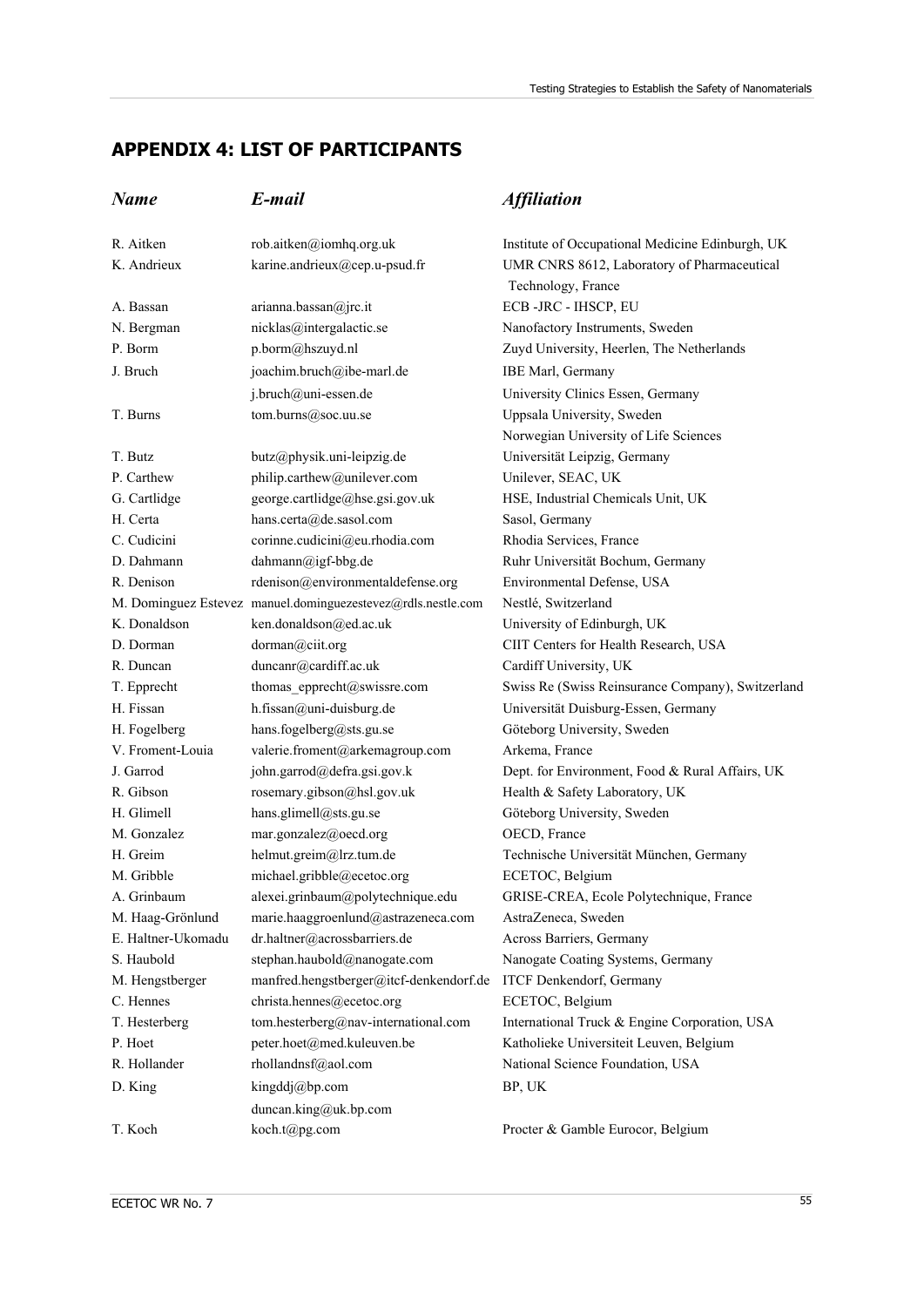N. Krüger nils.krueger@degussa.com Degussa, Germany T. Kuhlbusch tky@iuta.de IUTA, Germany M. Marrec-Fairley [mfa@cefic.be](mailto:MFA@cefic.be) Cefic, Belgium P. Martin philippe.martin@cec.eu.int DG SANCO, EU M. Mehta michael.mehta@usask.ca University of Saskatchewan, Canada C. Miller miller@lafollette.wisc.edu University of Wisconsin-Madison, USA J. Morris morris.jeff@epamail.epa.gov US EPA, USA G. Nohynek [gnohynec@rd.loreal.com](mailto:gnohynec@rd.loreal.com) L'Oréal, France G. Oberdörster gunter oberdorster@urmc.rochester.edu University of Rochester, USA R. Oliver raymond.oliver@cenamps.com Cenamps, UK M. Puolamaa [maila.puolamaa@cec.eu.int](mailto:maila.puolamaa@cec.eu.int) DG SANCO SCENIHR, EU M. Pridöhl markus.pridoehl@degussa.com Degussa, Germany P. Priem peter.priem@solvay.com Solvay, Belgium G. Randall endedling and geoff.randall@freeuk.com ECETOC, Belgium H. Rauscher hubert.rauscher@jrc.it JRC IHCP - BMS, EU G. Rowe gene.rowe@bbsrc.ac.uk Institute of Food Research Norwich, UK F. Saykowski [franz.saykowski.fs@bayer-ag.de](mailto:franz.saykowski.fs@bayer-ag.de) Bayer, Germany J. Scheel iulia.scheel@henkel.com Henkel, Germany V. Stone v.stone@napier.ac.uk Napier University, Edinburgh, UK K. Thomas [kthomas@ilsi.org](mailto:kthomas@ilsi.org) ILSI, USA R. Turner robert.turner@hse.gov.uk HSE, UK T. Vanhaecke [tamaravh@vub.ac.be](mailto:tamaravh@vub.ac.be) Vrije Universiteit Brussel, Belgium H. van Lente h.vanlente@geo.uu.nl Universiteit Utrecht, The Netherlands G. Visser germ.visser@dsm.com DSM, The Netherlands D. Warheit david.b.warheit@usa.dupont.com DuPont de Nemours, USA U. Weyand weyand weyand weyand were vCI, Germany K. Wiench karin.wiench@basf.com BASF AG, Germany B. Wynne b.wynne@lancaster.ac.uk Lancaster University, UK R. Zellner reinhard.zellner@uni-essen.de Universität Duisburg-Essen, Germany

## *Name E-mail Affiliation*

J. Lademann juergen.lademann@charite.de Charité Universitätsmedizin Berlin, Germany J.-P. Marty jean-paul.marty@wanadoo.fr Paris University, Faculté de Pharmacie, France J. Mauderly jmauderl@lrri.org Lovelace Respiratory Research Institute, USA A. Maynard andrew.maynard@wilsoncenter.org Woodrow Wilson International Center for Scholars, USA A. Nordmann nordmann@phil.tu-darmstadt.de Technische Universität Darmstadt, Germany S. Schanzer sabine.schanzer@charite.de Charité Universitätsmedizin Berlin, Germany A. Seaton [a.seaton@abdn.ac.uk](mailto:a.seaton@abdn.ac.uk) University of Aberdeen, United Kingdom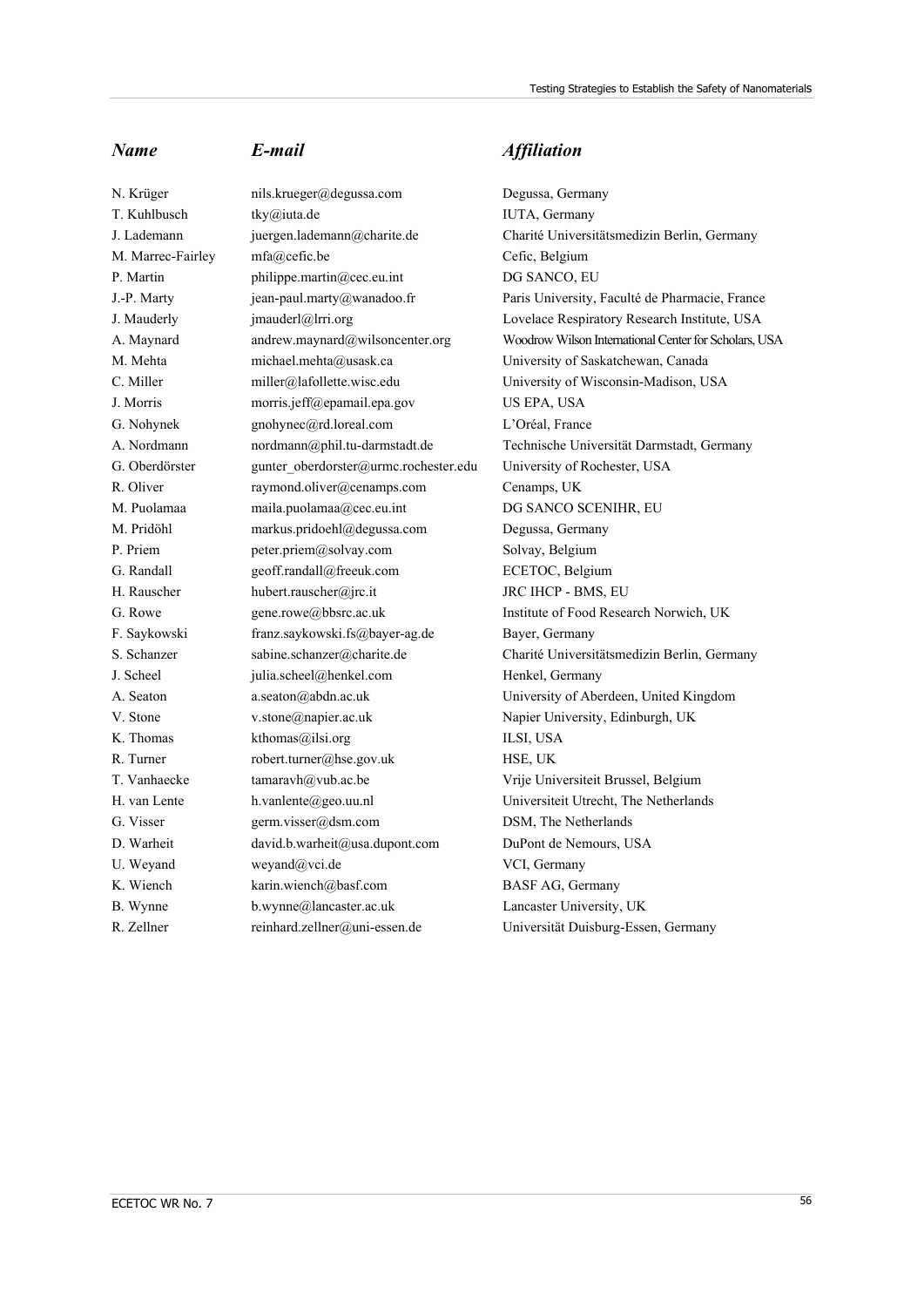# **APPENDIX 5: ORGANISING COMMITTEE**

From an ECETOC Task Force on Nanomaterials, the following members participated in the Organising Committee of the Testing Strategies to Establish the Safety of Nanomaterials Workshop:

Dr. David Warheit DuPont Haskell Laboratory Newark, DE 19174-0050 United States of America

Prof. Paul Borm Hogeschool Zuyd 6400 AN Heerlen The Netherlands

Dr. Christa Hennes **ECETOC** 1160 - Brussels Belgium

Prof. Jürgen Lademann Pneumology Section Universitätsklinikum Charité 10117 - Berlin Germany